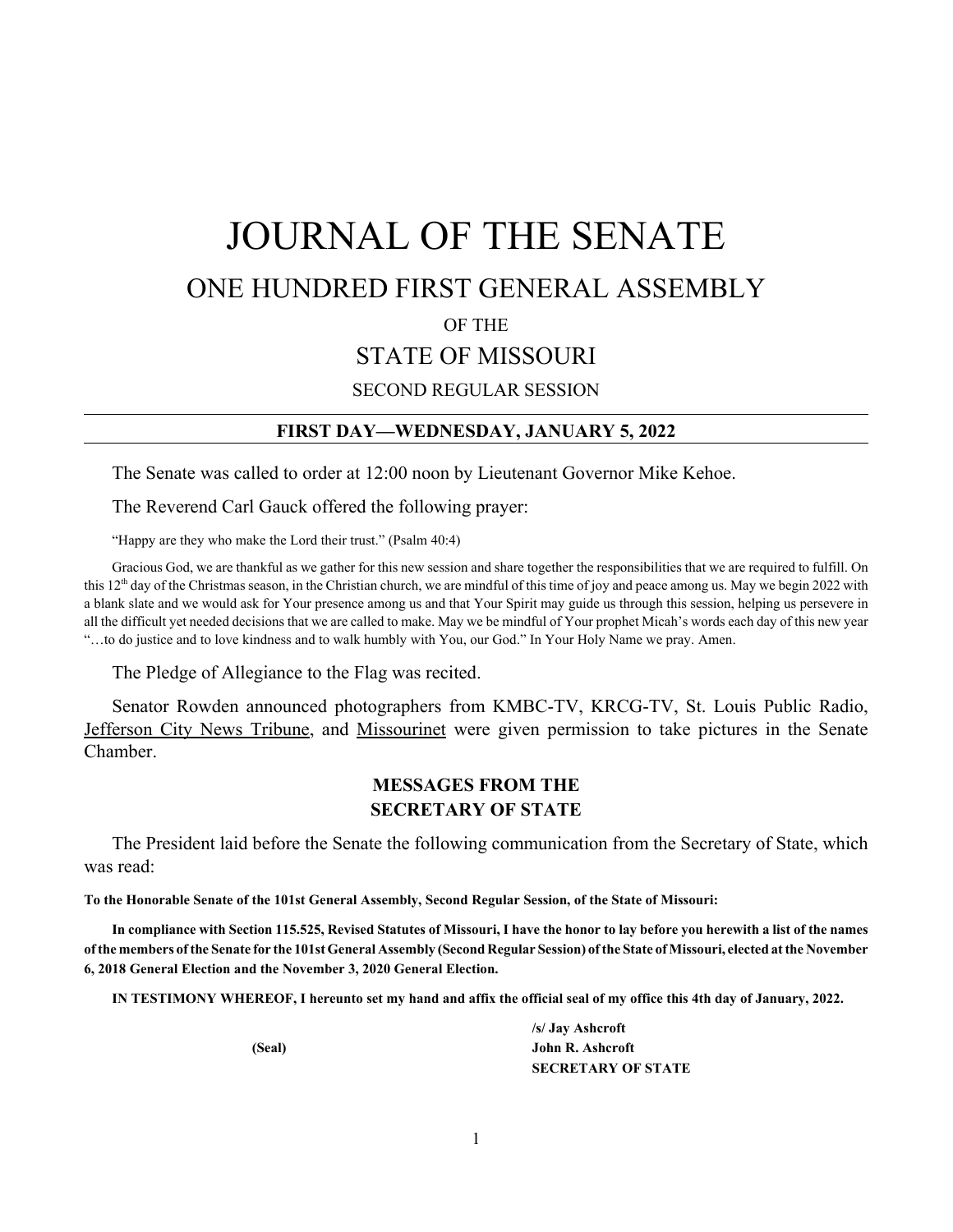### **MISSOURI STATE SENATORS**

**Elected November 6, 2018**

| <b>District</b>  | Name                     |
|------------------|--------------------------|
| 2nd              | <b>Bob Onder</b>         |
| 4th              | Karla May                |
| 6th              | <b>Mike Bernskoetter</b> |
| 8th              | <b>Mike Cierpiot</b>     |
| 10th             | <b>Jeanie Riddle</b>     |
| 12 <sup>th</sup> | Dan Hegeman              |
| 14th             | <b>Brian Williams</b>    |
| 16th             | <b>Justin Dan Brown</b>  |
| 18 <sub>th</sub> | Cindy O'Laughlin         |
| 20th             | Eric W. Burlison         |
| 22nd             | <b>Paul Wieland</b>      |
| 24th             | <b>Jill Schupp</b>       |
| 26th             | <b>Dave Schatz</b>       |
| 28 <sub>th</sub> | <b>Sandy Crawford</b>    |
| 30th             | <b>Lincoln Hough</b>     |
| 32nd             | <b>Bill White</b>        |
| 34th             | <b>Tony Luetkemeyer</b>  |

### **MISSOURI STATE SENATORS**

### **Elected November 3, 2020**

| <b>District</b>  | Name                           |
|------------------|--------------------------------|
| 1st              | <b>Doug Beck</b>               |
| 3rd              | <b>Elaine Freeman Gannon</b>   |
| 5th              | <b>Steve Roberts</b>           |
| 7th              | <b>Greg Razer</b>              |
| 9th              | <b>Barbara Anne Washington</b> |
| 11th             | John Joseph Rizzo              |
| 13 <sub>th</sub> | <b>Angela Walton Mosley</b>    |
| 15 <sub>th</sub> | <b>Andrew Koenig</b>           |
| 17 <sub>th</sub> | <b>Lauren Arthur</b>           |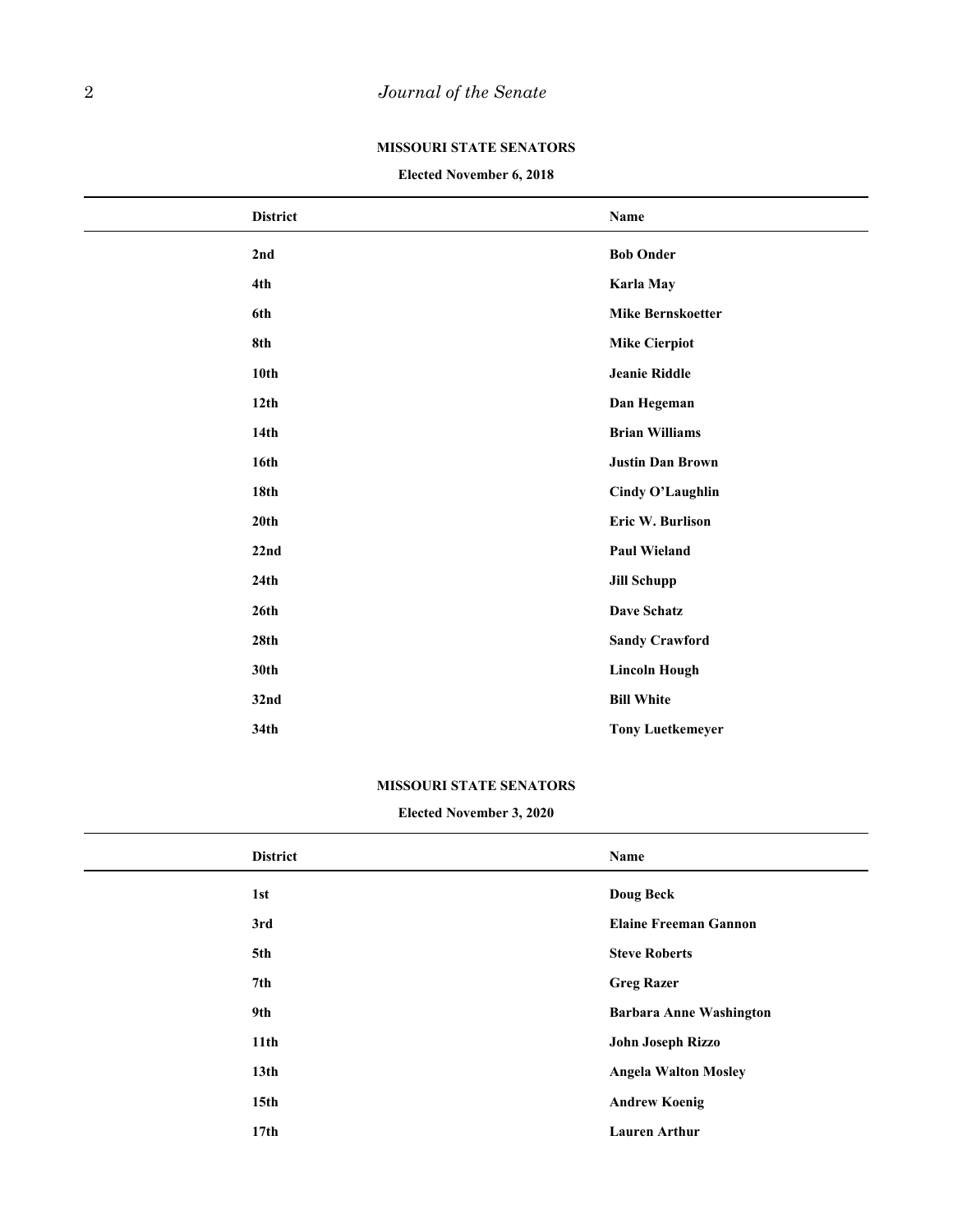| 19 <sub>th</sub> | <b>Caleb Rowden</b>   |
|------------------|-----------------------|
| 21st             | <b>Denny Hoskins</b>  |
| 23rd             | <b>Bill Eigel</b>     |
| 25 <sub>th</sub> | <b>Jason Bean</b>     |
| 27th             | <b>Holly Rehder</b>   |
| 29 <sub>th</sub> | <b>Mike Moon</b>      |
| 31st             | <b>Rick Brattin</b>   |
| 33rd             | <b>Karla Eslinger</b> |

The following Senators were present during the day's proceedings:

| Present—Senators |          |             |                |              |          |            |
|------------------|----------|-------------|----------------|--------------|----------|------------|
| Arthur           | Bean     | Beck        | <b>Brattin</b> | <b>Brown</b> | Cierpiot | Crawford   |
| Eigel            | Eslinger | Gannon      | Hegeman        | Hoskins      | Hough    | Koenig     |
| Luetkemeyer      | Moon     | Mosley      | O'Laughlin     | Onder        | Razer    | Rehder     |
| Riddle           | Rizzo    | Roberts     | Rowden         | Schatz       | Schupp   | Washington |
| White            | Wieland  | Williams-31 |                |              |          |            |

Absent—Senators—None

Absent with leave—Senators—3 Bernskoetter Burlison May

Vacancies—None

The Lieutenant Governor was present.

The President declared the Second Regular Session of the 101st General Assembly convened.

## **RESOLUTIONS**

Senator Rowden offered the following resolution, which was read and adopted:

#### SENATE RESOLUTION NO. 426

BE IT RESOLVED, by the Senate of the One Hundred and First General Assembly of the State of Missouri, Second Regular Session, that the rules adopted by the One Hundred and First General Assembly, First Regular Session, insofar as they are applicable, be adopted as the temporary rules for the control of the deliberations of the Senate of the One Hundred and First General Assembly, Second Regular Session, until permanent rules are adopted.

Senator Rowden offered the following resolution, which was read and adopted:

### SENATE RESOLUTION NO. 427

BE IT RESOLVED by the Senate, that the Secretary of the Senate inform the House of Representatives that the Senate of the Second Regular Session of the One Hundred and First General Assembly is duly convened and is now in session and ready for consideration of business.

Pursuant to Section 9.141, RSMo, the Bill of Rights was read.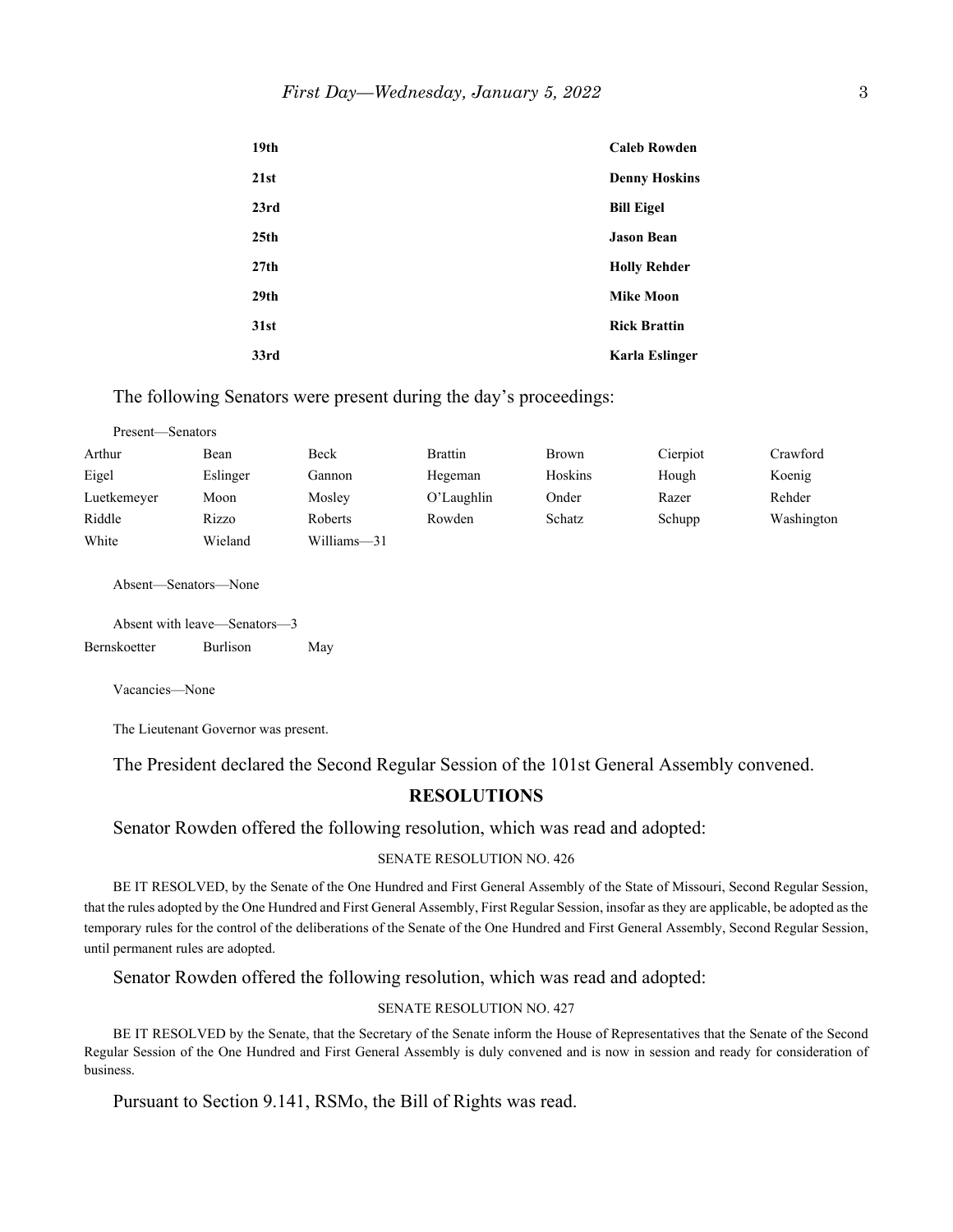### President Pro Tem Schatz assumed the dais and delivered the following address:

Opening Address

Senator Dave Schatz, President Pro Tem Second Regular Session, 101st General Assembly

January 5, 2022

Friends, colleagues, and guests: good afternoon. It is with great appreciation and humility that I welcome each of you back to this hallowed chamber to begin the Second Regular Session of the 101st General Assembly.

Before we continue, I would like to take a moment to recognize the President of the Missouri Senate: Lt. Governor Mike Kehoe, the former Senators who have joined us today, and the close friends and family who have traveled to support us and celebrate this special occasion.

Why are we here? We each have unique backgrounds and find ourselves at different stations in life. We disagree and we debate. We see the world through our own particular prisms. And yet, at some point, on some level, each one of us saw an unmet need in our community and asked: how can I serve? What solutions can I bring to the table? And with the support of our families and the trust of our communities, each of us answered that call to serve.

So despite our differences we find ourselves here, together, working to deliver solutions that make life better for millions of Missourians.

The challenges of the past two years have been great and have only seemed to intensify; but I am hopeful. I am hopeful because the Senators here today have demonstrated before that they can put aside personal differences in order to overcome the obstacles before us. I am hopeful because we have come together to deliver much-needed tax relief for working families. We have leveled the playing field for Missouri's small businesses. We have given parents greater choice in their children's educations. We have invested billions in our critical infrastructure. And, most importantly, we have stood firm against government abuse and overreach at every level.

This year, as we face an unprecedented set of new challenges, let's remember these accomplishments.

When it's late, when frustrations are high, and tempers wear thin—let's remember what we have accomplished together. The stakes are too high to give up. Missourians are counting on us to work together to deliver real solutions that make their lives better. We have delivered before and I am confident we will deliver again.

It is an honor and a privilege to serve alongside each of you. I pray that God would bless our solemn work and this great state we are all proud to call home.

Thank you.

Senator Hegeman assumed the Chair.

President Kehoe assumed the Chair.

Senator Hegeman assumed the Chair.

Senator Hough assumed the Chair.

### **FIRST READING OF PRE-FILED SENATE BILLS**

As provided by Chapter 21, RSMo, Sections 21.600, 21.605, 21.615 and 21.620, the following pre-filed Bills and/or Joint Resolutions were introduced and read for the first time:

**SB 631**—By Hegeman.

An Act to repeal sections 516.120 and 516.140, RSMo, and to enact in lieu thereof two new sections relating to the statute of limitations for personal injury claims.

### **SB 632**—By Hegeman.

An Act to repeal sections 311.660, 311.680, 311.710, 311.720, 313.004, 313.255, 572.010, 572.015, and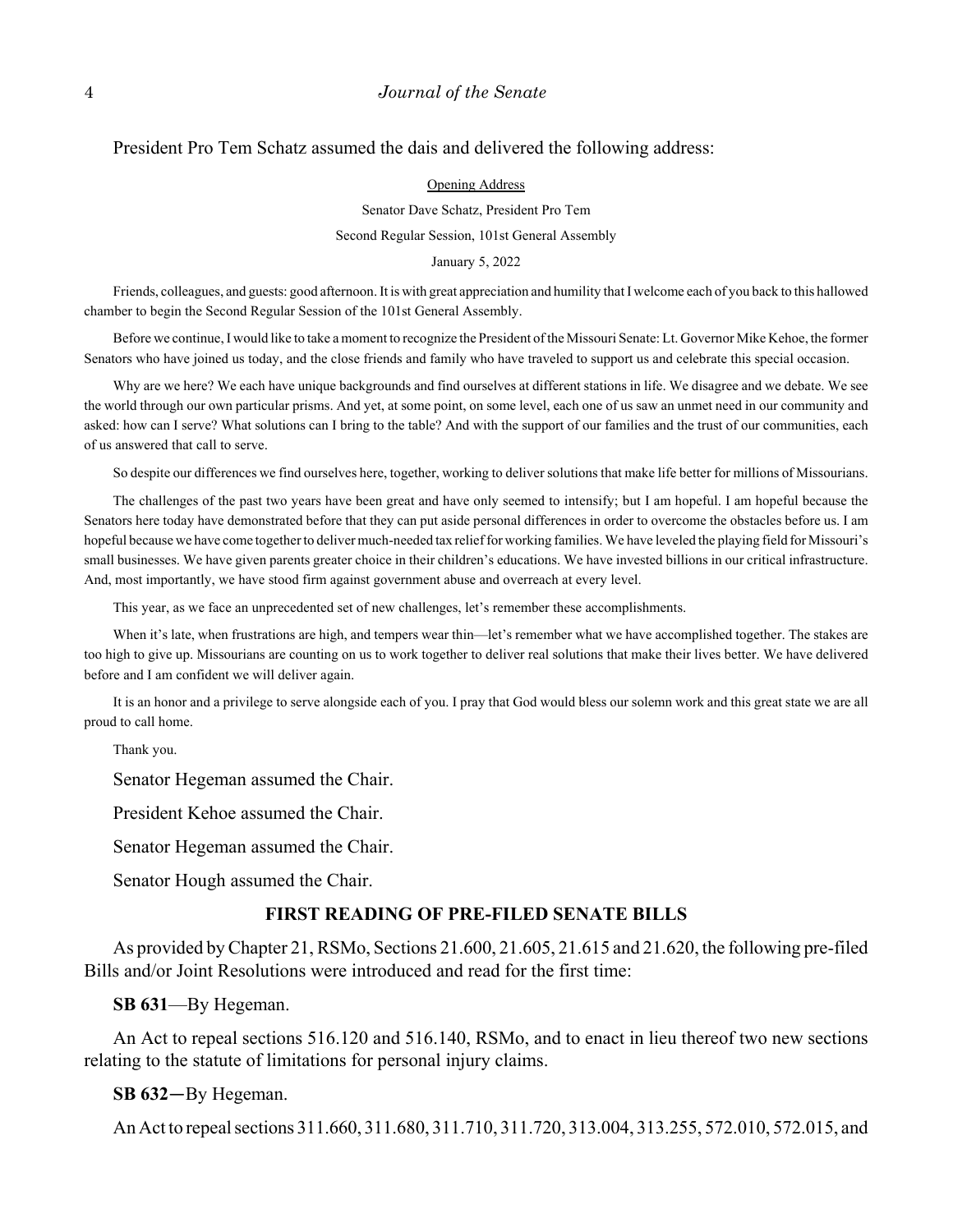572.100, RSMo, and to enact in lieu thereof nine new sections relating to illegal gambling, with penalty provisions and an emergency clause.

**SB 633**—By Hegeman.

An Act to repeal sections 115.013, 115.225, 115.237, 115.257, 115.275, 115.277, 115.279, 115.283, 115.285, 115.287, 115.291, 115.302, 115.427, 115.435, 115.652, and 115.902, RSMo, and to enact in lieu thereof seventeen new sections relating to elections, with penalty provisions.

### **SB 634**—By Riddle.

An Act to repeal section 70.631, RSMo, and to enact in lieu thereof one new section relating to the Missouri local government employees' retirement system.

### **SB 635**—By Riddle.

An Act to amend chapter 516, RSMo, by adding thereto one new section relating to statutes of limitations.

### **SB 636**—By Onder.

An Act to amend chapter 290, RSMo, by adding thereto one new section relating to the prohibition of vaccination mandates imposed by employers.

### **SB 637**—By Onder.

An Act to repeal sections 208.152 and 208.153, RSMo, and to enact in lieu thereof two new sections relating to abortion facilities.

### **SB 638**—By Onder.

An Act to amend chapter 160, RSMo, by adding thereto one new section relating to public school curriculum and instruction.

### **SB 639**—By Schupp.

An Act to repeal sections 208.151 and 208.662, RSMo, and to enact in lieu thereof two new sections relating to Medicaid services for certain low-income women, with an emergency clause.

### **SB 640**—By Schupp.

An Act to repeal section 595.201, RSMo, and to enact in lieu thereof one new section relating to rights of sexual assault survivors.

### **SB 641**—By Schupp.

An Act to amend chapter 376, RSMo, by adding thereto one new section relating to insurance coverage of prescription contraceptives.

### **SB 642**—By Hoskins.

An Act to repeal sections 313.230 and 313.255, RSMo, and to enact in lieu thereof ten new sections relating to video lottery, with penalty provisions.

### **SB 643**—By Hoskins.

An Act to repeal sections 313.230, 313.800, and 572.015, RSMo, and to enact in lieu thereof seventeen new sections relating to gaming, with penalty provisions.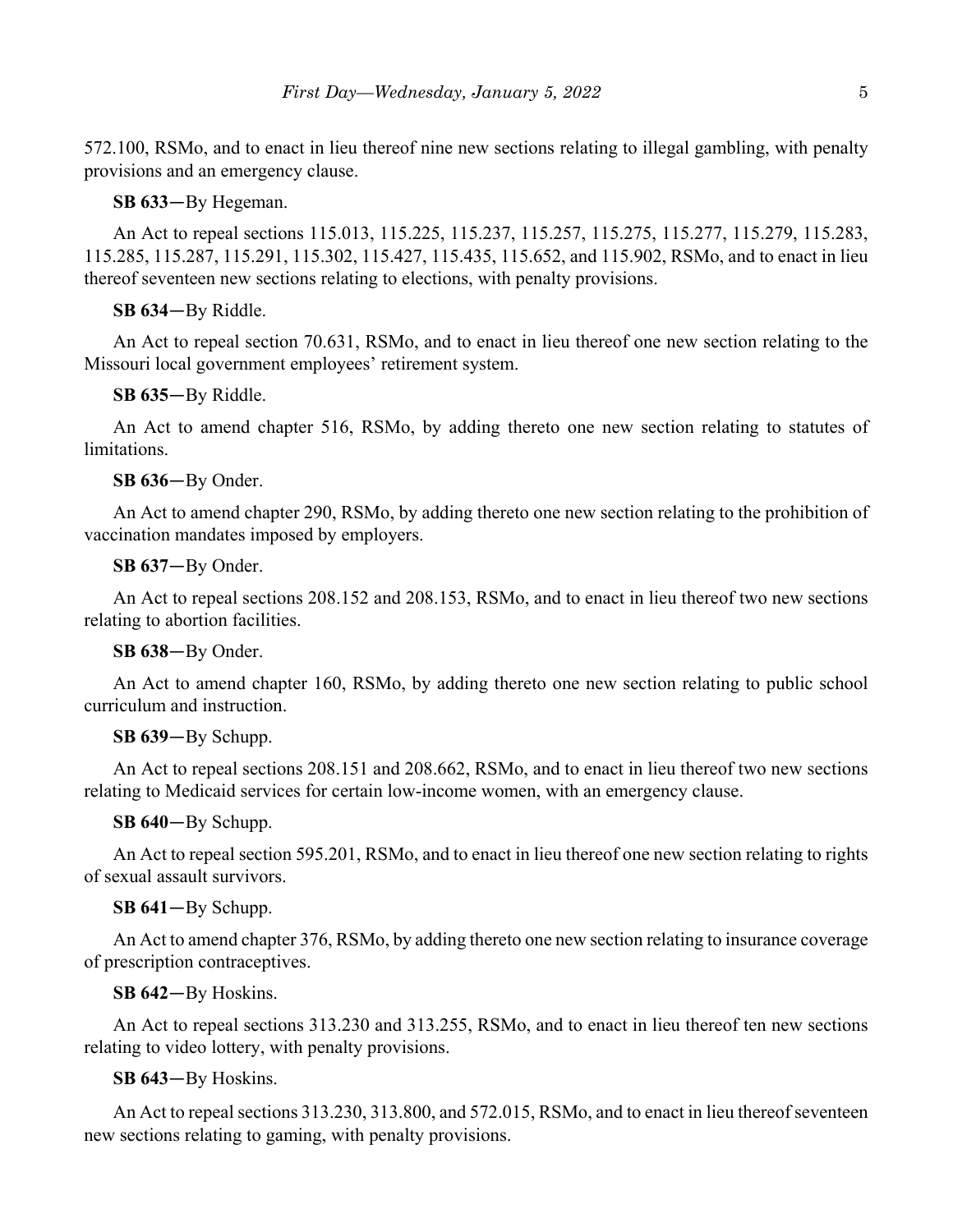**SB 644**—By Hoskins.

An Act to repeal sections 135.305, 135.686, and 348.436, RSMo, and to enact in lieu thereof ten new sections relating to agricultural tax credits.

**SB 645**—By Koenig.

An Act to repeal sections 160.516 and 170.011, RSMo, and to enact in lieu thereof five new sections relating to the use of certain training, instructional, and curricular materials in public schools and charter schools, with an emergency clause.

**SB 646**—By Koenig.

An Act to repeal sections 167.029, 167.181, 167.191, and 210.003, RSMo, and to enact in lieu thereof four new sections relating to COVID-19 policies in schools, with existing penalty provisions.

**SB 647**—By Koenig.

An Act to amend chapter 167, RSMo, by adding thereto one new section relating to parental rights in public schools.

**SB 648**—By Rowden.

An Act to repeal section 161.670, RSMo, and to enact in lieu thereof one new section relating to the virtual school program.

**SB 649**—By Eigel.

An Act to repeal section 137.115, RSMo, and to enact in lieu thereof one new section relating to personal property taxes.

**SB 650**—By Eigel.

An Act to repeal sections 160.400 and 160.425, RSMo, and to enact in lieu thereof three new sections relating to charter schools.

**SB 651**—By Eigel.

An Act to amend chapter 290, RSMo, by adding thereto one new section relating to the prohibition of vaccination mandates imposed by employers.

**SB 652**—By Rizzo.

An Act to amend chapter 144, RSMo, by adding thereto one new section relating to a sales tax exemption for the sale of certain tickets.

**SB 653**—By Rizzo.

An Act to amend chapter 161, RSMo, by adding thereto one new section relating to parental rights in public schools.

**SB 654**—By Crawford.

An Act to repeal sections 115.277, 115.283, 115.285, 115.291, and 115.302, RSMo, and to enact in lieu thereof four new sections relating to elections.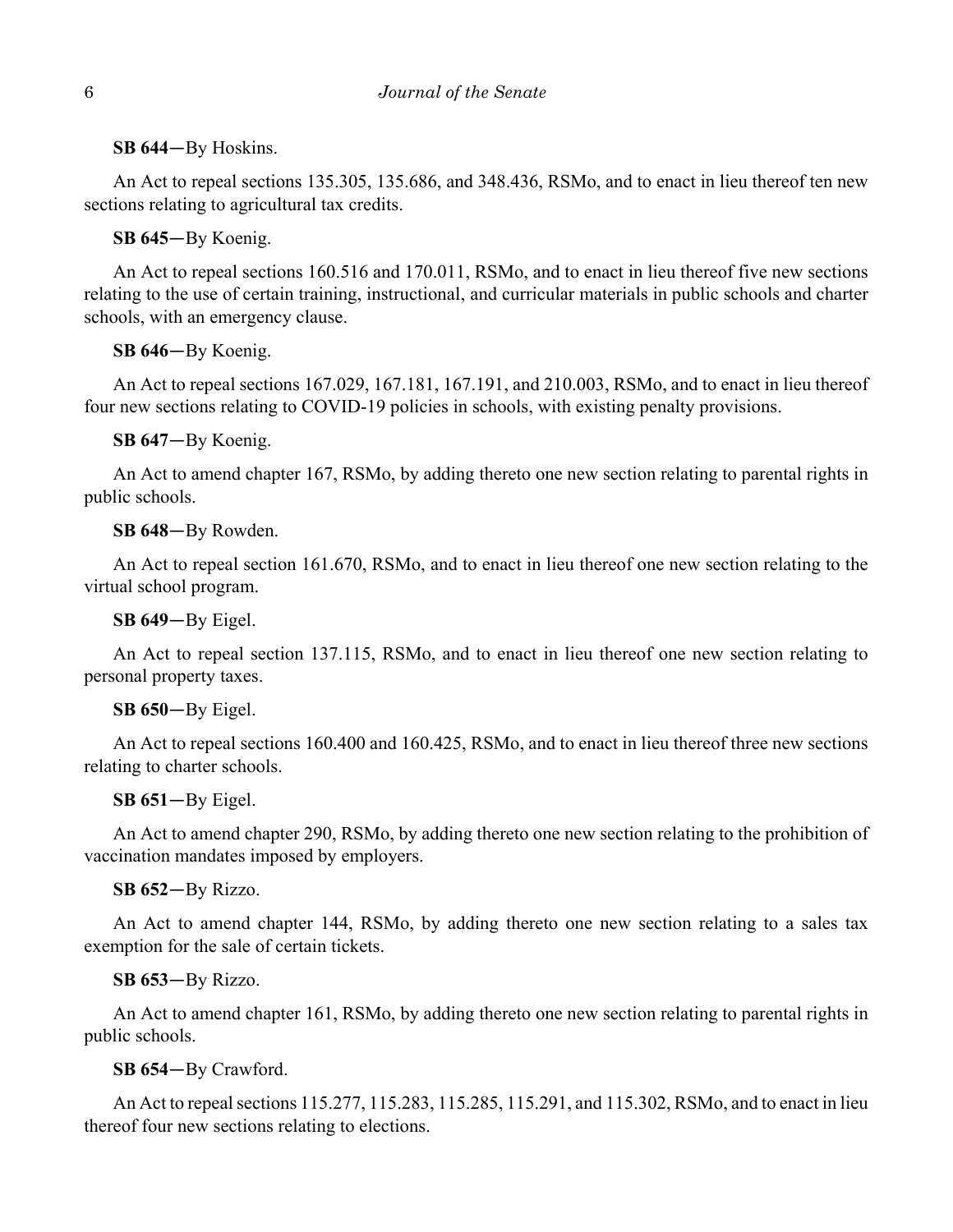### **SB 655**—By Crawford.

An Act to repeal section 70.631, RSMo, and to enact in lieu thereof one new section relating to the Missouri local government employees' retirement system.

**SB 656**—By Crawford.

An Act to amend chapters 143 and 148, RSMo, by adding thereto two new sections relating to a tax deduction for financial institutions that provide loans in rural areas.

**SB 657**—By Cierpiot.

An Act to amend chapter 162, RSMo, by adding thereto one new section relating to school board member recall elections.

**SB 658**—By Cierpiot.

An Act to repeal section 135.481, RSMo, and to enact in lieu thereof one new section relating to a tax credit for rehabilitation or construction of certain residences.

### **SB 659**—By Cierpiot.

An Act to repeal section 170.018, RSMo, and to enact in lieu thereof one new section relating to computer science courses.

**SB 660**—By Arthur.

An Act to amend chapters 160, 161, and 162, RSMo, by adding thereto four new sections relating to competency-based education in elementary and secondary schools.

### **SB 661**—By Arthur.

An Act to repeal section 167.227, RSMo, and to enact in lieu thereof one new section relating to attendance in public school district summer school programs.

### **SB 662**—By Arthur.

An Act to amend chapter 161, RSMo, by adding thereto one new section relating to school innovation waivers.

### **SB 663**—By Bernskoetter.

An Act to repeal sections 128.345, 128.346, and 128.348, RSMo, and to enact in lieu thereof twelve new sections relating to the establishement of new congressional districts, with an emergency clause.

### **SB 664**—By Bernskoetter.

An Act to repeal section 217.690, RSMo, and to enact in lieu thereof one new section relating to eligibility for parole.

### **SB 665**—By Bernskoetter.

An Act to repeal section 288.060 as enacted by house bill no. 150, ninety-eighth general assembly, first regular session, and section 288.060 as enacted by house bill no. 163, ninety-sixth general assembly, first regular session, and to enact in lieu thereof one new section relating to the duration of unemployment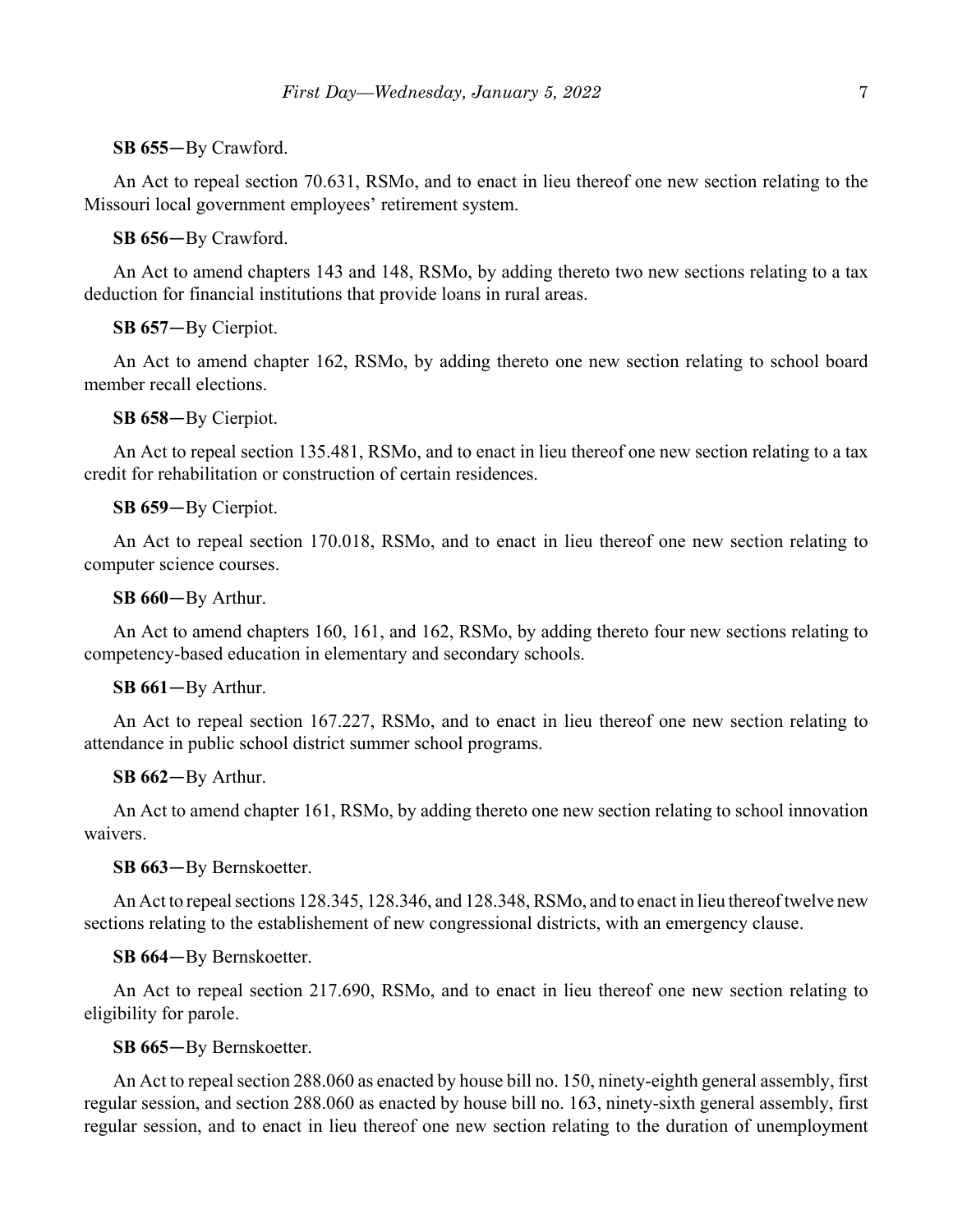benefits.

**SB 666**—By Burlison.

An Act to repeal sections 563.016 and 563.031, RSMo, and to enact in lieu thereof two new sections relating to the use of self-defense.

**SB 667**—By Burlison.

An Act to repeal sections 208.152, 208.153, 208.164, and 208.659, RSMo, and to enact in lieu thereof six new sections relating to public funding of health care.

**SB 668**—By Burlison.

An Act to repeal sections 115.085 and 115.427, RSMo, and to enact in lieu thereof three new sections relating to elections.

**SB 669**—By White.

An Act to repeal sections 537.060 and 537.067, RSMo, and to enact in lieu thereof four new sections relating to civil actions.

**SB 670**—By White.

An Act to repeal sections 115.013, 115.031, 115.045, 115.051, 115.081, 115.085, 115.105, 115.107, 115.151, 115.157, 115.160, 115.205, 115.225, 115.237, 115.257, 115.275, 115.277, 115.279, 115.283, 115.285, 115.287, 115.291, 115.302, 115.417, 115.427, 115.435, 115.447, 115.652, 115.902, and 115.960, RSMo, and to enact in lieu thereof thirty-two new sections relating to elections, with penalty provisions.

**SB 671**—By White.

An Act to repeal sections 191.900, 191.905, 208.909, 565.184, and 630.155, RSMo, and to enact in lieu thereof seven new sections relating to protection of vulernable persons, with penalty provisions.

**SB 672**—By Hough.

An Act to repeal section 173.2553, RSMo, and to enact in lieu thereof one new section relating to workforce development.

**SB 673**—By Hough and Beck.

An Act to amend chapter 288, RSMo, by adding thereto one new section relating to the recovery of overpaid unemployment benefits, with an emergency clause.

**SB 674**—By Hough.

An Act to amend chapter 620, RSMo, by adding thereto one new section relating to grants to employers for the purpose of enhancing cybersecurity.

**SB 675**—By Brown.

An Act to amend chapter 620, RSMo, by adding thereto seven new sections relating to rural workforce development incentives.

**SB 676**—By Brown.

An Act to amend chapter 160, RSMo, by adding thereto one new section relating to public school curriculum and instruction.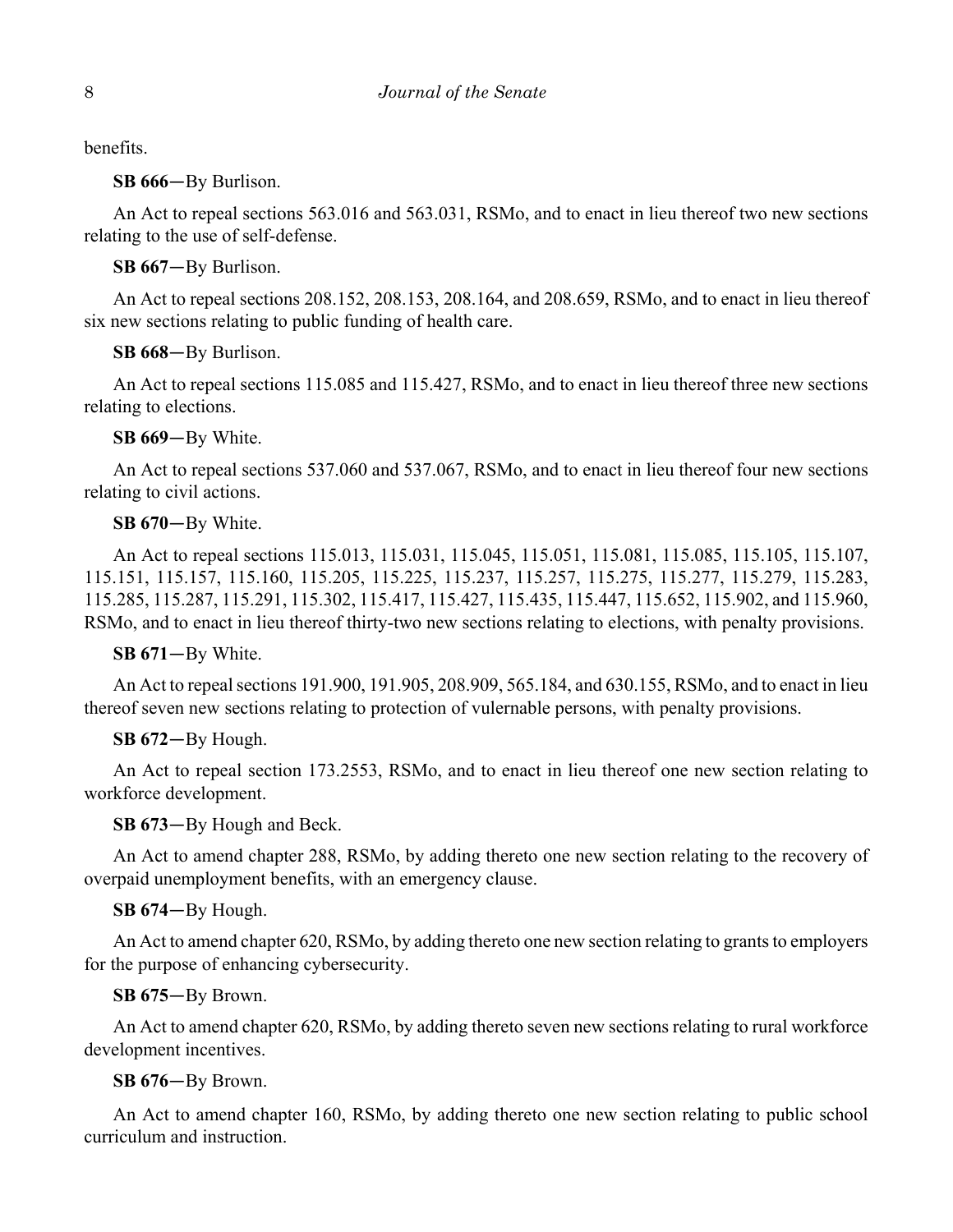### **SB 677**—By Brown.

An Act to repeal section 135.305, RSMo, and to enact in lieu thereof one new section relating to the extension of sunset dates for certain tax credits.

**SB 678**—By Luetkemeyer.

An Act to repeal section 84.730, RSMo, and to enact in lieu thereof one new section relating to the Kansas City board of police, with an emergency clause.

### **SB 679**—By Luetkemeyer.

An Act to repeal sections 115.225, 115.237, 115.277, 115.283, 115.285, 115.291, 115.302, 115.427, 115.429, and 115.449, RSMo, and to enact in lieu thereof eleven new sections relating to elections.

**SB 680**—By Luetkemeyer.

An Act to repeal section 137.115, RSMo, and to enact in lieu thereof one new section relating to property tax assessments.

**SB 681**—By O'Laughlin.

An Act to repeal sections 161.097, 167.263, 167.268, and 167.645, RSMo, and to enact in lieu thereof five new sections relating to reading success in schools, with a delayed effective date.

**SB 682**—By O'Laughlin.

An Act to repeal section 338.010, RSMo, and to enact in lieu thereof one new section relating to pharmacists.

### **SB 683**—By O'Laughlin.

An Act to repeal section 210.211, RSMo, and to enact in lieu thereof one new section relating to child care, with an emergency clause.

### **SB 684**—By May.

An Act to amend chapter 170, RSMo, by adding thereto one new section relating to elective social studies courses on the Bible.

**SB 685**—By May.

An Act to repeal section 454.1005, RSMo, and to enact in lieu thereof one new section relating to child support enforcement.

### **SB 686**—By May.

An Act to amend chapter 313, RSMo, by adding thereto six new sections relating to video lottery, with penalty provisions.

**SB 687**—By Williams.

An Act to repeal sections 43.504, 43.507, and 610.140, RSMo, and to enact in lieu thereof three new sections relating to expungement of records.

**SB 688**—By Williams.

An Act to repeal section 620.1039, RSMo, and to enact in lieu thereof one new section relating to a tax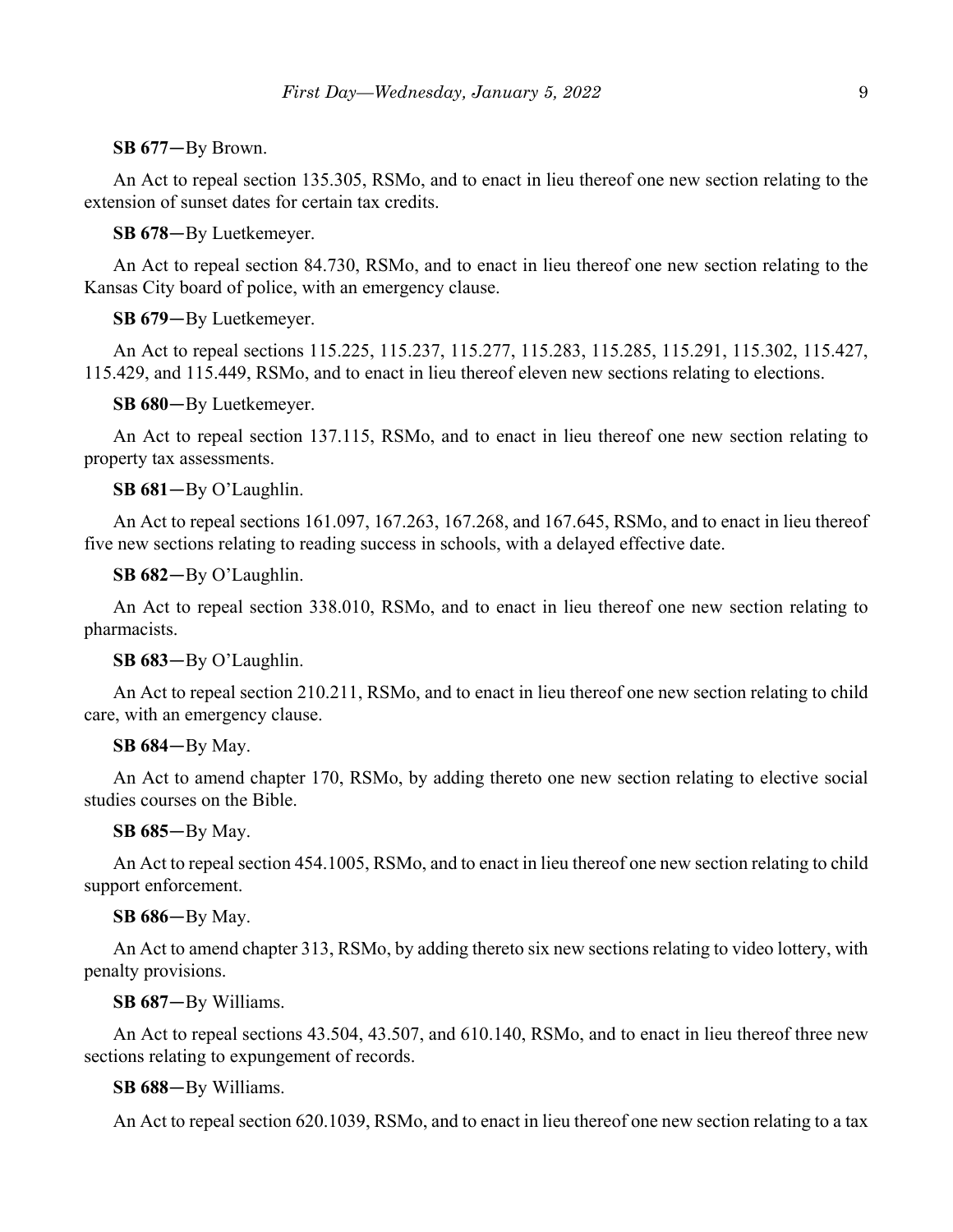credit for certain research expenses.

**SB 689**—By Williams.

An Act to repeal sections 590.040 and 590.080, RSMo, and to enact in lieu thereof two new sections relating to peace officer standards.

**SB 690**—By Rehder.

An Act to repeal sections 579.040 and 579.076, RSMo, and to enact in lieu thereof two new sections relating to distributors of hypodermic needles, with existing penalty provisions.

**SB 691**—By Rehder.

An Act to amend chapter 171, RSMo, by adding thereto one new section relating to criminal background checks for persons having contact with students.

**SB 692**—By Rehder.

An Act to repeal sections 171.031 and 171.033, RSMo, and to enact in lieu thereof two new sections relating to half-day educational programs.

## **SB 693**—By Brattin.

An Act to repeal sections 67.308, 167.181, 210.003, 288.030, and 288.040, RSMo, and to enact in lieu thereof seven new sections relating to COVID-19 vaccine requirements.

**SB 694**—By Brattin.

An Act to amend chapter 160, RSMo, by adding thereto one new section relating to public school curriculum and instruction.

## **SB 695**—By Brattin.

An Act to repeal sections 115.013, 115.107, 115.111, 115.163, 115.179, 115.181, 115.193, 115.221, 115.225, 115.237, 115.277, 115.279, 115.283, 115.285, 115.291, 115.302, 115.427, and 115.652, RSMo, and to enact in lieu thereof twenty new sections relating to elections, with penalty provisions.

## **SB 696**—By Gannon.

An Act to repeal sections 115.277, 115.279, 115.283, and 115.291, RSMo, and to enact in lieu thereof four new sections relating to absentee voting, with existing penalty provisions.

## **SB 697**—By Gannon.

An Act to amend chapter 67, RSMo, by adding thereto one new section relating to dogs.

## **SB 698**—By Gannon.

An Act to repeal sections 208.151 and 208.662, RSMo, and to enact in lieu thereof two new sections relating to Medicaid services for certain low-income women, with an emergency clause.

## **SB 699**—By Moon.

An Act to repeal sections 1.205, 170.015, 188.010, 188.015, 188.017, 188.018, 188.020, 188.021, 188.023, 188.025, 188.026, 188.027, 188.028, 188.030, 188.031, 188.033, 188.035, 188.036, 188.038,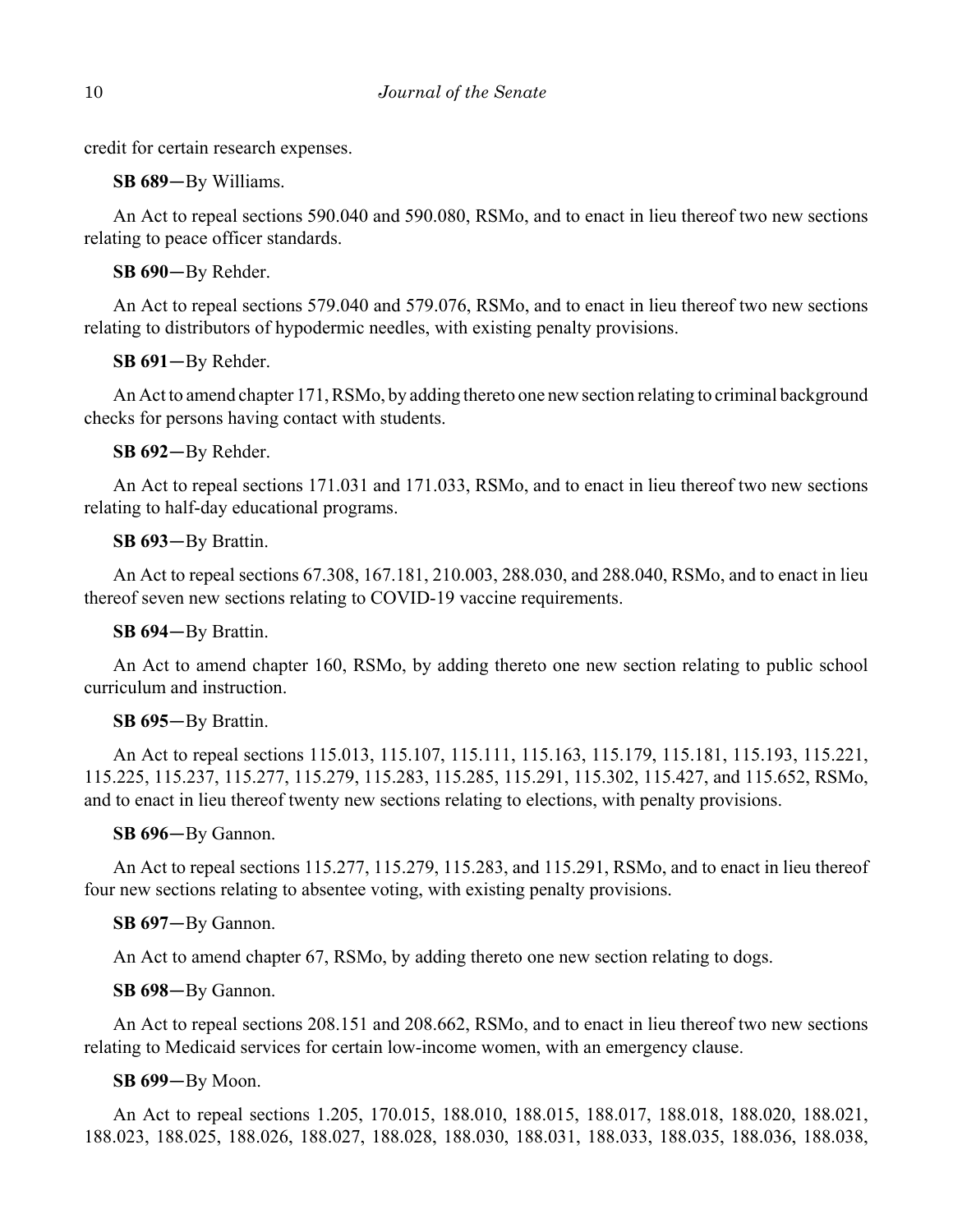188.039, 188.043, 188.044, 188.047, 188.052, 188.055, 188.056, 188.057, 188.058, 188.060, 188.065, 188.070, 188.075, 188.080, 188.100, 188.105, 188.110, 188.115, 188.120, 188.125, 188.160, 188.200, 188.205, 188.210, 188.215, 188.220, 188.230, 188.250, 188.325, 188.335, 188.375, 191.211, 191.320, 191.724, 191.831, 191.923, 191.975, 192.665, 192.667, 194.390, 196.1127, 197.150, 197.152, 197.158, 197.160, 197.162, 197.165, 197.200, 197.205, 197.215, 197.220, 197.225, 197.230, 197.235, 197.240, 197.285, 197.287, 197.289, 197.293, 197.295, 197.315, 208.655, 334.100, 334.245, 376.805, 376.1199, 491.060, 556.061, 562.031, 562.071, 563.026, 565.300, 574.200, 595.027, and 595.120, RSMo, and to enact in lieu thereof forty-six new sections relating to abortion, with penalty provisions and an emergency clause.

**SB 700**—By Moon.

An Act to repeal sections 144.020 and 144.190, RSMo, and to enact in lieu thereof two new sections relating to sales tax, with an emergency clause.

**SB 701**—By Moon.

An Act to repeal section 143.071, RSMo, and to enact in lieu thereof one new section relating to corporate income tax.

**SB 702**—By Eslinger.

An Act to repeal section 213.055, RSMo, and to enact in lieu thereof one new section relating to unlawful employment practices.

**SB 703**—By Eslinger.

An Act to repeal section 167.903, RSMo, and to enact in lieu thereof three new sections relating to workforce development in elementary and secondary education.

**SB 704**—By Eslinger.

An Act to repeal section 50.327, RSMo, and to enact in lieu thereof one new section relating to salary schedules for third class counties.

**SB 705**—By Bean and Eslinger.

An Act to amend chapter 21, RSMo, by adding thereto one new section relating to the establishment of the joint committee on rural economic development.

**SB 706**—By Bean.

An Act to amend chapter 290, RSMo, by adding thereto one new section relating to labor organizations, with penalty provisions.

### **SB 707**—By Bean.

An Act to amend chapter 135, RSMo, by adding thereto one new section relating to a tax credit for the sale of ethanol fuel.

**SB 708**—By Beck.

An Act to repeal section 287.067, RSMo, and to enact in lieu thereof one new section relating to occupational diseases under workers' compensation laws.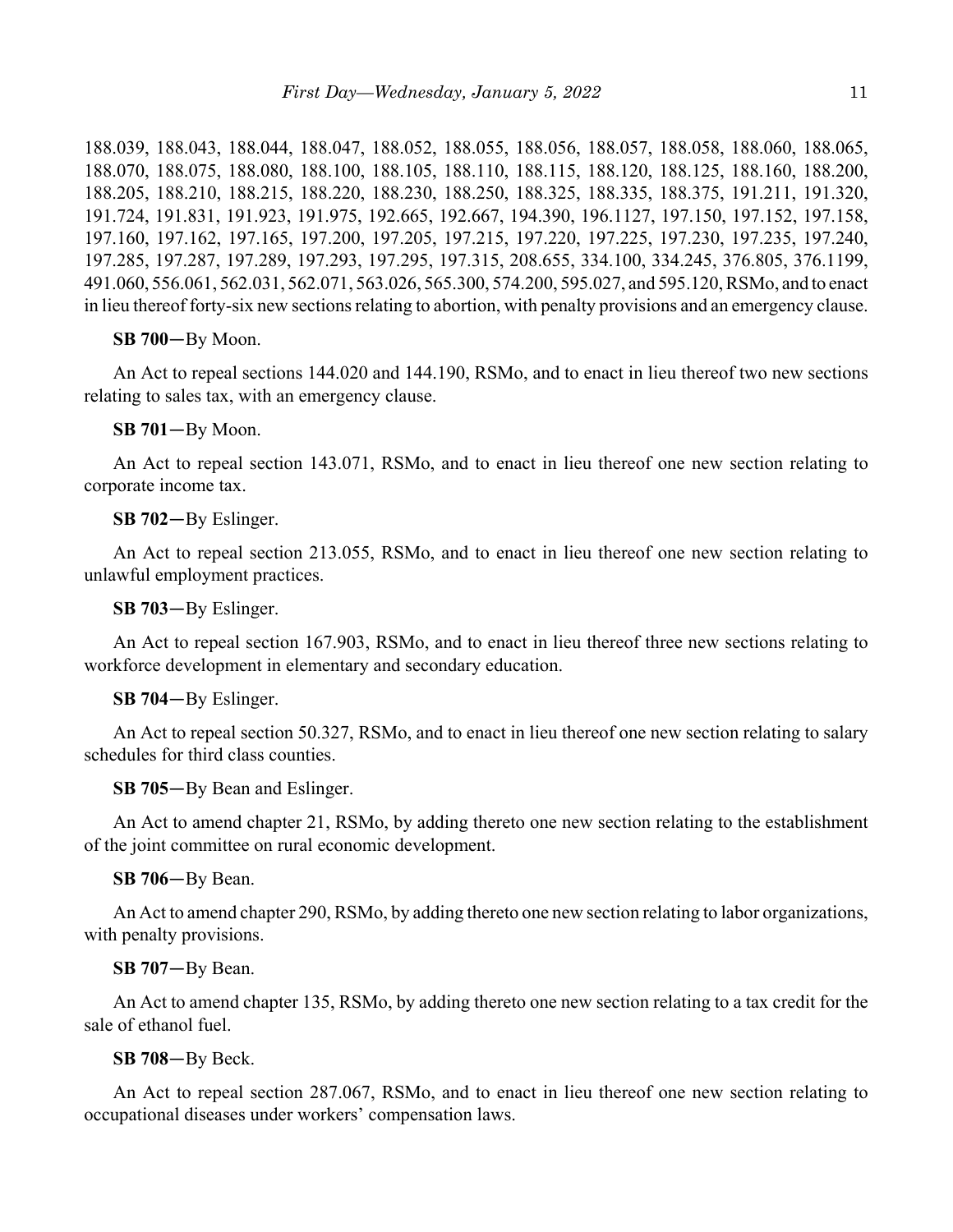**SB 709**—By Beck and Hough.

An Act to amend chapter 288, RSMo, by adding thereto one new section relating to the recovery of overpaid unemployment benefits, with an emergency clause.

**SB 710**—By Beck.

An Act to amend chapter 167, RSMo, by adding thereto one new section relating to the care of students with epilepsy or seizure disorders, with an emergency clause.

**SB 711**—By Razer.

An Act to repeal sections 213.010, 213.030, 213.040, 213.045, 213.050, 213.055, 213.065, 213.070, and 213.101, RSMo, and to enact in lieu thereof nine new sections relating to discrimination based on sexual orientation or gender identity.

**SB 712**—By Razer.

An Act to repeal sections 169.141 and 169.715, RSMo, and to enact in lieu thereof two new sections relating to retirement benefits for certain public school employees.

## **SB 713**—By Razer.

An Act to repeal section 304.820, RSMo, and to enact in lieu thereof one new section relating to the operation of motor vehicles while using electronic devices, with penalty provisions.

**SB 714**—By Roberts.

An Act to amend chapter 217, RSMo, by adding thereto one new section relating to parole eligibility.

**SB 715**—By Roberts.

An Act to amend chapter 137, RSMo, by adding thereto one new section relating to a property tax credit for certain senior citizens.

## **SB 716**—By Roberts.

An Act to amend chapters 362, 369, and 370, RSMo, by adding thereto four new sections relating to financial institutions.

**SB 717**—By Washington.

An Act to amend chapter 135, RSMo, by adding thereto one new section relating to tax credits for urban farms.

**SB 718**—By Washington.

An Act to amend chapter 9, RSMo, by adding thereto one new section relating to historically black college and university week.

**SB 719**—By Washington.

An Act to amend chapter 99, RSMo, by adding thereto one new section relating to a tax credit for the purchase of blighted property.

**SB 720**—By Mosley.

An Act to repeal section 144.070, RSMo, and section 144.020 as enacted by senate bills nos. 153 & 97,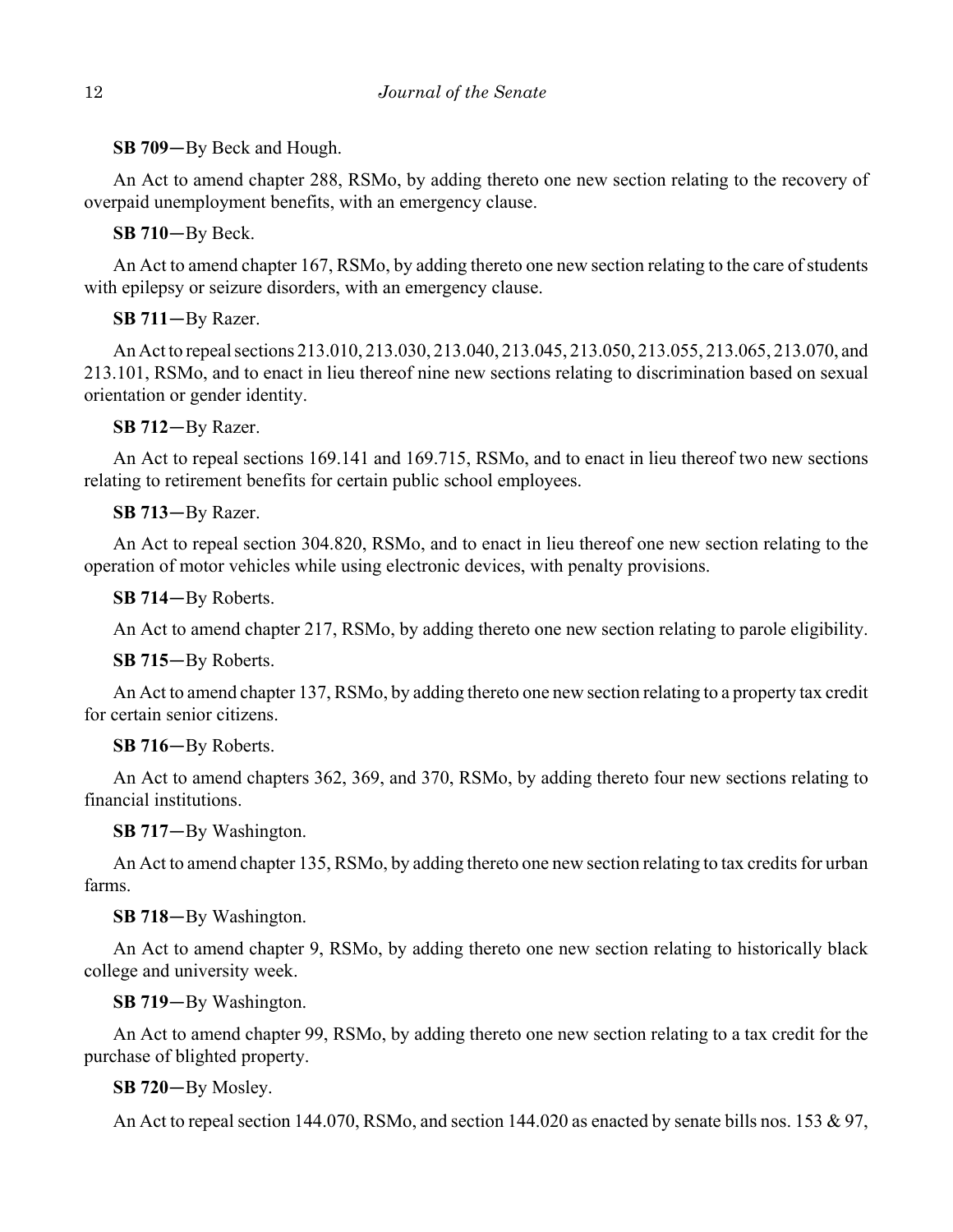one hundred first general assembly, first regular session, and to enact in lieu thereof two new sections relating to motor vehicle sales tax.

**SB 721**—By Mosley.

An Act to repeal section 135.750, RSMo, and to enact in lieu thereof one new section relating to tax credits for qualified film projects.

**SB 722**—By Mosley.

An Act to amend chapter 476, RSMo, by adding thereto one new section relating to the timing of proceedings in courts, with penalty provisions.

**SB 723**—By Hegeman.

An Act to amend chapter 208, RSMo, by adding thereto one new section relating to the Medicaid stabilization fund.

**SB 724**—By Hegeman.

An Act to repeal section 105.145, RSMo, and to enact in lieu thereof one new section relating to financial statements of political subdivisions, with penalty provisions.

**SB 725**—By Hegeman.

An Act to repeal section 190.800, RSMo, and to enact in lieu thereof one new section relating to ground ambulance services.

**SB 726**—By Onder.

An Act to amend chapter 9, RSMo, by adding thereto one new section relating to health care.

**SB 727**—By Onder.

An Act to repeal sections 197.305, 197.315, 197.320, 197.366, and 354.095, RSMo, and to enact in lieu thereof four new sections relating to certificates of need.

**SB 728**—By Onder.

An Act to repeal section 105.505, RSMo, and to enact in lieu thereof one new section relating to the authorization of the deduction of moneys from the paychecks of public employees for the benefit of public labor organizations, with penalty provisions.

**SB 729**—By Schupp.

An Act to repeal section 143.121, RSMo, and to enact in lieu thereof ten new sections relating to leave from employment, with a referendum clause.

**SB 730**—By Schupp.

An Act to repeal sections 115.277, 115.279, 115.283, and 115.291, RSMo, and to enact in lieu thereof four new sections relating to absentee voting, with existing penalty provisions.

**SB 731**—By Schupp.

An Act to amend chapter 571, RSMo, by adding thereto two new sections relating to the sale or transfer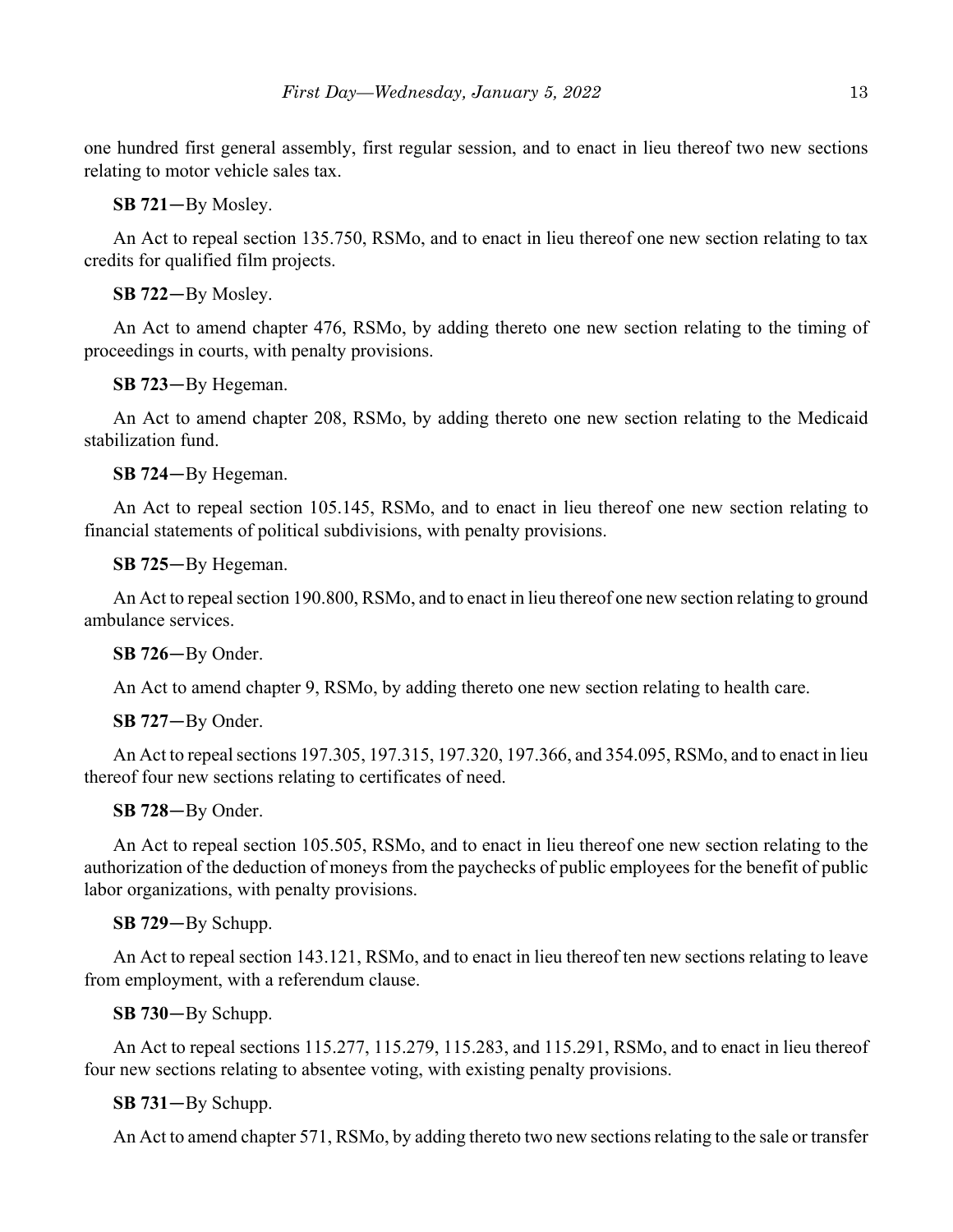of weapons, with penalty provisions.

**SB 732**—By Hoskins.

An Act to repeal section 135.750, RSMo, and to enact in lieu thereof one new section relating to tax credits for qualified motion media projects.

**SB 733**—By Hoskins.

An Act to amend chapter 135, RSMo, by adding thereto one new section relating to a tax credit for certain live entertainment events, with an effective date.

**SB 734**—By Hoskins.

An Act to amend chapter 160, RSMo, by adding thereto one new section relating to public school curriculum and instruction.

**SB 735**—By Koenig.

An Act to repeal sections 67.457, 67.1481, 67.1545, 238.235, 238.236, and 238.275, RSMo, and to enact in lieu thereof six new sections relating to certain special taxing districts.

## **SB 736**—By Koenig.

An Act to amend chapter 139, RSMo, by adding thereto one new section relating to property tax relief due to certain restrictive orders, with an emergency clause.

**SB 737**—By Koenig.

An Act to repeal sections 188.027, 188.036, and 188.047, RSMo, and to enact in lieu thereof five new sections relating to abortion, with penalty provisions.

## **SB 738**—By Eigel.

An Act to repeal sections 115.225, 115.237, 115.277, 115.283, 115.285, 115.291, 115.302, and 115.427, RSMo, and to enact in lieu thereof eight new sections relating to elections.

## **SB 739**—By Eigel.

An Act to repeal section 143.011 as enacted by senate bills nos. 153 & 97, one hundred first general assembly, first regular session, and to enact in lieu thereof one new section relating to income taxes.

## **SB 740**—By Eigel.

An Act to repeal sections 162.083, 162.221, 162.223, 162.241, 162.261, 162.291, 162.301, 162.341, 162.431, 162.459, 162.471, 162.481, 162.492, 162.601, 162.821, 162.825, 162.865, 162.867, 162.910, 167.029, and 167.181, RSMo, and to enact in lieu thereof thirty-three new sections relating to elementary and secondary education, with effective dates.

## **SB 741**—By Crawford.

An Act to amend chapter 105, RSMo, by adding thereto one new section relating to the disclosure of personal information to public agencies, with penalty provisions.

## **SB 742**—By Crawford.

An Act to repeal section 319.129, RSMo, and to enact in lieu thereof one new section relating to the petroleum storage tank insurance fund.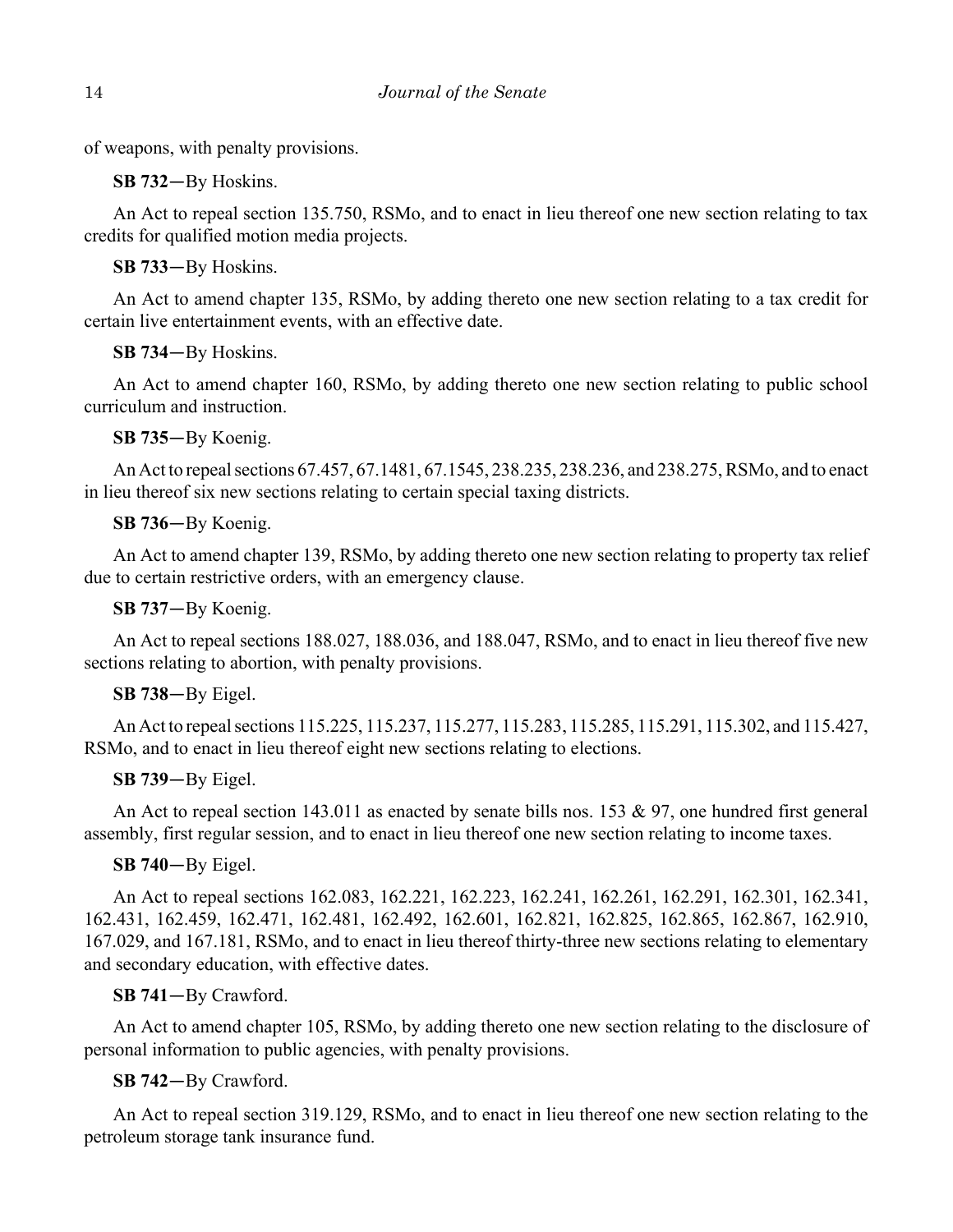## **SB 743**—By Crawford.

An Act to repeal section 94.902, RSMo, and to enact in lieu thereof one new section relating to a public safety sales tax.

## **SB 744**—By Cierpiot.

An Act to repeal sections 302.130 and 302.178, RSMo, and to enact in lieu thereof two new sections relating to the operation of motor vehicles.

## **SB 745**—By Cierpiot.

An Act to amend chapter 393, RSMo, by adding thereto one new section relating to accounting practices of electrical corporations.

## **SB 746**—By Arthur.

An Act to amend chapter 191, RSMo, by adding thereto one new section relating to patient examinations.

## **SB 747**—By Arthur.

An Act to repeal sections 160.522 and 167.161, RSMo, and to enact in lieu thereof three new sections relating to school accountability measures in elementary and secondary education institutions.

### **SB 748**—By Arthur.

An Act to repeal sections 475.010 and 475.082, RSMo, and to enact in lieu thereof three new sections relating to grievances against a guardian or conservator.

### **SB 749**—By Bernskoetter.

An Act to repeal section 115.349, RSMo, and to enact in lieu thereof one new section relating to candidate filing deadlines, with an emergency clause.

### **SB 750**—By Bernskoetter.

An Act to repeal sections 266.355, 643.050, and 643.079, RSMo, and to enact in lieu thereof three new sections relating to anhydrous ammonia.

### **SB 751**—By Bernskoetter.

An Act to repeal section 566.150, RSMo, and to enact in lieu thereof one new section relating to location restrictions for certain offenders, with penalty provisions.

### **SB 752**—By Burlison.

An Act to repeal sections 571.030, 571.107, 571.215, 577.703, and 577.712, RSMo, and to enact in lieu thereof seven new sections relating to firearms, with existing penalty provisions.

### **SB 753**—By Burlison.

An Act to repeal section 188.035, RSMo, and to enact in lieu thereof one new section relating to abortion, with penalty provisions.

## **SB 754**—By Burlison.

An Act to repeal sections 407.1095, 407.1098, 407.1101, and 407.1104, RSMo, and to enact in lieu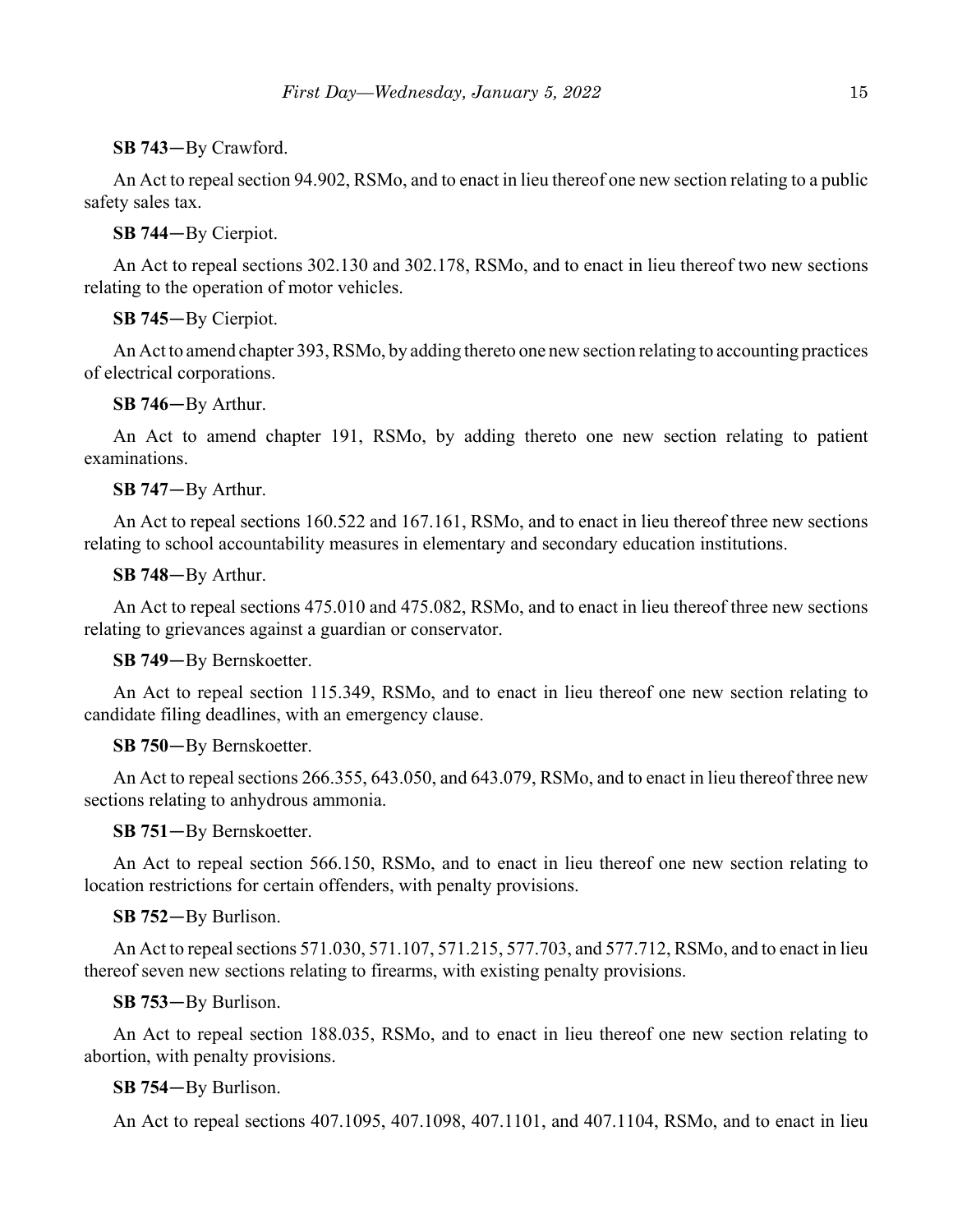thereof five new sections relating to telecommunication practices, with penalty provisions.

**SB 755**—By White.

An Act to repeal section 552.020, RSMo, and to enact in lieu thereof one new section relating to the discharge of certain committed persons.

**SB 756**—By White.

An Act to repeal sections 386.266, 393.1400, 393.1640, and 393.1655, RSMo, and to enact in lieu thereof six new sections relating to public utilities.

**SB 757**—By White.

An Act to repeal sections 191.500, 191.515, 191.520, 191.525, 335.230, and 335.257, RSMo, and to enact in lieu thereof six new sections relating to medical student loan programs.

**SB 758**—By Hough.

An Act to repeal sections 8.250, 8.260, 8.675, 8.677, 8.679, 34.055, 34.057, 34.058, 34.100, 34.203, 34.206, 34.209, 34.212, 34.217, and 34.218, RSMo, and to enact in lieu thereof fifteen new sections relating to public contracts.

**SB 759**—By Hough.

An Act to repeal section 32.087, RSMo, and to enact in lieu thereof one new section relating to local sales taxes.

**SB 760**—By Hough.

An Act to amend chapter 620, RSMo, by adding thereto one new section relating to grants to employers to encourage employees to obtain upskill credentials.

**SB 761**—By Brown.

An Act to amend chapter 43, RSMo, by adding thereto one new section relating to fees paid to the Missouri highway patrol.

**SB 762**—By Brown.

An Act to repeal sections 301.147, 307.350, and 643.315, RSMo, and to enact in lieu thereof four new sections relating to motor vehicle registration.

**SB 763**—By Brown.

An Act to repeal section 386.890, RSMo, and to enact in lieu thereof two new sections relating to net metering.

**SB 764**—By Luetkemeyer.

An Act to repeal sections 313.800 and 572.015, RSMo, and to enact in lieu thereof fourteen new sections relating to gaming.

**SB 765**—By Luetkemeyer.

An Act to repeal sections 575.353, 578.007, and 578.022, RSMo, and to enact in lieu thereof three new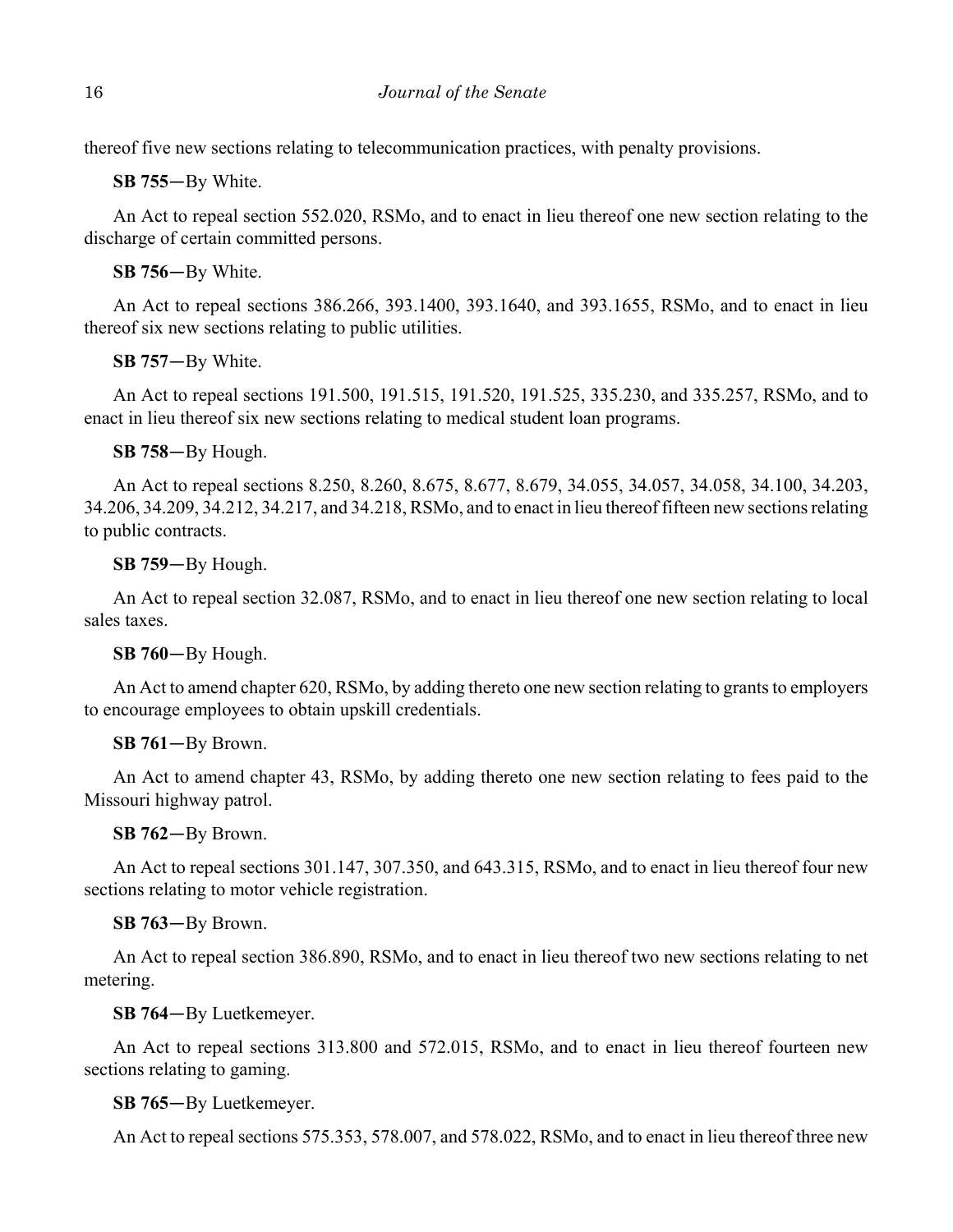sections relating to the offense of assault on a law enforcement animal, with penalty provisions.

**SB 766**—By Luetkemeyer.

An Act to repeal section 544.170, RSMo, and to enact in lieu thereof one new section relating to detention on arrest without a warrant, with an existing penalty provision.

**SB 767**—By O'Laughlin.

An Act to repeal section 169.075, RSMo, and to enact in lieu thereof one new section relating to elementary and secondary education.

**SB 768**—By O'Laughlin.

An Act to amend chapters 161 and 162, RSMo, by adding thereto two new sections relating to accountability requirements for elementary and secondary schools.

**SB 769**—By O'Laughlin.

An Act to amend chapter 167, RSMo, by adding thereto one new section relating to recovery programs for high school students.

**SB 770**—By May.

An Act to repeal sections 173.035 and 173.1004, RSMo, and to enact in lieu thereof two new sections relating to employment opportunities for graduates of institutions of higher education.

**SB 771**—By May.

An Act to repeal section 163.011, RSMo, and to enact in lieu thereof one new section relating to the calculation of weighted average daily attendance.

### **SB 772**—By May.

An Act to amend chapter 620, RSMo, by adding thereto one new section relating to community investment corporations.

**SB 773**—By Williams.

An Act to repeal section 208.146, RSMo, and to enact in lieu thereof one new section relating to the ticket to work health assurance program.

**SB 774**—By Rehder.

An Act to amend chapter 196, RSMo, by adding thereto one new section relating to kratom products, with penalty provisions.

### **SB 775**—By Rehder.

An Act to repeal section 491.015, RSMo, and to enact in lieu thereof one new section relating to witnesses in certain criminal cases.

## **SB 776**—By Brattin.

An Act to amend chapter 161, RSMo, by adding thereto one new section relating to parental rights in public schools.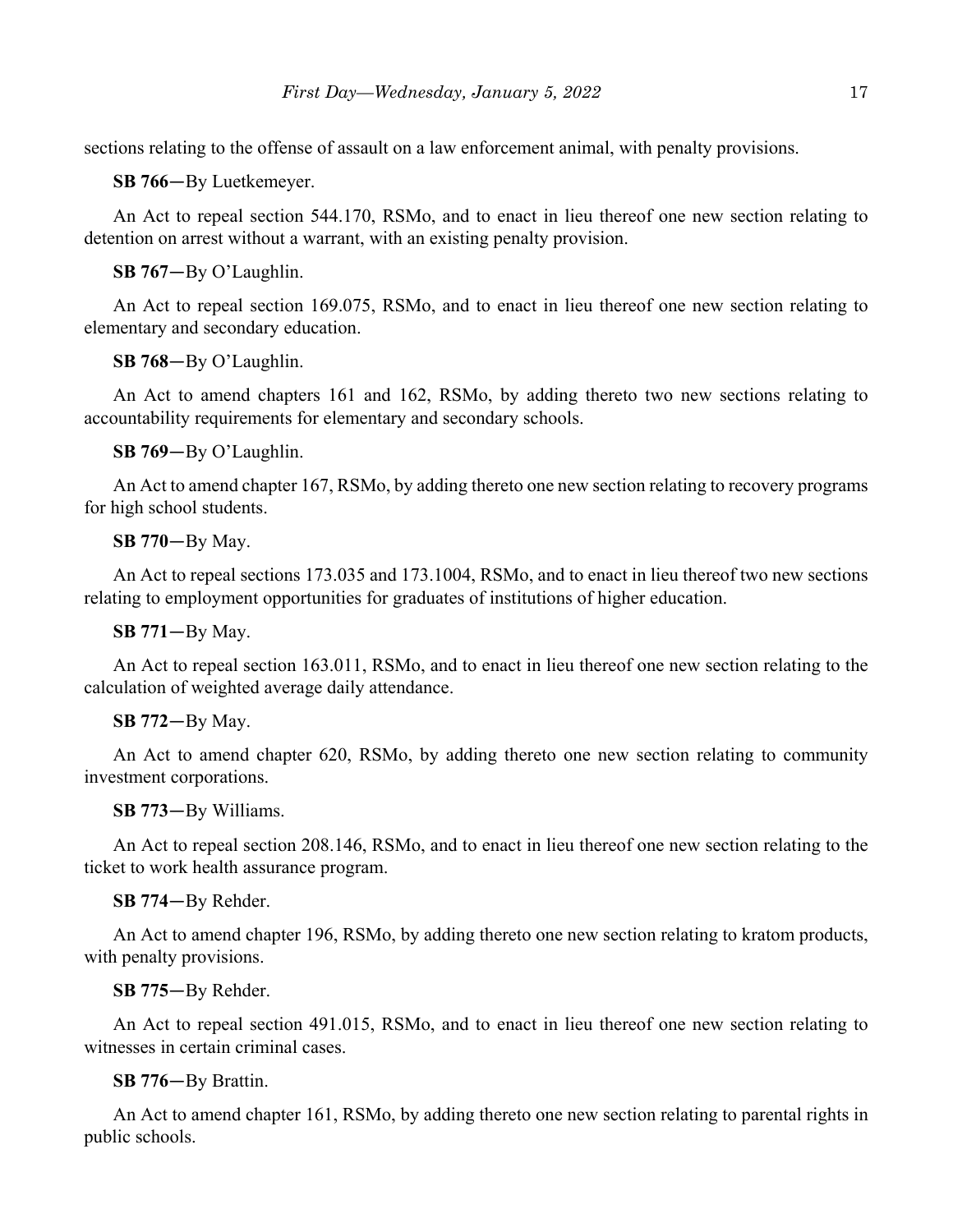**SB 777**—By Brattin.

An Act to amend chapter 288, RSMo, by adding thereto one new section relating to employment security.

**SB 778**—By Brattin.

An Act to repeal section 188.052, RSMo, and to enact in lieu thereof five new sections relating to abortion.

**SB 779**—By Gannon.

An Act to repeal section 208.164, RSMo, and to enact in lieu thereof one new section relating to MO HealthNet providers.

**SB 780**—By Moon.

An Act to repeal section 115.427, RSMo, and to enact in lieu thereof one new section relating to elections.

**SB 781**—By Moon.

An Act to amend chapter 167, RSMo, by adding thereto one new section relating to middle school, high school, and college athletics.

**SB 782**—By Moon.

An Act to repeal sections 142.803 and 142.822, RSMo, and to enact in lieu thereof one new section relating to the motor fuel tax.

**SB 783**—By Eslinger.

An Act to repeal sections 303.025 and 303.041, RSMo, and to enact in lieu thereof seven new sections relating to motor vehicle financial responsibility, with penalty provisions.

**SB 784**—By Eslinger.

An Act to repeal sections 287.610, 287.615, and 287.812, RSMo, and to enact in lieu thereof three new sections relating to workers' compensation.

**SB 785**—By Eslinger.

An Act to repeal sections 301.010, 301.062, 304.180, and 304.240, RSMo, and to enact in lieu thereof four new sections relating to limitations on certain commercial motor vehicles, with existing penalty provisions.

**SB 786**—By Bean.

An Act to amend chapter 590, RSMo, by adding thereto two new sections relating to peace officer tuition reimbursement.

**SB 787**—By Bean and Eslinger.

An Act to repeal section 558.019, RSMo, and to enact in lieu thereof one new section relating to criminal sentencing.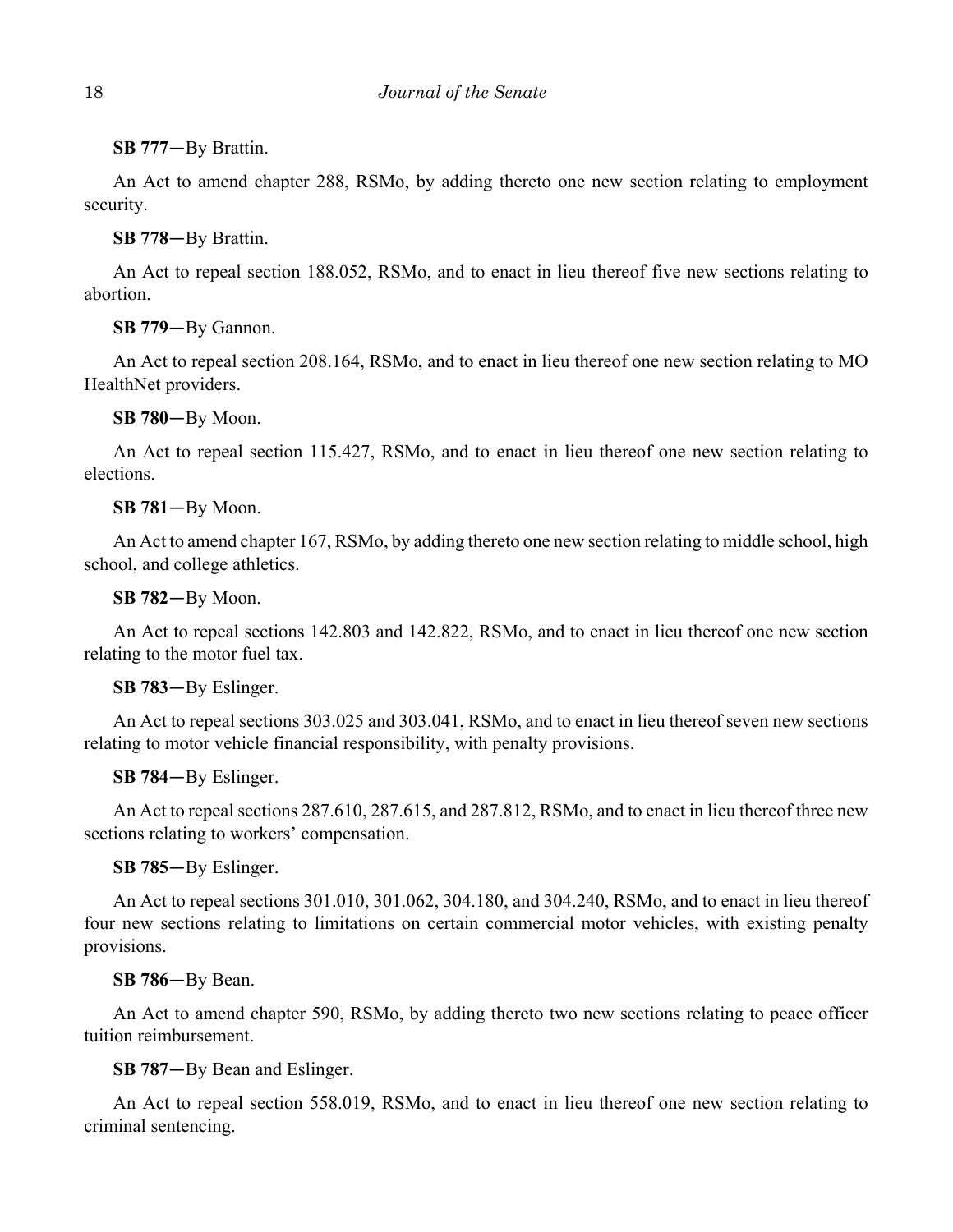### **SB 788**—By Bean.

An Act to amend chapter 49, RSMo, by adding thereto one new section relating to vandalism of certain property designated by a county commission, with penalty provisions.

### **SB 789**—By Beck.

An Act to amend chapter 431, RSMo, by adding thereto one new section relating to covenants not to compete.

### **SB 790**—By Beck.

An Act to amend chapter 135, RSMo, by adding thereto one new section relating to tax credits for grocery stores.

### **SB 791**—By Beck.

An Act to repeal section 442.571, RSMo, and to enact in lieu thereof one new section relating to foreign ownership of agricultural land.

### **SB 792**—By Razer.

An Act to amend chapter 162, RSMo, by adding thereto one new section relating to school bus transportation safety.

**SB 793**—By Washington.

An Act to amend chapter 610, RSMo, by adding thereto one new section relating to expungement of certain marijuana offenses.

### **SB 794**—By Washington.

An Act to amend chapter 487, RSMo, by adding thereto one new section relating to family court participants participating in the medical marijuana program.

### **SB 795**—By Washington.

An Act to repeal sections 544.190 and 563.046, RSMo, and to enact in lieu thereof three new sections relating to use of force by law enforcement officers, with penalty provisions.

**SB 796**—By Mosley.

An Act to repeal section 301.131, RSMo, and to enact in lieu thereof one new section relating to historic motor vehicles.

## **SB 797**—By Mosley.

An Act to repeal section 235.140, RSMo, and to enact in lieu thereof one new section relating to the election of board members for street light maintenance districts.

### **SB 798**—By Mosley.

An Act to amend chapter 208, RSMo, by adding thereto one new section relating to the supplemental nutrition assistance program.

### **SB 799**—By Hegeman.

An Act to repeal section 575.200, RSMo, and to enact in lieu thereof one new section relating to escape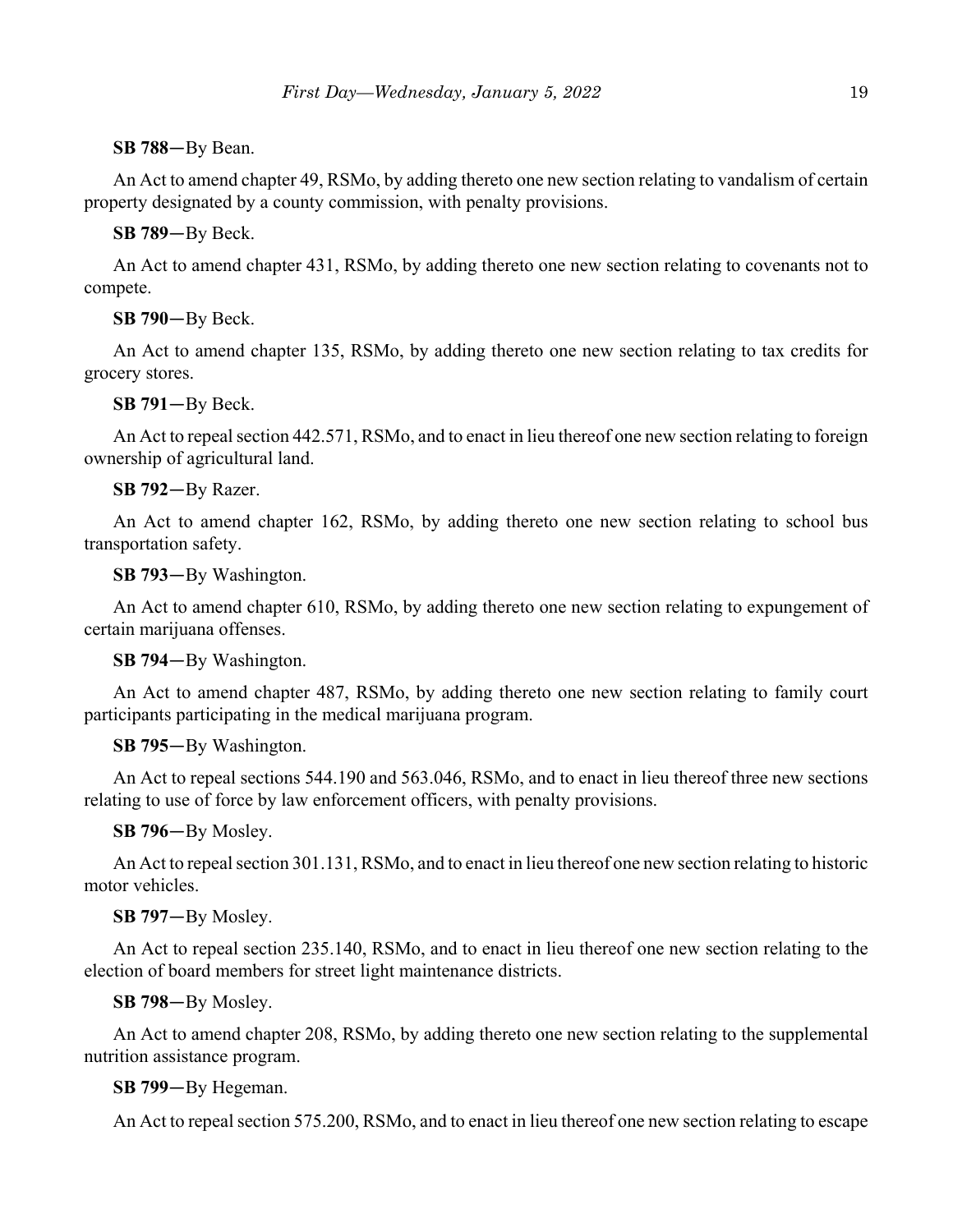from custody, with penalty provisions.

**SB 800**—By Hegeman.

An Act to repeal section 161.217, RSMo, and to enact in lieu thereof one new section relating to the extension of the early learning quality assurance report program.

**SB 801**—By Hegeman.

An Act to amend chapter 135, RSMo, by adding thereto one new section relating to tax credits for certain medical education-related preceptorships.

**SB 802**—By Onder.

An Act to repeal section 334.285, RSMo, and to enact in lieu thereof one new section relating to physician maintenance of certification or licensure.

**SB 803**—By Onder.

An Act to amend chapter 431, RSMo, by adding thereto one new section relating to restrictive employment covenants for physicians and advanced practice registered nurses.

**SB 804**—By Onder.

An Act to repeal sections 70.385, 70.441, 571.107, 577.703, and 577.712, RSMo, and to enact in lieu thereof four new sections relating to public transportation systems, with existing penalty provisions.

**SB 805**—By Hoskins.

An Act to amend chapter 135, RSMo, by adding thereto two new sections relating to tax credits for biodiesel fuels.

## **SB 806**—By Hoskins.

An Act to repeal section 162.720, RSMo, and to enact in lieu thereof one new section relating to gifted children.

**SB 807**—By Hoskins.

An Act to repeal section 143.121, RSMo, and to enact in lieu thereof one new section relating to a deduction for business expenses related to the sale of medical marijuana.

## **SB 808**—By Koenig.

An Act to amend chapter 288, RSMo, by adding thereto two new sections relating to employment security, with a delayed effective date.

## **SB 809**—By Koenig.

An Act to repeal sections 294.005, 294.022, 294.024, 294.027, 294.045, 294.051, 294.054, 294.060, 294.070, 294.080, and 294.090, RSMo, and to enact in lieu thereof nine new sections relating to the regulation of employment.

## **SB 810**—By Koenig.

An Act to amend chapter 161, RSMo, by adding thereto three new sections relating to elementary and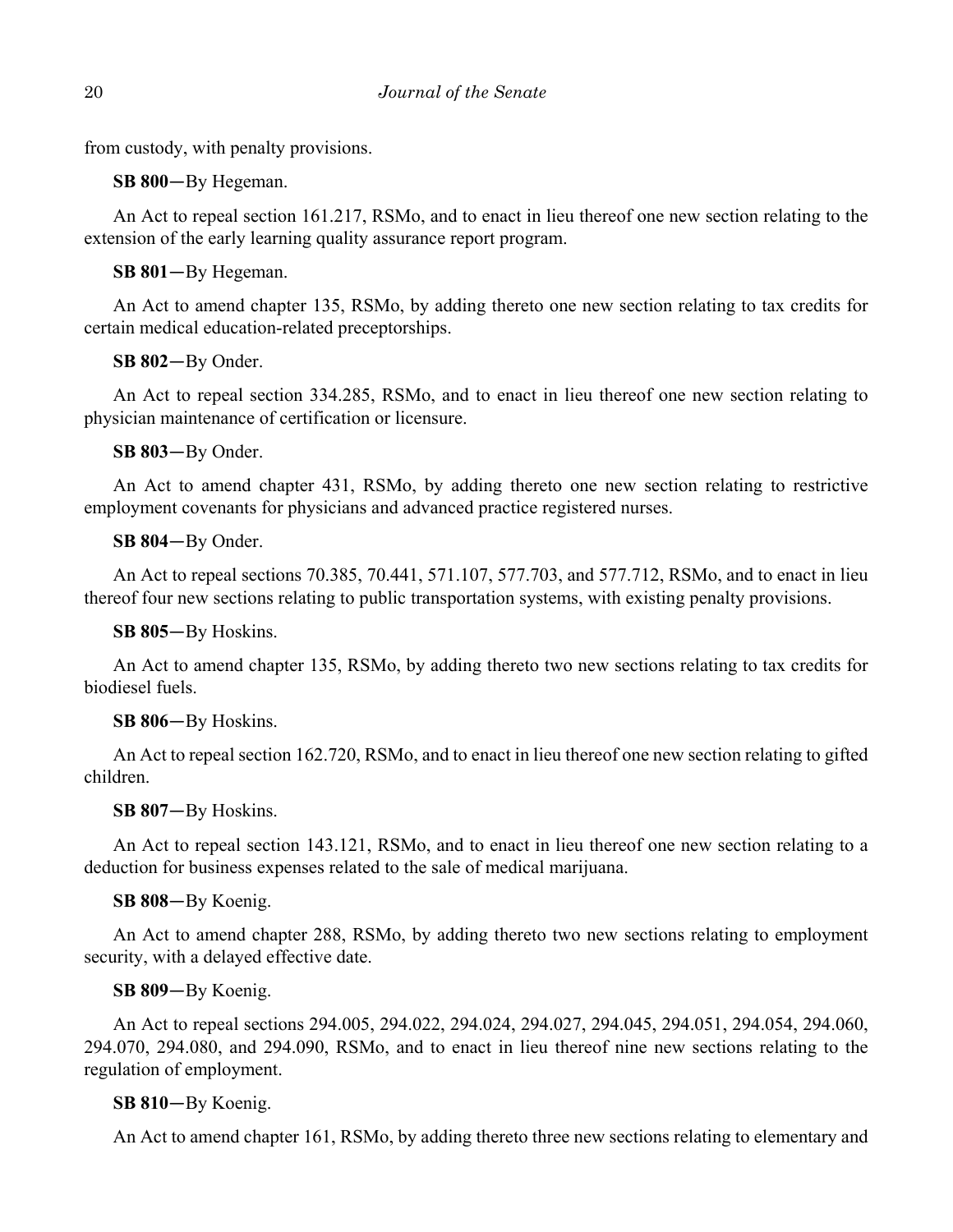secondary education, with an emergency clause.

**SB 811**—By Eigel.

An Act to repeal sections 142.803 and 142.822, RSMo, and to enact in lieu thereof one new section relating to the motor fuel tax.

**SB 812**—By Eigel.

An Act to repeal section 116.160, RSMo, and to enact in lieu thereof one new section relating to legal challenges to ballot summaries prepared by the general assembly.

**SB 813**—By Eigel.

An Act to repeal section 643.310, RSMo, and to enact in lieu thereof one new section relating to motor vehicle emissions inspections.

**SB 814**—By Arthur.

An Act to amend chapter 376, RSMo, by adding thereto one new section relating to prescription insulin drugs.

**SB 815**—By Arthur.

An Act to amend chapter 376, RSMo, by adding thereto one new section relating to prescription insulin drugs.

**SB 816**—By Arthur.

An Act to repeal section 163.018, RSMo, and to enact in lieu thereof one new section relating to calculation of average daily attendance for early childhood education programs.

**SB 817**—By Bernskoetter.

An Act to repeal section 348.500, RSMo, and to enact in lieu thereof one new section relating to family farms.

**SB 818**—By Bernskoetter.

An Act to repeal section 163.016, RSMo, and to enact in lieu thereof one new section relating to the dollar value modifier used in certain school districts.

**SB 819**—By Bernskoetter.

An Act to repeal section 313.004, RSMo, and to enact in lieu thereof one new section relating to the Missouri gaming commission, with existing penalty provisions.

**SB 820**—By Burlison.

An Act to repeal section 442.404, RSMo, and to enact in lieu thereof one new section relating to restrictive covenants.

### **SB 821**—By Burlison.

An Act to repeal section 537.067, RSMo, and to enact in lieu thereof one new section relating to joint and several liability.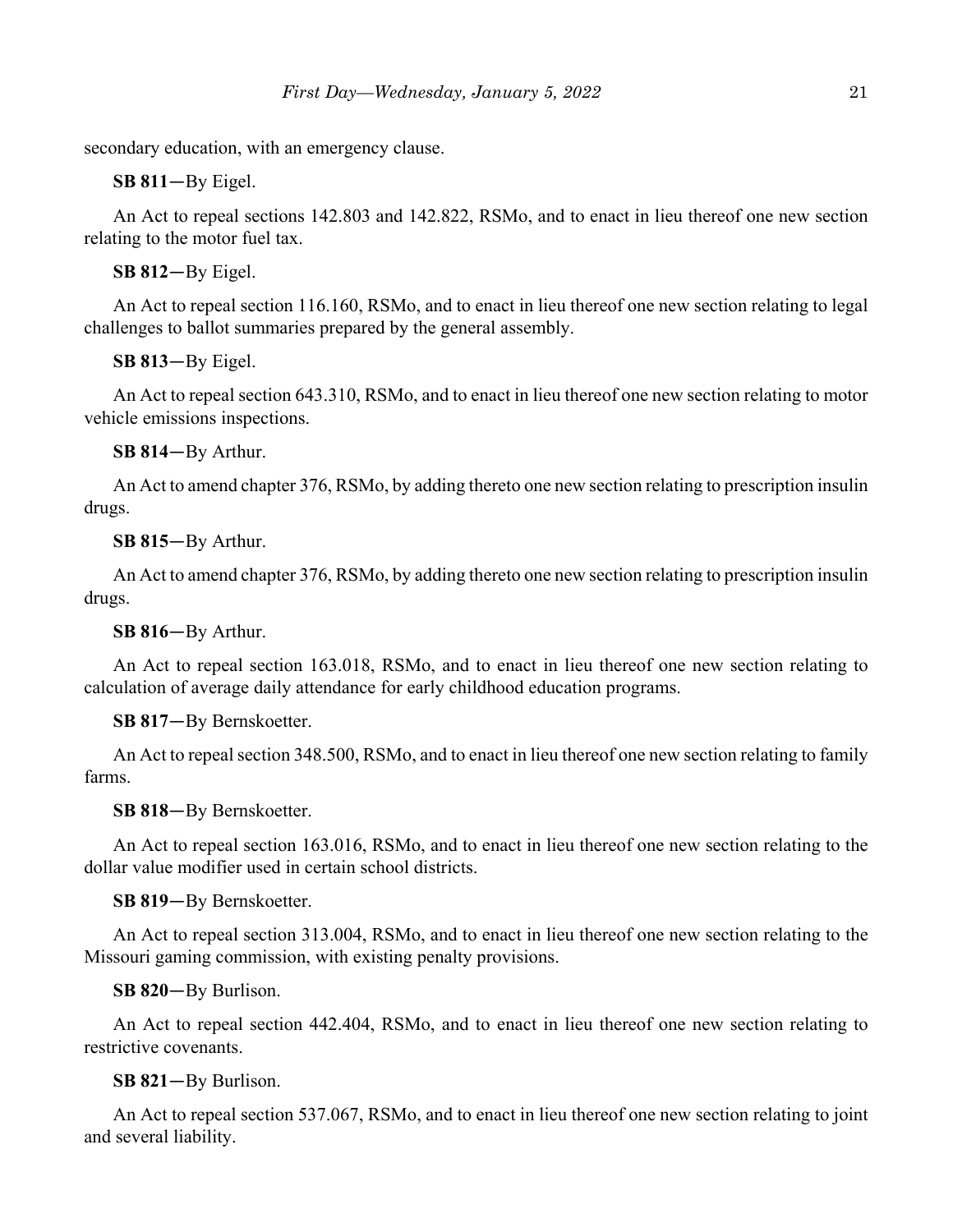## **SB 822**—By Burlison.

An Act to repeal section 226.525, RSMo, and to enact in lieu thereof one new section relating to highway signs.

**SB 823**—By White.

An Act to repeal sections 210.135, 210.140, 210.147, 210.762, and 211.081, RSMo, and to enact in lieu thereof six new sections relating to child protection.

**SB 824**—By White.

An Act to amend chapter 386, RSMo, by adding thereto one new section relating to a community solar pilot program.

**SB 825**—By White.

An Act to repeal section 565.030, RSMo, and to enact in lieu thereof one new section relating to jury instructions for the offense of murder in the first degree.

## **SB 826**—By Hough.

An Act to repeal section 210.278, RSMo, and to enact in lieu thereof one new section relating to neighborhood youth development programs.

**SB 827**—By Hough.

An Act to repeal section 610.021, RSMo, and to enact in lieu thereof one new section relating to records of municipally owned utilities.

## **SB 828**—By Hough.

An Act to repeal sections 154.030 and 154.040, RSMo, relating to wharfage taxes.

## **SB 829**—By Brown.

An Act to repeal sections 191.1145, 191.1146, 334.108, and 376.1900, RSMo, and to enact in lieu thereof four new sections relating to telemedicine services.

## **SB 830**—By Brown.

An Act to repeal sections 197.400 and 197.445, RSMo, and to enact in lieu thereof two new sections relating to home health.

## **SB 831**—By Brown.

An Act to repeal sections 570.010 and 570.030, RSMo, and to enact in lieu thereof three new sections relating to criminal offenses involving teller machines, with penalty provisions.

## **SB 832**—By Luetkemeyer.

An Act to repeal section 537.600, RSMo, and to enact in lieu thereof one new section relating to liability of private contractors.

## **SB 833**—By Luetkemeyer.

An Act to repeal section 431.202, RSMo, and to enact in lieu thereof two new sections relating to business covenants.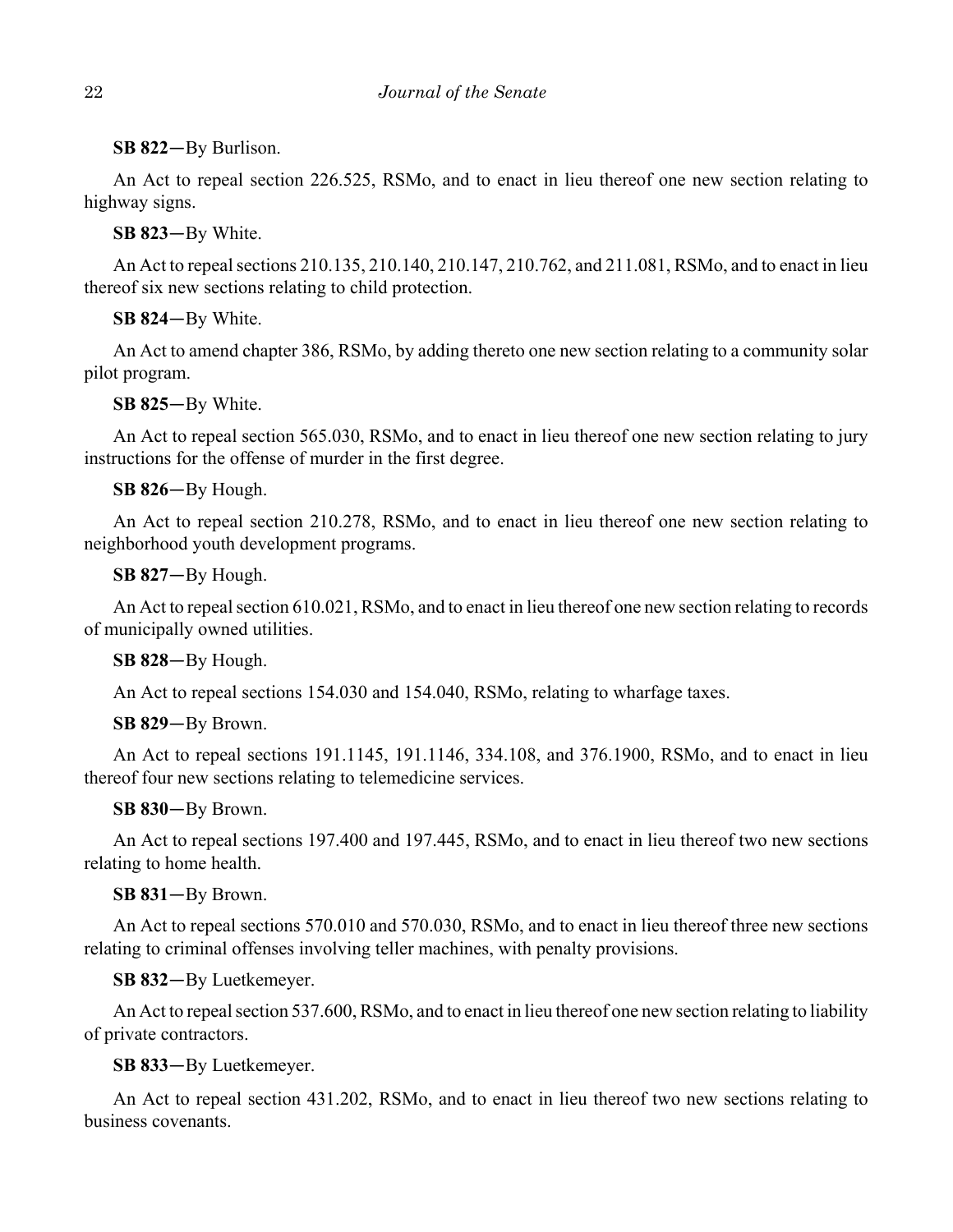## **SB 834**—By Luetkemeyer.

An Act to amend chapter 217, RSMo, by adding thereto eight new sections relating to the establishment of a correctional center nursery program.

## **SB 835**—By O'Laughlin.

An Act to amend chapter 167, RSMo, by adding thereto one new section relating to participation of home school students in public school activities.

## **SB 836**—By O'Laughlin.

An Act to amend chapter 105, RSMo, by adding thereto one new section relating to retirement benefits from public employee retirement systems.

## **SB 837**—By May.

An Act to repeal section 556.036, RSMo, and to enact in lieu thereof one new section relating to the statute of limitations for certain sexual offenses.

## **SB 838**—By May.

An Act to repeal section 558.047, RSMo, and to enact in lieu thereof one new section relating to sentence review for certain persons.

## **SB 839**—By Brattin.

An Act to repeal section 452.375, RSMo, and to enact in lieu thereof one new section relating to child custody arrangements.

## **SB 840**—By Brattin.

An Act to amend chapter 1, RSMo, by adding thereto one new section relating to implementation of federal law in this state, with an effective date.

## **SB 841**—By Brattin.

An Act to amend chapter 166, RSMo, by adding thereto seven new sections relating to education savings accounts for elementary and secondary students, with an effective date.

## **SB 842**—By Moon.

An Act to repeal section 195.600, RSMo, relating to the monitoring of certain prescribed controlled substances.

## **SB 843**—By Moon.

An Act to repeal sections 568.060 and 578.421, RSMo, and to enact in lieu thereof three new sections relating to gender reassignment, with penalty provisions.

## **SB 844**—By Moon.

An Act to repeal sections 44.010, 44.032, and 44.100, RSMo, and to enact in lieu thereof three new sections relating to emergency powers.

## **SB 845**—By Eslinger.

An Act to repeal sections 50.800, 50.810, 50.815, and 50.820, RSMo, and to enact in lieu thereof two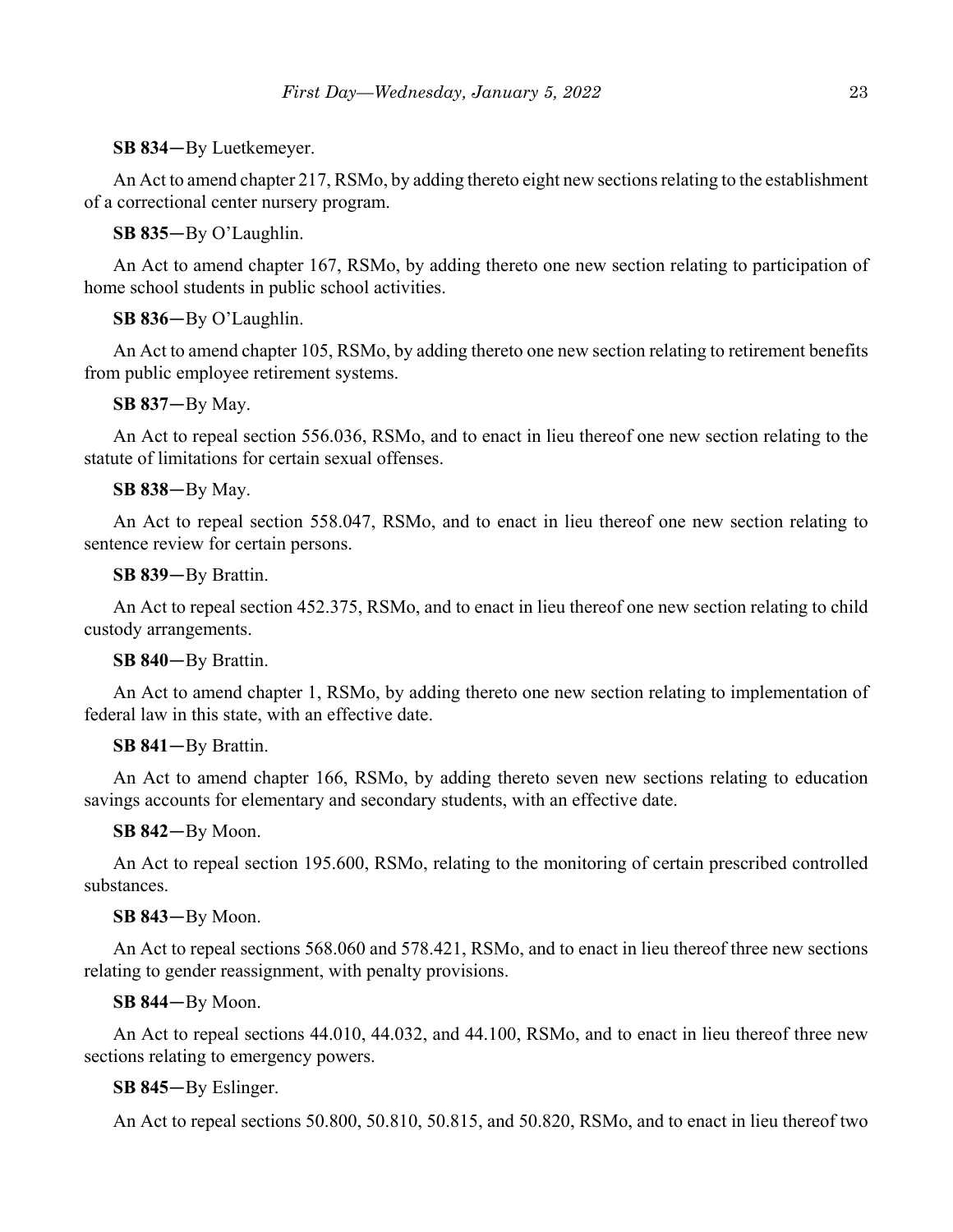new sections relating to county financial statements, with existing penalty provisions.

**SB 846**—By Eslinger.

An Act to repeal section 161.217, RSMo, and to enact in lieu thereof one new section relating to the early learning quality assurance report program.

**SB 847**—By Eslinger.

An Act to repeal sections 578.018 and 578.030, RSMo, and to enact in lieu thereof two new sections relating to the confiscation of animals, with penalty provisions.

**SB 848**—By Bean.

An Act to repeal sections 386.020 and 523.010, RSMo, and to enact in lieu thereof four new sections relating to broadband infrastructure.

**SB 849**—By Bean.

An Act to amend chapter 226, RSMo, by adding thereto one new section relating to the designation of a historic region.

**SB 850**—By Bean.

An Act to repeal sections 558.016, 558.019, 571.015, and 571.070, RSMo, and to enact in lieu thereof four new sections relating to criminal laws, with penalty provisions.

**SB 851**—By Beck.

An Act to repeal section 650.055, RSMo, and to enact in lieu thereof one new section relating to the collection of biological samples from individuals arrested for felony offenses, with existing penalty provisions.

**SB 852**—By Beck.

An Act to amend chapter 285, RSMo, by adding thereto one new section relating to employer hiring practices.

**SB 853**—By Beck.

An Act to amend chapter 290, RSMo, by adding thereto one new section relating to compensation owed to employees.

**SB 854**—By Washington.

An Act to amend chapter 590, RSMo, by adding thereto three new sections relating to reporting requirements of law enforcement agencies.

**SB 855**—By Washington.

An Act to amend chapters 171 and 173, RSMo, by adding thereto two new sections relating to student journalists.

**SB 856**—By Washington.

An Act to repeal section 610.140, RSMo, and to enact in lieu thereof two new sections relating to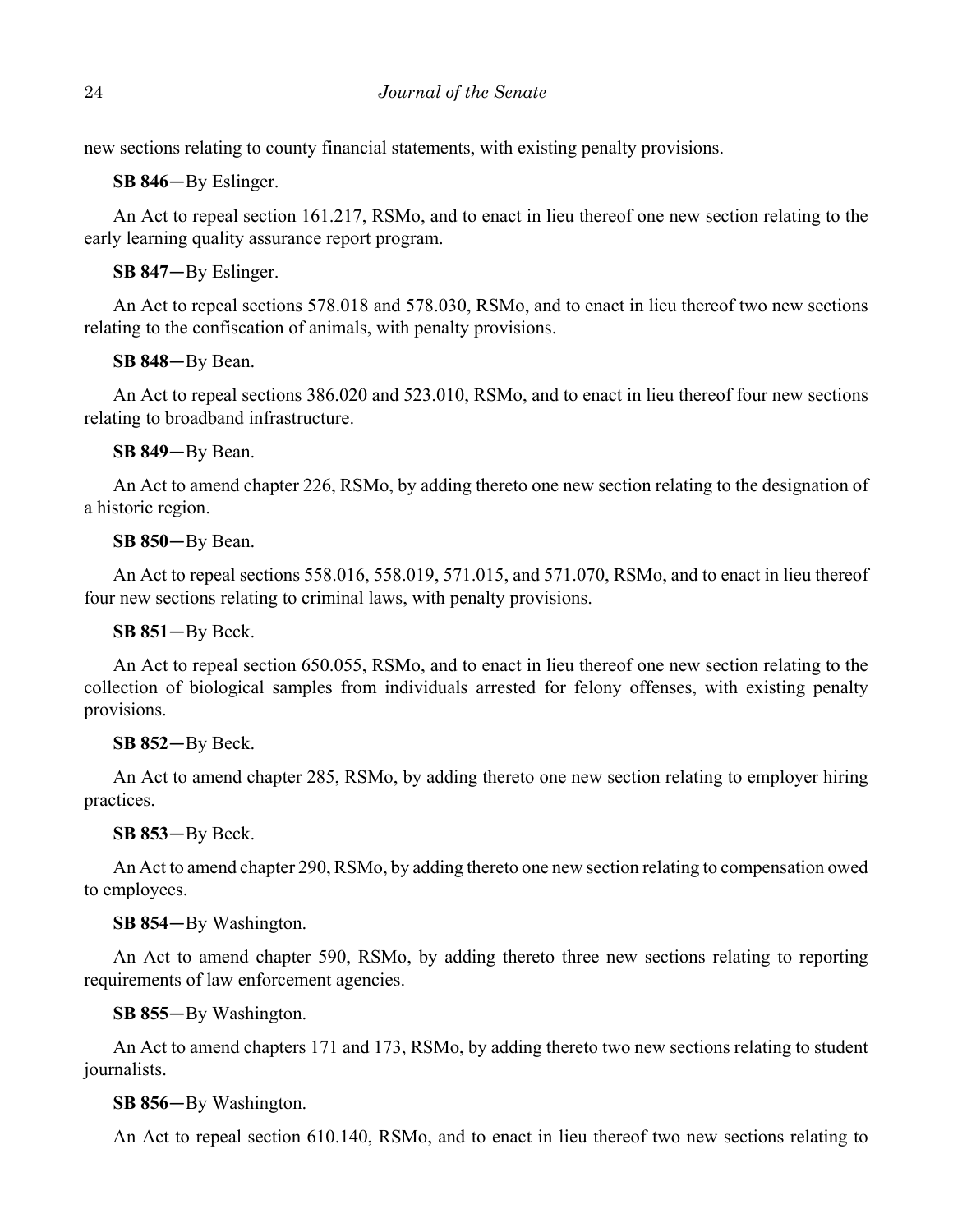expungement.

**SB 857**—By Mosley.

An Act to repeal sections 452.340, 452.375, 452.377, 452.780, 453.110, and 475.060, RSMo, and to enact in lieu thereof six new sections relating to child custody, with penalty provisions.

**SB 858**—By Mosley.

An Act to amend chapter 321, RSMo, by adding thereto one new section relating to fire protection districts.

## **SB 859**—By Mosley.

An Act to amend chapter 85, RSMo, by adding thereto seventy-two new sections relating to police protection districts, with penalty provisions.

**SB 860**—By Hegeman.

An Act to repeal sections 135.350 and 135.352, RSMo, and to enact in lieu thereof two new sections relating to low-income housing tax credits.

**SB 861**—By Onder.

An Act to repeal sections 115.225, 115.237, and 115.427, RSMo, and to enact in lieu thereof three new sections relating to elections.

### **SB 862**—By Onder.

An Act to repeal sections 116.030, 116.040, 116.050, 116.080, 116.090, 116.110, 116.130, 116.160, 116.230, 116.270, 116.332, and 116.334, RSMo, and to enact in lieu thereof thirteen new sections relating to the petition process for amending the law, with penalty provisions and an effective date.

### **SB 863**—By Onder.

An Act to repeal sections 285.500, 287.020, 288.034, and 387.414, RSMo, and to enact in lieu thereof five new sections relating to the classification of workers.

### **SB 864**—By Hoskins.

An Act to repeal section 215.020, RSMo, and to enact in lieu thereof one new section relating to the Missouri housing development commission.

### **SB 865**—By Hoskins.

An Act to repeal section 100.265, RSMo, and to enact in lieu thereof one new section relating to the Missouri development finance board.

**SB 866**—By Hoskins.

An Act to repeal section 348.436, RSMo, and to enact in lieu thereof one new section relating to a tax credit for agricultural production.

### **SB 867**—By Koenig.

An Act to amend chapter 324, RSMo, by adding thereto eleven new sections relating to statewide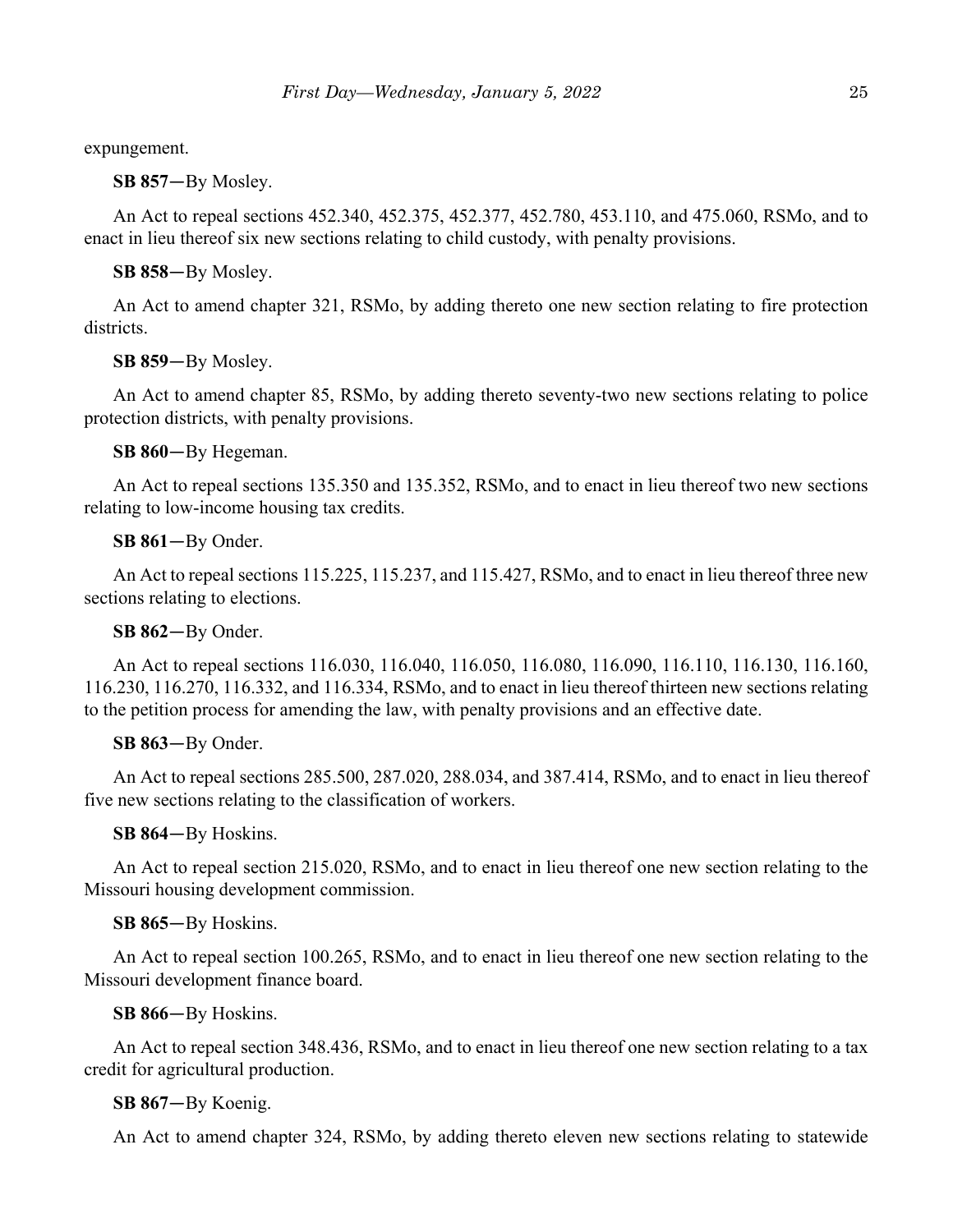mechanical contractor licenses, with penalty provisions.

**SB 868**—By Koenig.

An Act to repeal sections 135.800, 135.802, 135.805, 135.810, 135.815, 135.825, and 143.119, RSMo, and to enact in lieu thereof seven new sections relating to tax credits.

**SB 869**—By Koenig.

An Act to repeal section 160.415, RSMo, and to enact in lieu thereof one new section relating to charter school funding.

**SB 870**—By Eigel.

An Act to repeal section 143.021, RSMo, and to enact in lieu thereof one new section relating to income taxes.

**SB 871**—By Eigel.

An Act to repeal sections 143.124 and 143.125, RSMo, and to enact in lieu thereof two new sections relating to income tax.

**SB 872**—By Eigel.

An Act to repeal section 476.055, RSMo, and to enact in lieu thereof one new section relating to the redaction of personal identifying information from court automation systems, with existing penalty provisions.

**SB 873**—By Arthur.

An Act to repeal section 143.121, RSMo, and to enact in lieu thereof one new section relating to a tax deduction for educator expenses.

**SB 874**—By Arthur.

An Act to repeal section 99.805, RSMo, and to enact in lieu thereof one new section relating to tax increment financing.

**SB 875**—By Arthur.

An Act to repeal sections 115.277, 115.279, 115.283, and 115.291, RSMo, and to enact in lieu thereof four new sections relating to absentee voting, with existing penalty provisions.

**SB 876**—By Bernskoetter.

An Act to repeal section 288.132, RSMo, and to enact in lieu thereof two new sections relating to automation adjustments paid by employers subject to unemployment compensation laws, with an effective date.

**SB 877**—By Bernskoetter.

An Act to repeal sections 347.143, 347.179, 347.183, 358.460, and 358.470, RSMo, and to enact in lieu thereof six new sections relating to business entities registered with the secretary of state, with existing penalty provisions.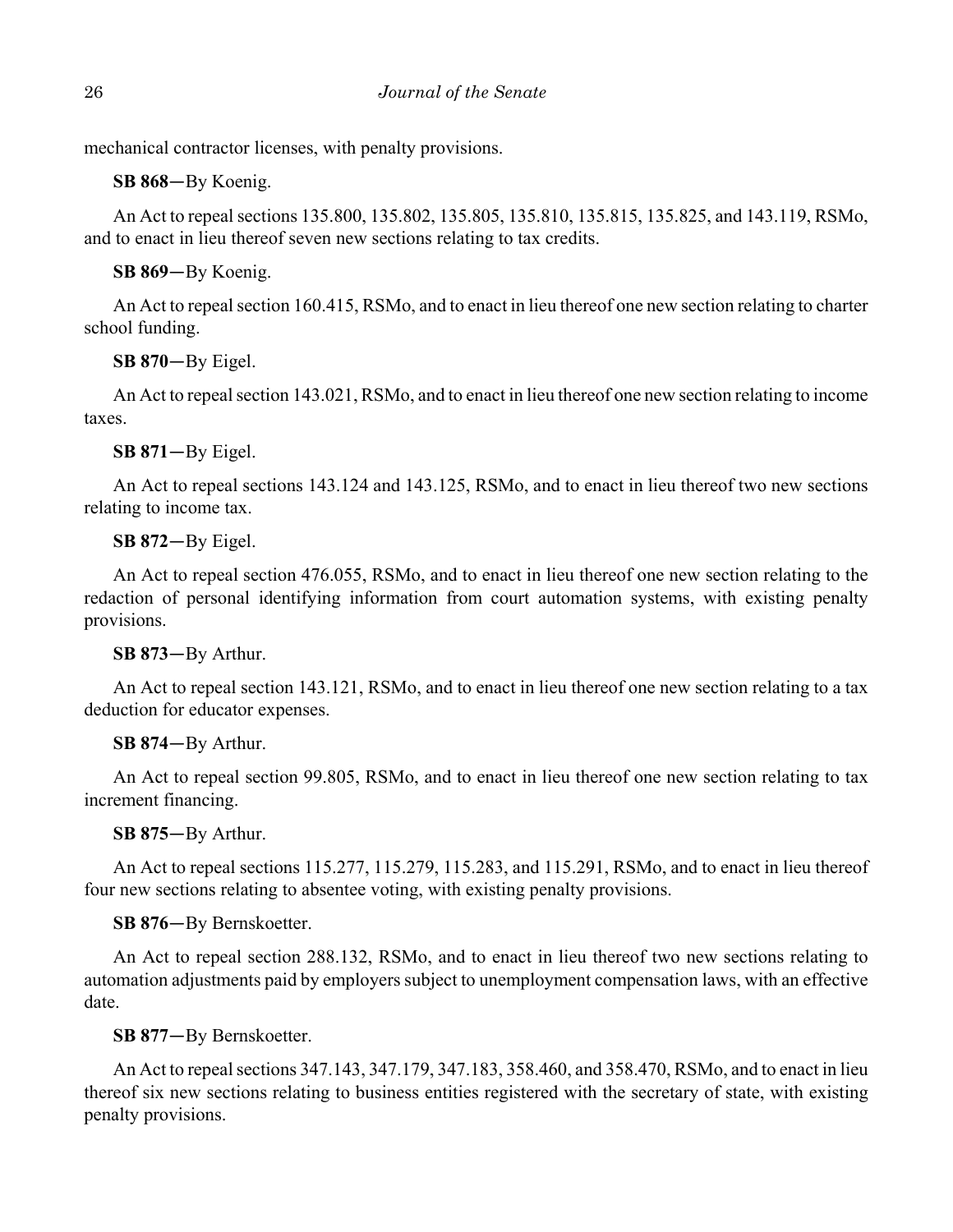### **SB 878**—By Bernskoetter.

An Act to repeal section 575.205, RSMo, and to enact in lieu thereof one new section relating to the offense of tampering with electronic monitoring equipment, with penalty provisions.

**SB 879**—By Burlison.

An Act to amend chapter 537, RSMo, by adding thereto seven new sections relating to actions for damages due to exposure to asbestos.

### **SB 880**—By Burlison.

An Act to repeal section 290.590, RSMo, and to enact in lieu thereof one new section relating to labor organizations, with penalty provisions.

**SB 881**—By Burlison.

An Act to repeal section 144.030, RSMo, and to enact in lieu thereof one new section relating to a sales tax exemption for certain solar energy systems.

### **SB 882**—By White.

An Act to repeal sections 42.051, 167.020, and 324.001, RSMo, and to enact in lieu thereof four new sections relating to miltary affairs, with existing penalty provisions.

**SB 883**—By White.

An Act to repeal section 105.721, RSMo, and to enact in lieu thereof one new section relating to the state legal expense fund.

### **SB 884**—By White.

An Act to repeal sections 144.064, 571.101, and 571.111, RSMo, and to enact in lieu thereof three new sections relating to firearms, with existing penalty provisions.

### **SB 885**—By Brown.

An Act to repeal section 415.415, RSMo, and to enact in lieu thereof one new section relating to selfstorage.

**SB 886**—By Luetkemeyer.

An Act to repeal section 456.4-419, RSMo, and to enact in lieu thereof two new sections relating to trusts.

### **SB 887**—By Brattin.

An Act to repeal sections 115.151, 115.160, and 115.960, RSMo, and to enact in lieu thereof three new sections relating to voter registration.

### **SB 888**—By Brattin.

An Act to amend chapter 544, RSMo, by adding thereto one new section relating to the release of a defendant.

### **SB 889**—By Brattin.

An Act to repeal section 55.160, RSMo, and to enact in lieu thereof one new section relating to county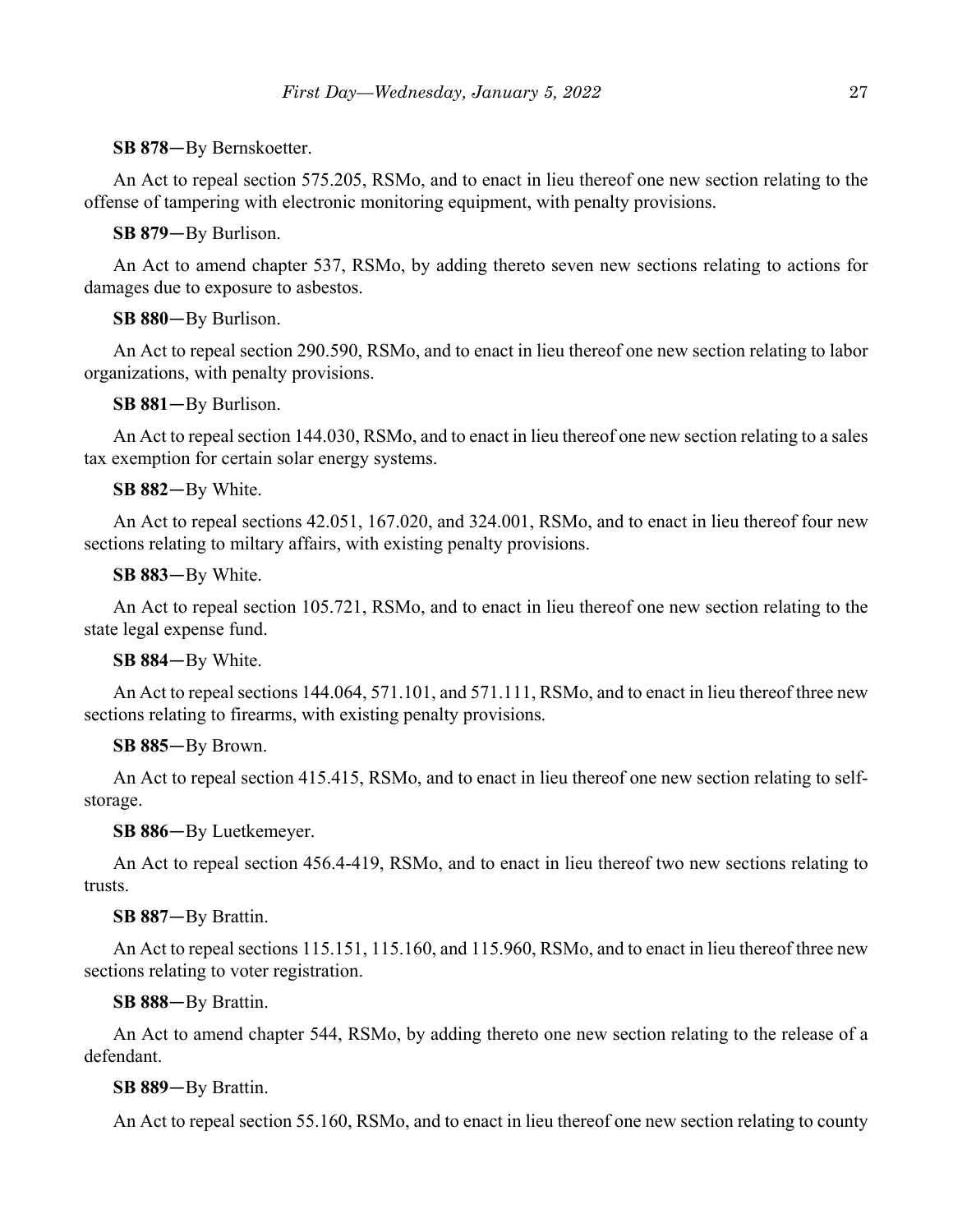auditors.

**SB 890**—By Moon.

An Act to repeal sections 197.300, 197.305, 197.310, 197.311, 197.312, 197.315, 197.316, 197.318, 197.320, 197.325, 197.326, 197.327, 197.330, 197.335, 197.340, 197.345, 197.355, 197.357, 197.366, 197.367, 197.705, 198.530, 208.169, and 354.095, RSMo, and to enact in lieu thereof four new sections relating to certificates of need.

**SB 891**—By Moon.

An Act to amend chapters 67 and 162, RSMo, by adding thereto four new sections relating to recall of local officials.

**SB 892**—By Moon.

An Act to repeal section 144.1021, RSMo, and section 143.011 as enacted by senate bills nos. 153 & 97, one hundred first general assembly, first regular session, and to enact in lieu thereof three new sections relating to taxation.

**SB 893**—By Beck.

An Act to repeal section 290.502, RSMo, and to enact in lieu thereof one new section relating to the minimum wage rate.

**SB 894**—By Beck.

An Act to repeal sections 455.050, 455.523, 565.076, 565.227, and 571.070, RSMo, and to enact in lieu thereof five new sections relating to unlawful possession of firearms, with penalty provisions and an emergency clause.

## **SB 895**—By Beck.

An Act to repeal sections 571.060 and 571.070, RSMo, and to enact in lieu thereof two new sections relating to firearms, with penalty provisions.

**SB 896**—By Washington.

An Act to repeal sections 559.016 and 559.600, RSMo, and to enact in lieu thereof two new sections relating to probation and parole for certain offenders.

**SB 897**—By Washington.

An Act to repeal section 144.030, RSMo, and to enact in lieu thereof one new section relating to a sales tax exemption for feminine hygiene products.

**SB 898**—By Washington.

An Act to repeal section 92.035, RSMo, and to enact in lieu thereof one new section relating to a property tax levy for certain museums.

**SB 899**—By Mosley.

An Act to amend chapter 217, RSMo, by adding thereto five new sections relating to the oversight of department of corrections facilities.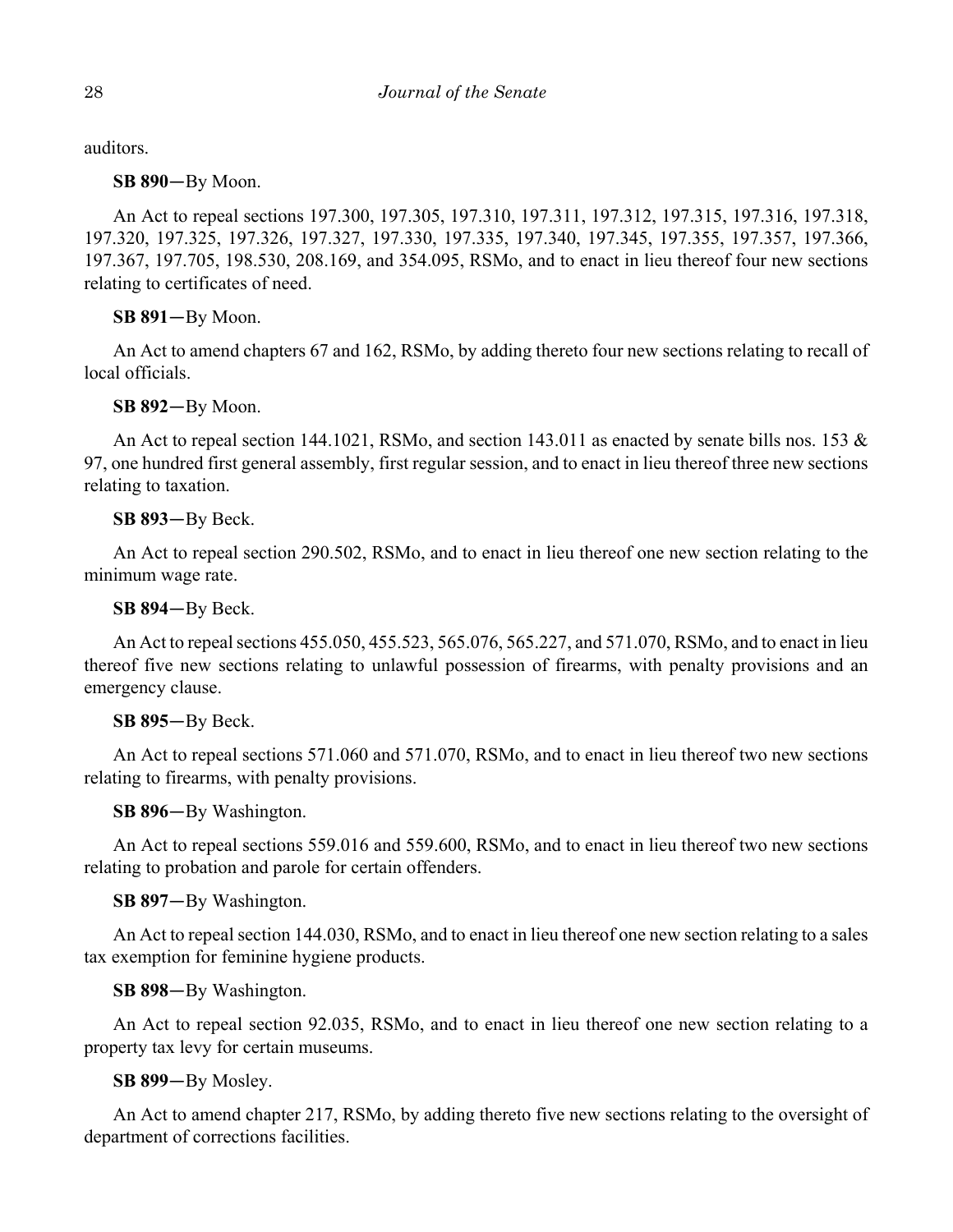## **SB 900**—By Mosley.

An Act to repeal section 115.295, RSMo, and to enact in lieu thereof one new section relating to rejected absentee ballots.

**SB 901**—By Mosley.

An Act to repeal sections 115.365, 115.603, 115.619, and 115.621, RSMo, and to enact in lieu thereof four new sections relating to county commission district political party committees.

**SB 902**—By Onder.

An Act to repeal section 143.022, RSMo, and section 143.011 as enacted by senate bills nos. 153 & 97, one hundred first general assembly, first regular session, and to enact in lieu thereof two new sections relating to income taxes.

**SB 903**—By Onder.

An Act to amend chapter 9, RSMo, by adding thereto one new section relating to health care.

**SB 904**—By Hoskins.

An Act to repeal section 285.730, RSMo, and to enact in lieu thereof one new section relating to professional employer organizations.

**SB 905**—By Hoskins.

An Act to amend chapter 620, RSMo, by adding thereto seven new sections relating to rural workforce development incentives.

**SB 906**—By Hoskins.

An Act to repeal sections 313.230, 313.255, 313.800, and 572.015, RSMo, and to enact in lieu thereof twenty-six new sections relating to gaming, with penalty provisions.

**SB 907**—By Koenig.

An Act to repeal sections 115.137, 115.155, 115.157, 115.163, 115.225, 115.249, 115.279, 115.287, 115.327, 115.349, 115.351, 115.363, 115.395, 115.397, 115.409, 115.429, and 115.770, RSMo, and to enact in lieu thereof nineteen new sections relating to elections, with penalty provisions and a delayed effective date for certain sections.

### **SB 908**—By Koenig.

An Act to repeal sections 67.457, 67.461, 67.1421, 67.1431, 67.1471, 99.825, 99.830, 99.865, 238.212, and 238.222, RSMo, and to enact in lieu thereof ten new sections relating to certain special taxing districts.

**SB 909**—By Koenig.

An Act to amend chapter 324, RSMo, by adding thereto one new section relating to the use of online platforms by health care contractors.

## **SB 910**—By Eigel.

An Act to amend chapters 260 and 644, RSMo, by adding thereto two new sections relating to processed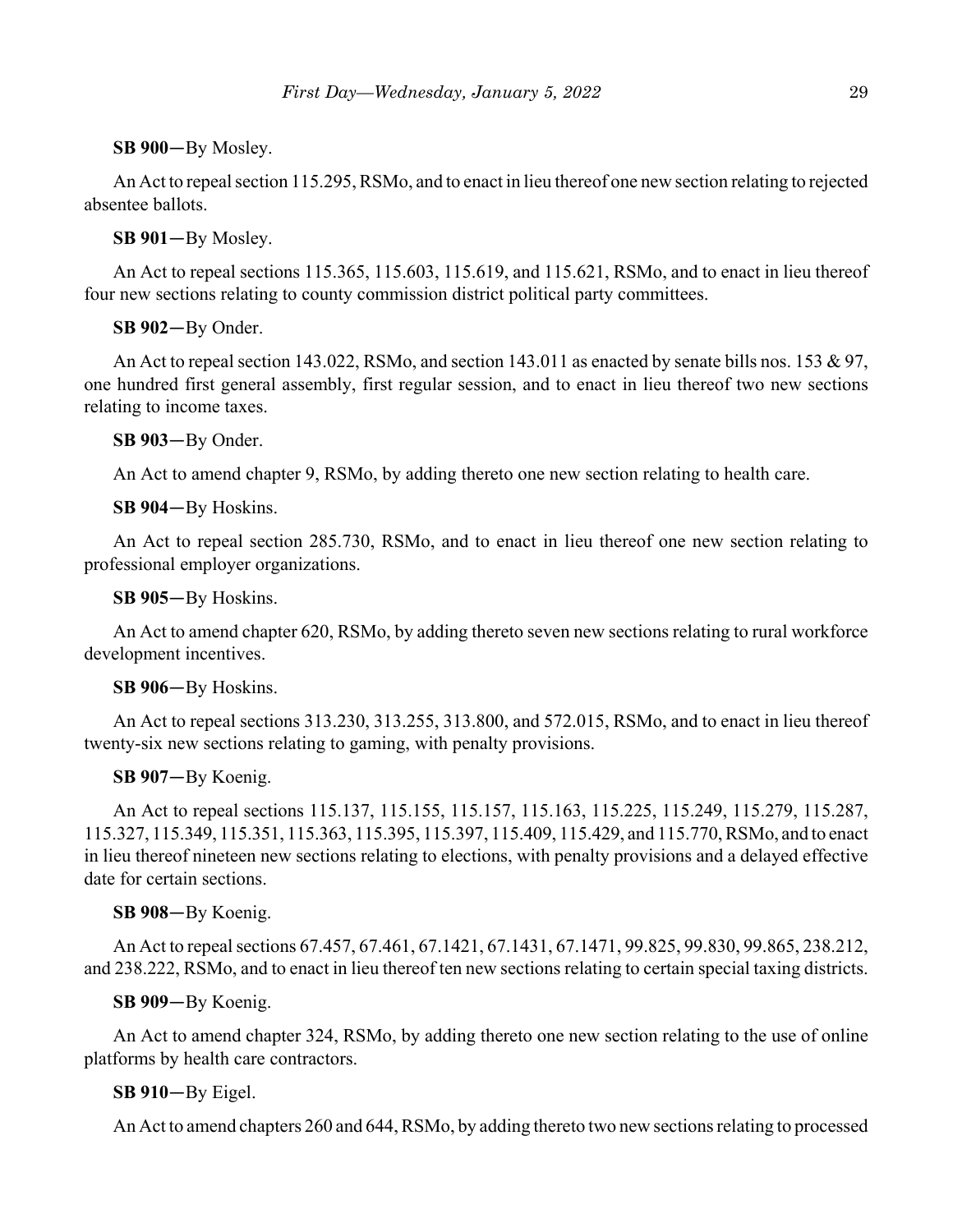recycled asphalt shingles.

**SB 911**—By Eigel.

An Act to repeal section 137.073, RSMo, and to enact in lieu thereof one new section relating to property taxes.

**SB 912**—By Eigel.

An Act to repeal section 376.1109, RSMo, and to enact in lieu thereof one new section relating to longterm care insurance.

**SB 913**—By Arthur.

An Act to repeal section 306.220, RSMo, and to enact in lieu thereof one new section relating to personal flotation devices, with penalty provisions.

**SB 914**—By Arthur.

An Act to repeal sections 59.319 and 215.036, RSMo, and to enact in lieu thereof two new sections relating to the Missouri housing trust fund.

**SB 915**—By Arthur.

An Act to repeal sections 337.035, 337.330, 337.525, 337.630, and 337.730, RSMo, and to enact in lieu thereof five new sections relating to conversion therapy for minors.

**SB 916**—By Bernskoetter.

An Act to repeal sections 210.201 and 210.211, RSMo, and to enact in lieu thereof two new sections relating to child care facilities.

## **SB 917**—By Burlison.

An Act to repeal sections 335.016, 335.046, 335.051, 335.056, 335.076, and 335.086, RSMo, and to enact in lieu thereof six new sections relating to advanced practice registered nurses.

**SB 918**—By Burlison.

An Act to repeal sections 260.373, 260.437, and 260.520, RSMo, and to enact in lieu thereof four new sections relating to the department of natural resources.

## **SB 919**—By Burlison.

An Act to amend chapter 570, RSMo, by adding thereto one new section relating to the offense of mail theft, with penalty provisions.

### **SB 920**—By White.

An Act to repeal section 287.120, RSMo, and to enact in lieu thereof one new section relating to workers' compensation liability.

**SB 921**—By White and Eslinger.

An Act to repeal sections 338.015, 376.387, and 376.388, RSMo, and to enact in lieu thereof five new sections relating to payments for prescription drugs, with penalty provisions.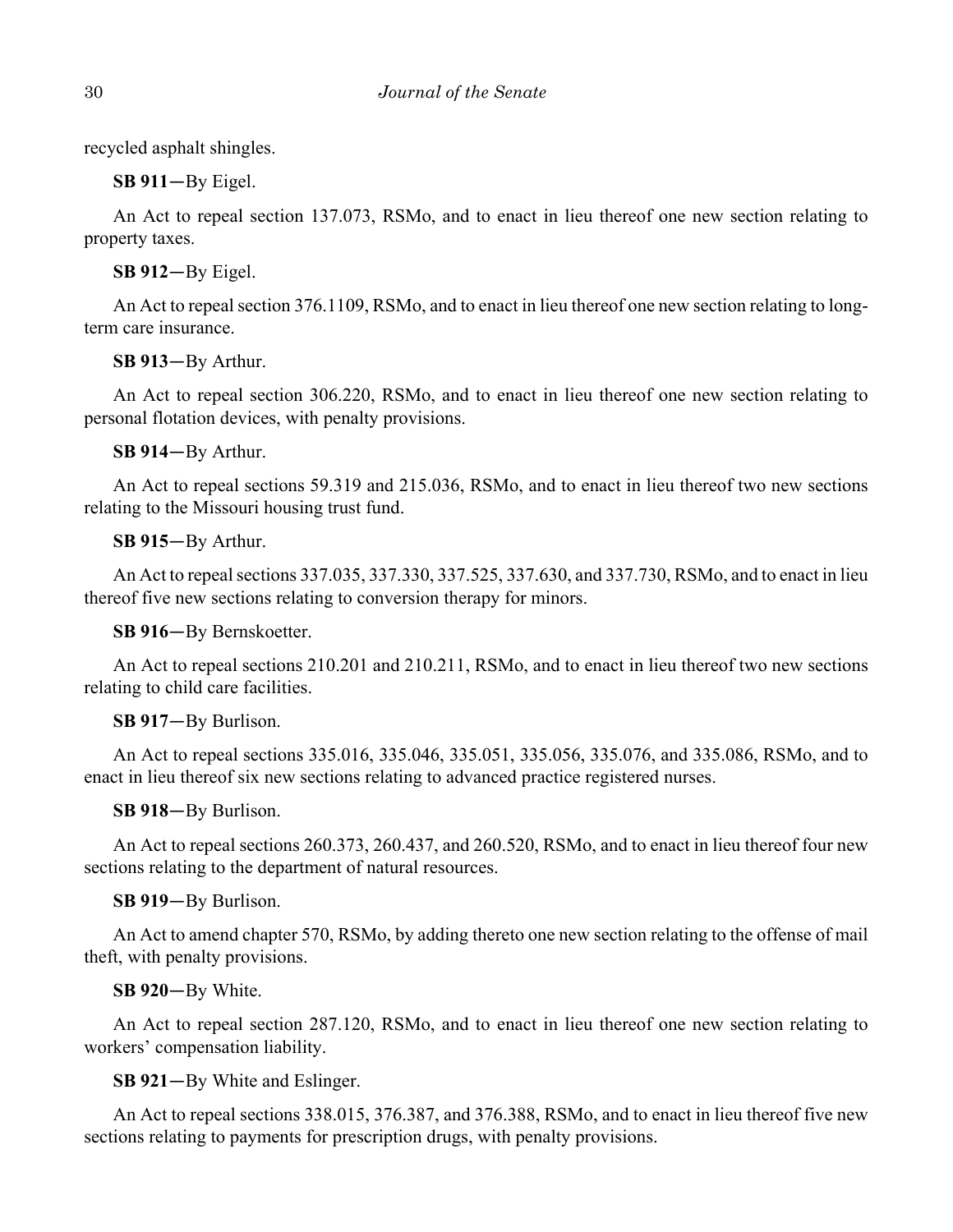## **SB 922**—By White.

An Act to amend chapter 196, RSMo, by adding thereto one new section relating to dietary supplements, with penalty provisions.

**SB 923**—By Brattin.

An Act to amend chapter 407, RSMo, by adding thereto one new section relating to obscene websites, with penalty provisions.

**SB 924**—By Beck.

An Act to repeal sections 34.209, 34.212, and 34.218, RSMo, and to enact in lieu thereof three new sections relating to public contracts.

**SB 925**—By Beck.

An Act to amend chapter 34, RSMo, by adding thereto one new section relating to reciprocal resident bidding.

**SB 926**—By Mosley.

An Act to repeal section 105.669, RSMo, and to enact in lieu thereof two new sections relating to ethics.

**SB 927**—By Mosley.

An Act to amend chapter 9, RSMo, by adding thereto one new section relating to Betty L. Thompson Day in Missouri.

**SB 928**—By Mosley.

An Act to repeal section 115.607, RSMo, and to enact in lieu thereof one new section relating to reapportionment within political subdivisions.

### **SB 929**—By Koenig.

An Act to amend chapter 324, RSMo, by adding thereto one new section relating to exemptions from continuing education requirements for certain licensed professionals.

**SB 930**—By Koenig.

An Act to repeal sections 610.010, 610.021, and 610.026, RSMo, and to enact in lieu thereof three new sections relating to access to public records.

**SB 931**—By Koenig.

An Act to repeal sections 130.029 and 143.081, RSMo, and to enact in lieu thereof two new sections relating to corporations.

**SB 932**—By Eigel.

An Act to amend chapter 30, RSMo, by adding thereto one new section relating to funds received by the state under the federal Infrastructure Investment and Jobs Act, with an emergency clause.

**SB 933**—By Eigel.

An Act to amend chapter 208, RSMo, by adding thereto one new section relating to payments to MO HealthNet providers.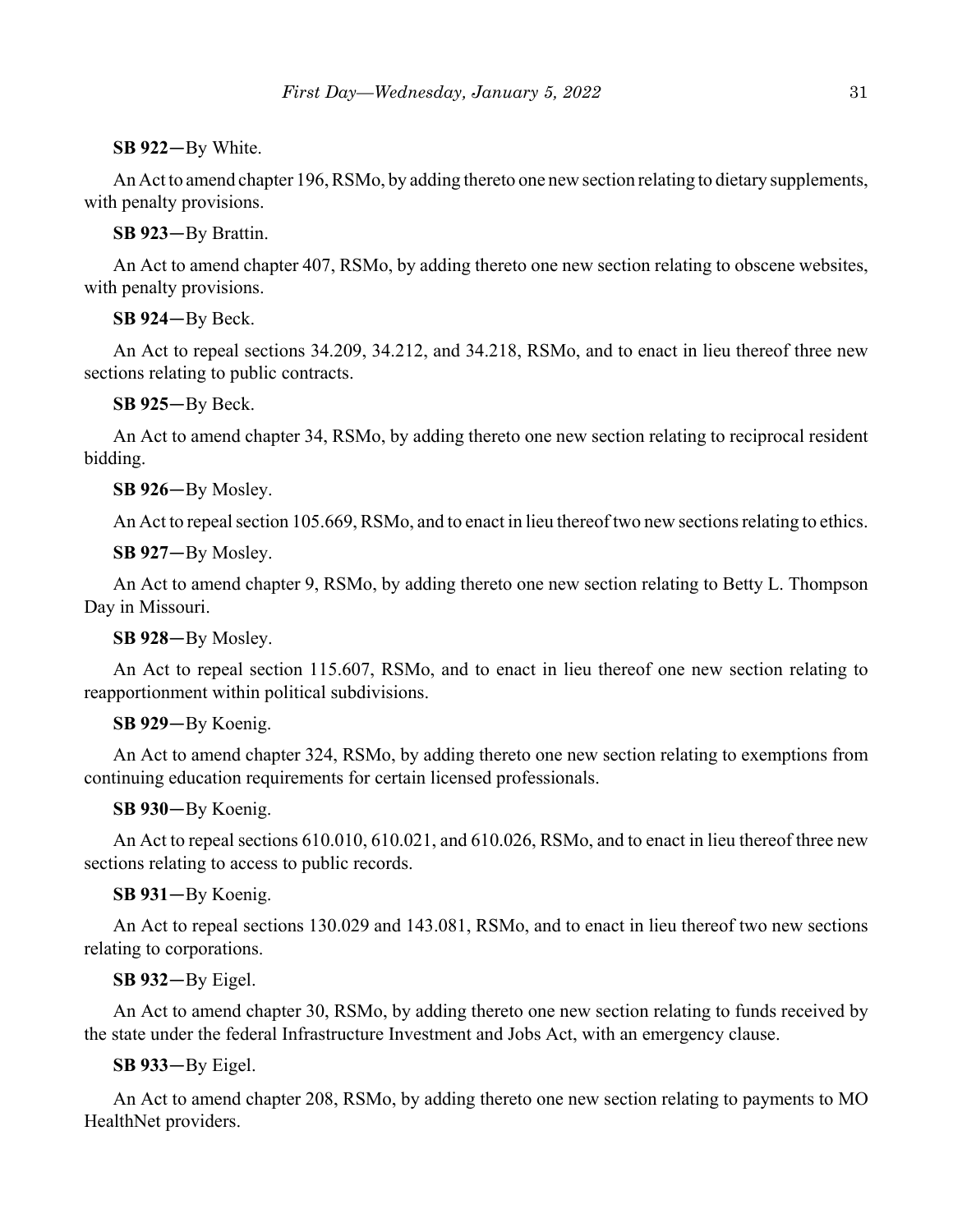**SB 934**—By Arthur.

An Act to amend chapter 285, RSMo, by adding thereto one new section relating to employer hiring practices.

**SB 935**—By Arthur.

An Act to repeal sections 208.147, 208.151, and 208.646, RSMo, and to enact in lieu thereof three new sections relating to MO HealthNet.

**SB 936**—By Arthur.

An Act to repeal sections 455.050, 455.523, 565.076, and 571.070, RSMo, and to enact in lieu thereof four new sections relating to the unlawful possession of firearms, with penalty provisions.

**SB 937**—By White.

An Act to repeal section 545.473, RSMo, and to enact in lieu thereof one new section relating to change of venue for misdemeanors and felonies.

**SB 938**—By White.

An Act to repeal section 334.036, RSMo, and to enact in lieu thereof one new section relating to licensing of assistant physicians.

**SB 939**—By White.

An Act to repeal section 195.815, RSMo, and to enact in lieu thereof one new section relating to medical marijuana facilities.

**SB 940**—By Mosley.

An Act to repeal section 512.180, RSMo, and to enact in lieu thereof one new section relating to transfer of appeals.

**SB 941**—By Mosley.

An Act to amend chapter 42, RSMo, by adding thereto one new section relating to Missouri veterans' homes.

**SB 942**—By Mosley.

An Act to amend chapter 324, RSMo, by adding thereto twenty-one new sections relating to the statewide licensure of home improvement contractors and salespersons, with penalty provisions.

**SB 943**—By Koenig.

An Act to amend chapter 144, RSMo, by adding thereto one new section relating to taxation.

**SB 944**—By Koenig.

An Act to repeal sections 137.010 and 137.122, RSMo, and to enact in lieu thereof two new sections relating to the assessment of certain properties.

**SB 945**—By Koenig.

An Act to repeal section 144.010, RSMo, and section 144.011 as enacted by senate bills nos. 153 & 97, one hundred first general assembly, first regular session, and to enact in lieu thereof two new sections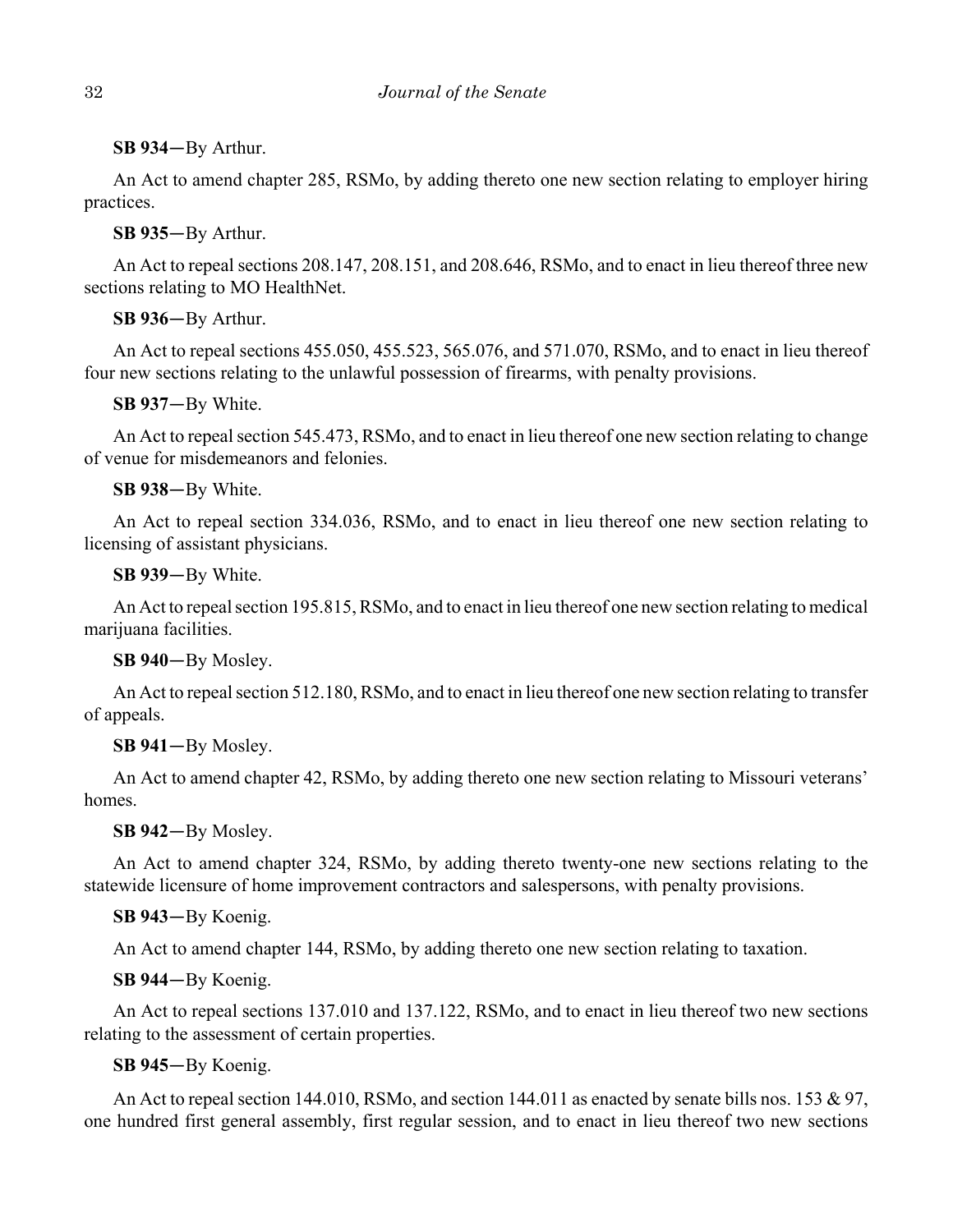relating to sales taxes on certain purchases of utilities.

**SB 946**—By White.

An Act to amend chapter 41, RSMo, by adding thereto one new section relating to the minutemen of the state, with penalty provisions.

**SB 947**—By White.

An Act to amend chapter 376, RSMo, by adding thereto eight new sections relating to prior authorization of health care services.

**SB 948**—By White.

An Act to repeal sections 217.785, 559.036, and 559.115, RSMo, and to enact in lieu thereof two new sections relating to terms of probation.

**SB 949**—By Mosley.

An Act to amend chapter 162, RSMo, by adding thereto one new section relating to the creation of wards in certain school districts.

**SB 950**—By Mosley.

An Act to repeal section 160.516, RSMo, and to enact in lieu thereof two new sections relating to the history curriculum in public schools.

**SB 951**—By Mosley.

An Act to repeal sections 162.081 and 162.083, RSMo, and to enact in lieu thereof two new sections relating to special administrative boards.

### **SB 952**—By White.

An Act to repeal sections 700.090 and 700.095, RSMo, and to enact in lieu thereof two new sections relating to manufactured housing.

**SB 953**—By White.

An Act to repeal section 386.572, RSMo, and to enact in lieu thereof one new section relating to civil penalties for violating federally mandated natural gas safety standards.

**SB 954**—By Mosley.

An Act to amend chapter 67, RSMo, by adding thereto one new section relating to redistricting political subdivisions.

**SB 955**—By Mosley.

An Act to repeal section 544.157, RSMo, and to enact in lieu thereof one new section relating to powers of arrest.

**SB 956**—By Moon.

An Act to repeal section 536.037, RSMo, and to enact in lieu thereof two new sections relating to state enforcement of federal regulations.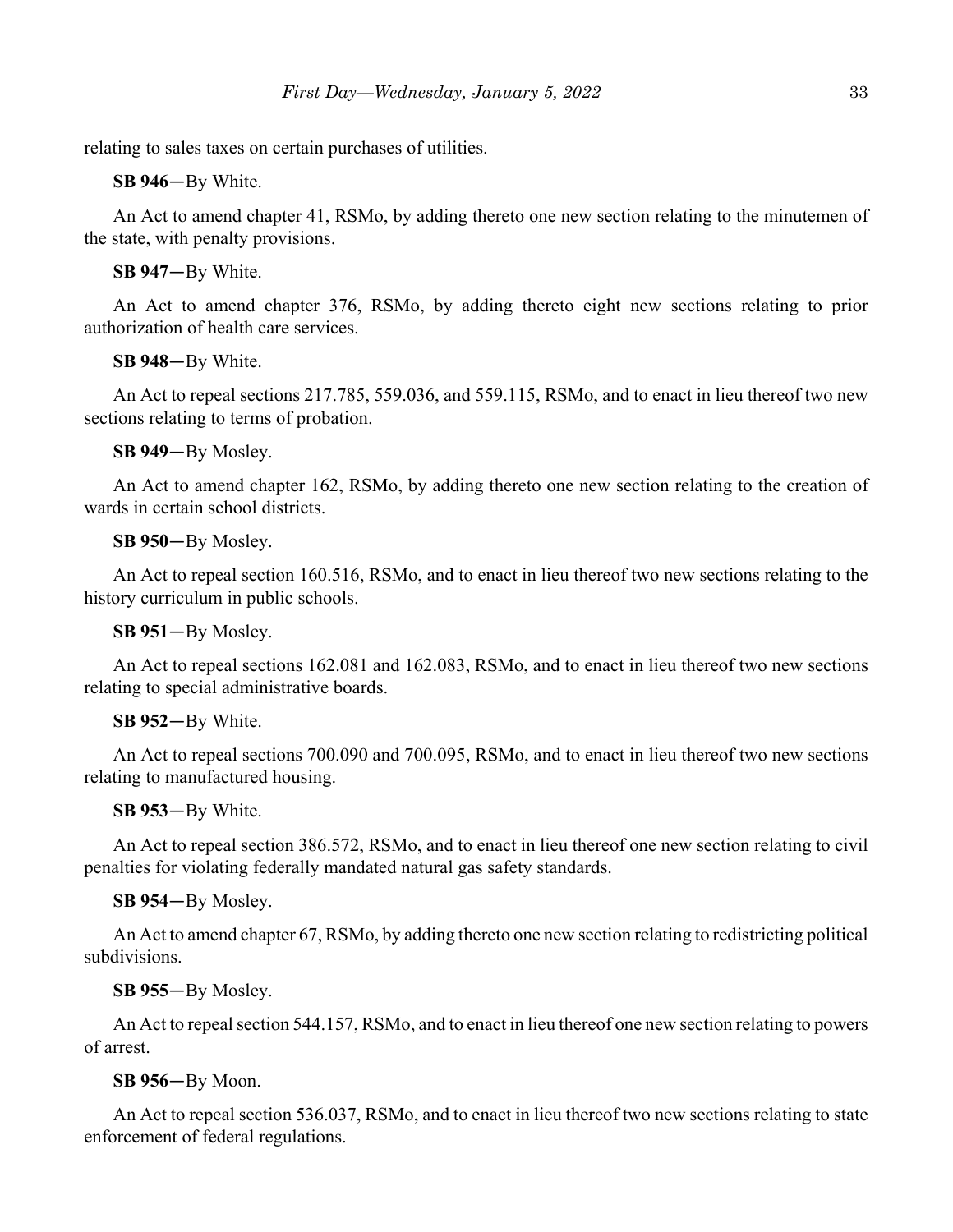## **SB 957**—By Bean.

An Act to amend chapter 173, RSMo, by adding thereto one new section relating to the workforce diploma program.

## **SB 958**—By Bean.

An Act to repeal sections 302.010 and 304.060, RSMo, and to enact in lieu thereof two new sections relating to transportation of school children.

## **SB 959**—By Beck.

An Act to repeal section 376.2034, RSMo, and to enact in lieu thereof one new section relating to insurance coverage for prescription drugs.

**SB 960**—By Beck.

An Act to repeal section 135.750, RSMo, and to enact in lieu thereof one new section relating to tax credits for qualified motion media projects.

## **SB 961**—By Beck.

An Act to amend chapter 135, RSMo, by adding thereto one new section relating to a tax credit for certain live entertainment events, with an effective date.

**SB 962**—By Luetkemeyer.

An Act to amend chapter 227, RSMo, by adding thereto one new section relating to contracts for work on the state highway system.

## **SB 963**—By Brown.

An Act to amend chapter 427, RSMo, by adding thereto one new section relating to the disclosure of information pertaining to certain commercial financing products, with penalty provisions.

## **SB 964**—By Brown and Eslinger.

An Act to repeal sections 217.541, 217.705, 217.718, 217.730, 558.011, 558.026, 558.046, 570.030, and 571.015, RSMo, and to enact in lieu thereof nine new sections relating to conditional release, with existing penalty provisions.

## **SB 965**—By Roberts.

An Act to repeal section 332.071, RSMo, and to enact in lieu thereof two new sections relating to vaccine administration by dentists.

## **SB 966**—By Hough.

An Act to repeal section 321.552, RSMo, and to enact in lieu thereof one new section relating to a sales tax for emergency services.

## **SB 967**—By Hough.

An Act to repeal section 144.070, RSMo, and to enact in lieu thereof one new section relating to the collection of sales tax on motor vehicles.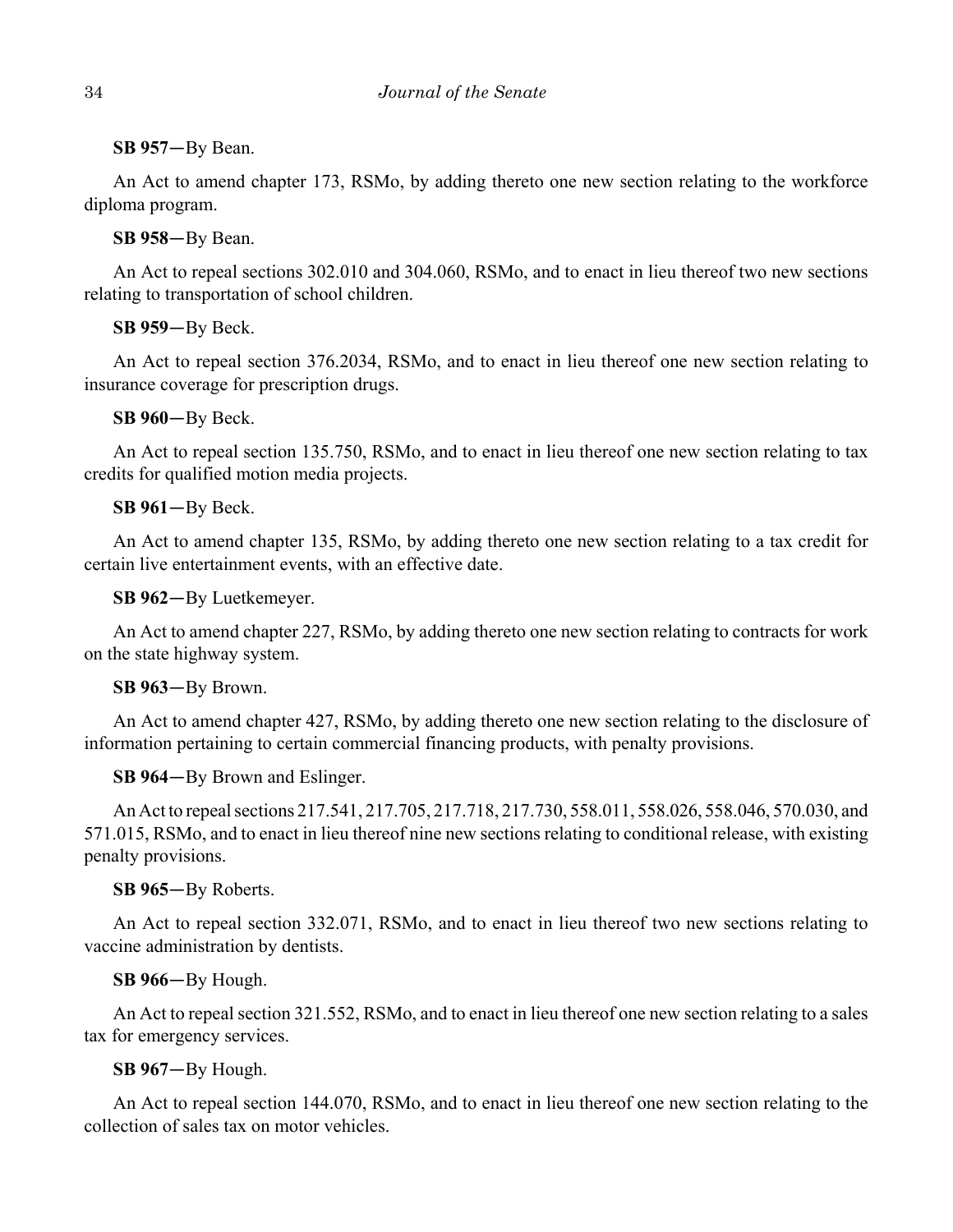## **SB 968**—By Burlison.

An Act to amend chapter 407, RSMo, by adding thereto one new section relating to charitable organizations.

## **SB 969**—By Burlison.

An Act to repeal section 393.135, RSMo, and to enact in lieu thereof two new sections relating to construction costs of certain new electric generation facilities.

## **SB 970**—By Eslinger.

An Act to repeal section 320.210, RSMo, and to enact in lieu thereof one new section relating to qualifications of fire protection employees.

## **SB 971**—By Brown.

An Act to repeal sections 301.550, 301.553, 301.555, 301.557, 301.558, 301.559, 301.560, 301.562, 301.563, 301.564, 301.565, 301.566, 301.570, 301.573, and 301.580, RSMo, and to enact in lieu thereof fifteen new sections relating to vehicle dealers, with existing penalty provisions.

## **SB 972**—By Schupp.

An Act to repeal sections 302.302, 302.400, and 304.820, RSMo, and to enact in lieu thereof three new sections relating to operation of motor vehicles while using electronic devices, with penalty provisions.

### **SB 973**—By Schupp.

An Act to amend chapter 188, RSMo, by adding thereto one new section relating to pregnancy-related services.

### **SB 974**—By Schupp.

An Act to repeal section 408.512, RSMo, and to enact in lieu thereof one new section relating to traditional installment loan lenders.

### **SB 975**—By Burlison.

An Act to repeal section 490.715, RSMo, and to enact in lieu thereof one new section relating to the collateral source rule.

## **SB 976**—By Hough.

An Act to repeal section 190.053, RSMo, and to enact in lieu thereof one new section relating to ambulance districts.

## **SB 977**—By Eslinger.

An Act to repeal sections 162.261, 162.281, 162.291, 162.471, 162.481, and 162.491, RSMo, and to enact in lieu thereof seven new sections relating to school district subdistricts.

## **SB 978**—By Eslinger.

An Act to repeal sections 345.015 and 345.050, RSMo, and to enact in lieu thereof four new sections relating to audiology and speech-language pathology.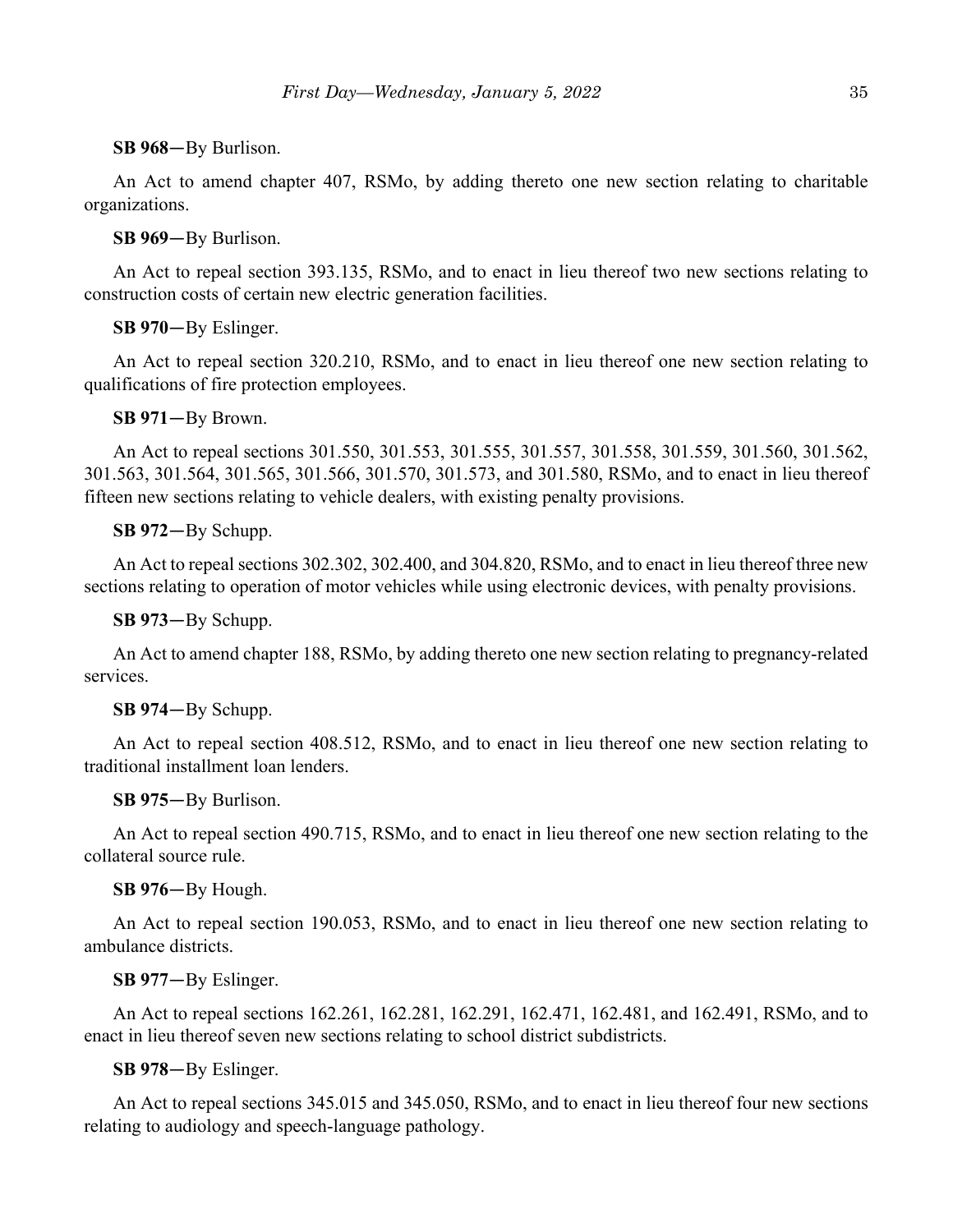**SB 979**—By Beck.

An Act to amend chapter 173, RSMo, by adding thereto one new section relating to animal research.

**SB 980**—By Beck.

An Act to repeal section 578.012, RSMo, and to enact in lieu thereof one new section relating to the offense of animal abuse, with penalty provisions.

**SB 981**—By Hoskins.

An Act to repeal sections 620.2450 and 620.2451, RSMo, and to enact in lieu thereof two new sections relating to grants to expand broadband internet access in unserved and underserved areas of the state.

**SB 982**—By Arthur.

An Act to repeal sections 208.044, 208.046, 208.053, 210.027, 210.102, 210.199, 210.203, 210.211, 210.221, 210.223, 210.231, 210.241, 210.245, 210.251, 210.252, 210.254, 210.255, 210.256, 210.258, 210.275, 210.1007, and 210.1080, RSMo, and to enact in lieu thereof twenty-one new sections relating to child care, with existing penalty provisions.

## **SB 983**—By Williams.

An Act to repeal section 161.700, RSMo, and to enact in lieu thereof two new sections relating to holocaust education.

**SB 984**—By Hegeman.

An Act to amend chapter 256, RSMo, by adding thereto one new section relating to flood resiliency.

**SB 985**—By Rehder.

An Act to amend chapter 196, RSMo, by adding thereto two new sections relating to opioid settlements, with an emergency clause.

## **SB 986**—By Bean.

An Act to repeal sections 135.305, 135.686, and 348.436, RSMo, and to enact in lieu thereof three new sections relating to tax credits.

**SB 987**—By Bean.

An Act to repeal sections 313.800 and 313.805, RSMo, and to enact in lieu thereof two new sections relating to excursion gambling boat facilities.

**SB 988**—By Cierpiot.

An Act to repeal section 165.011, RSMo, and to enact in lieu thereof one new section relating to school district bond proceeds.

**SB 989**—By Cierpiot.

An Act to repeal section 386.370, RSMo, and to enact in lieu thereof one new section relating to assessments against public utilities.

**SB 990**—By Cierpiot.

An Act to amend chapters 67 and 620, RSMo, by adding thereto two new sections relating to pole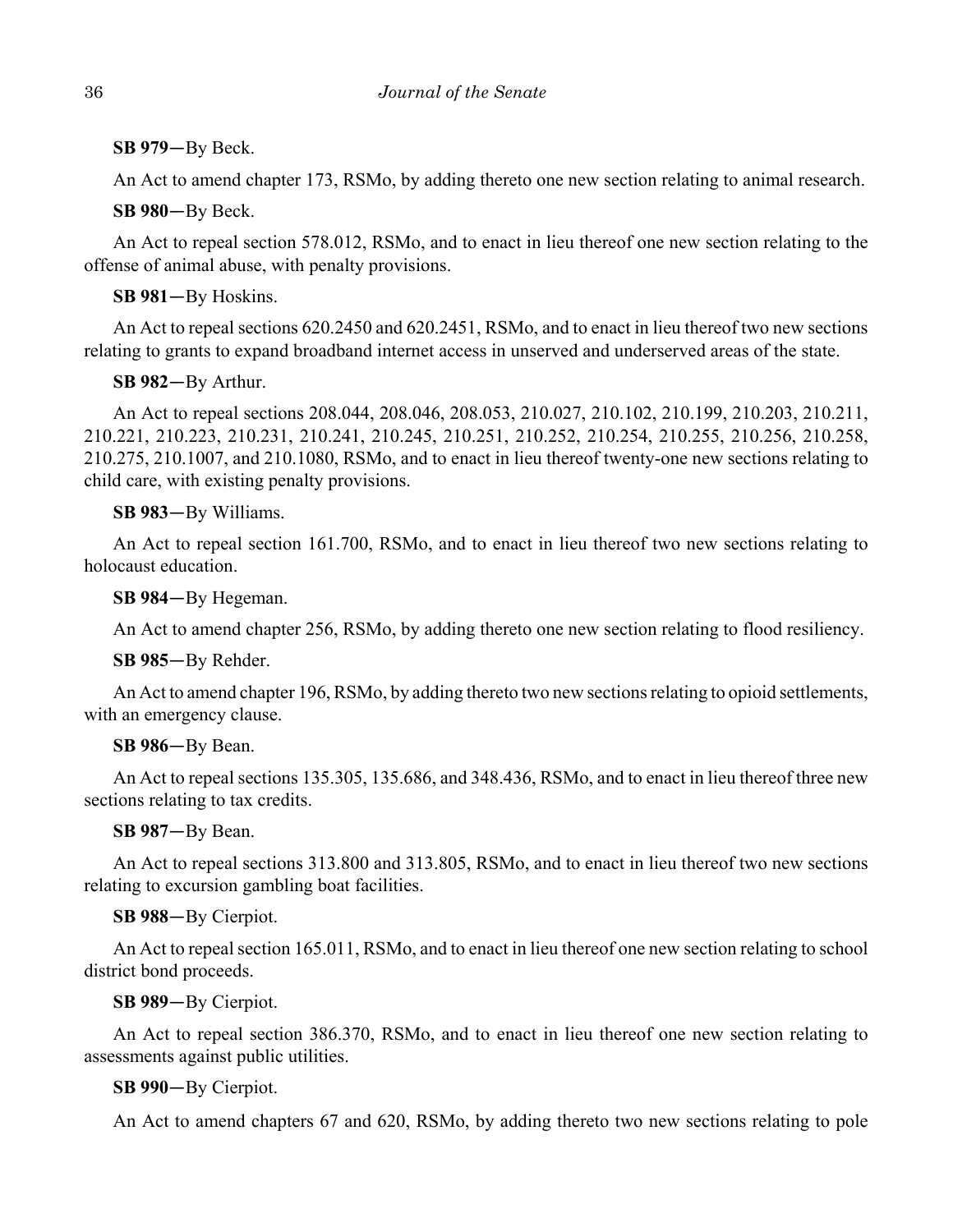replacements for certain broadband facilities.

**SB 991**—By Hough.

An Act to amend chapter 334, RSMo, by adding thereto one new section relating to certification of certain x-ray technicians.

**SB 992**—By Beck.

An Act to amend chapter 27, RSMo, by adding thereto one new section relating to attorney's fees for certain civil actions instituted by the attorney general.

**SB 993**—By Eslinger.

An Act to amend chapter 332, RSMo, by adding thereto one new section relating to Missouri dental board pilot projects.

**SB 994**—By Washington.

An Act to amend chapters 160 and 213, RSMo, by adding thereto two new sections relating to discriminatory practices.

**SB 995**—By Washington.

An Act to amend chapter 217, RSMo, by adding thereto one new section relating to parole eligibility.

**SB 996**—By Bernskoetter.

An Act to repeal sections 36.020, 36.030, 36.050, 36.060, 36.070, 36.080, 36.090, 36.100, 36.120, 36.140, 36.250, 36.440, 36.510, 37.010, 105.950, 105.1114, and 288.220, RSMo, and to enact in lieu thereof sixteen new sections relating to the administration of the state personnel law.

**SB 997**—By Bernskoetter.

An Act to repeal section 33.100, RSMo, and to enact in lieu thereof one new section relating to the payment of salaries out of the state treasury.

**SB 998**—Withdrawn.

**SB 999**—By Gannon.

An Act to repeal sections 168.021 and 169.596, RSMo, and to enact in lieu thereof two new sections relating to employment of school personnel.

**SB 1000**—By Gannon.

An Act to amend chapter 197, RSMo, by adding thereto one new section relating to surgical smoke plume evacuation.

**SB 1001**—By Bernskoetter.

An Act to repeal sections 327.312, 327.313, 327.314, and 327.331, RSMo, and to enact in lieu thereof four new sections relating to the licensing of land surveyors.

**SB 1002**—By Bernskoetter.

An Act to repeal section 334.043, RSMo, and to enact in lieu thereof one new section relating to licensure reciprocity for physicians and surgeons.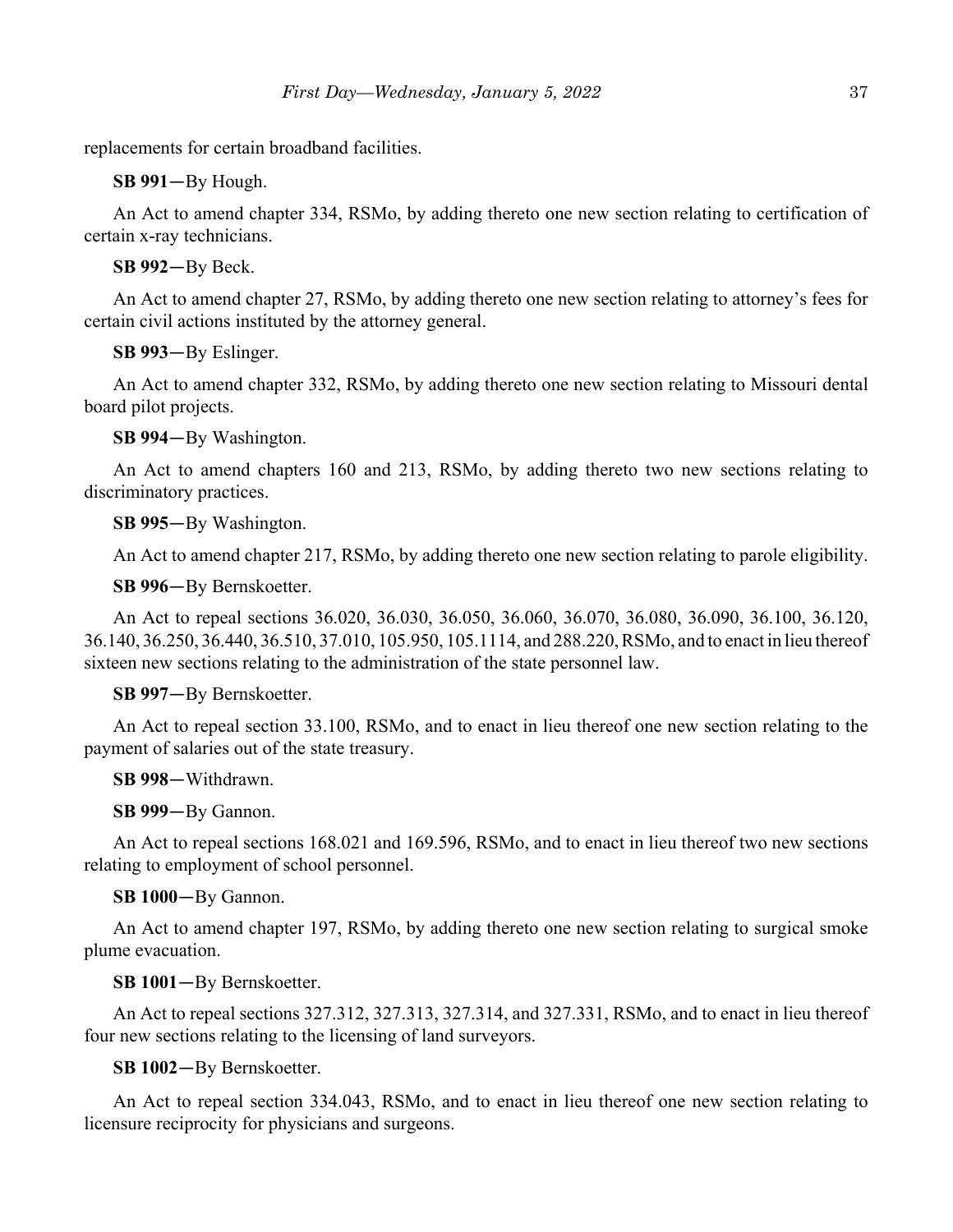**SB 1003**—By Bernskoetter.

An Act to amend chapter 393, RSMo, by adding thereto one new section relating to incumbent electric transmission owners.

**SB 1004**—By Bernskoetter.

An Act to repeal section 256.710, RSMo, and to enact in lieu thereof one new section relating to the industrial minerals advisory council.

**SB 1005**—By Bernskoetter.

An Act to amend chapter 510, RSMo, by adding thereto eight new sections relating to subpoenas for discovery issued by foreign jurisdictions.

**SB 1006**—By Bernskoetter.

An Act to repeal section 494.455, RSMo, and to enact in lieu thereof one new section relating to compensation for jurors.

**SB 1007**—By Eigel.

An Act to amend chapter 204, RSMo, by adding thereto two new sections relating to reorganized common sewer districts.

**SB 1008**—By O'Laughlin.

An Act to repeal sections 333.315, 333.320, 333.330, 436.460, and 436.470, RSMo, and to enact in lieu thereof five new sections relating to preneed contracts, with a penalty provision.

**SB 1009**—By O'Laughlin.

An Act to amend chapter 161, RSMo, by adding thereto one new section relating to school innovation waivers.

**SB 1010**—By O'Laughlin.

An Act to repeal sections 163.161, 167.020, and 167.151, RSMo, and to enact in lieu thereof twelve new sections relating to admission of nonresident pupils, with a delayed effective date and existing penalty provisions.

## **SB 1011**—By O'Laughlin.

An Act to amend chapter 198, RSMo, by adding thereto five new sections relating to supplemental health care services agencies, with penalty provisions.

### **SB 1012**—By Eigel.

An Act to repeal sections 84.020, 84.030, 84.100, 84.140, 84.150, 84.160, 84.170, 84.175, 84.240, 84.341, 84.342, 84.343, 84.344, 84.345, 84.346, 84.347, and 105.726, RSMo, and to enact in lieu thereof twelve new sections relating to the operation of certain law enforcement agencies, with penalty provisions.

**SB 1013**—By Roberts.

An Act to repeal section 620.515, RSMo, and to enact in lieu thereof one new section relating to grants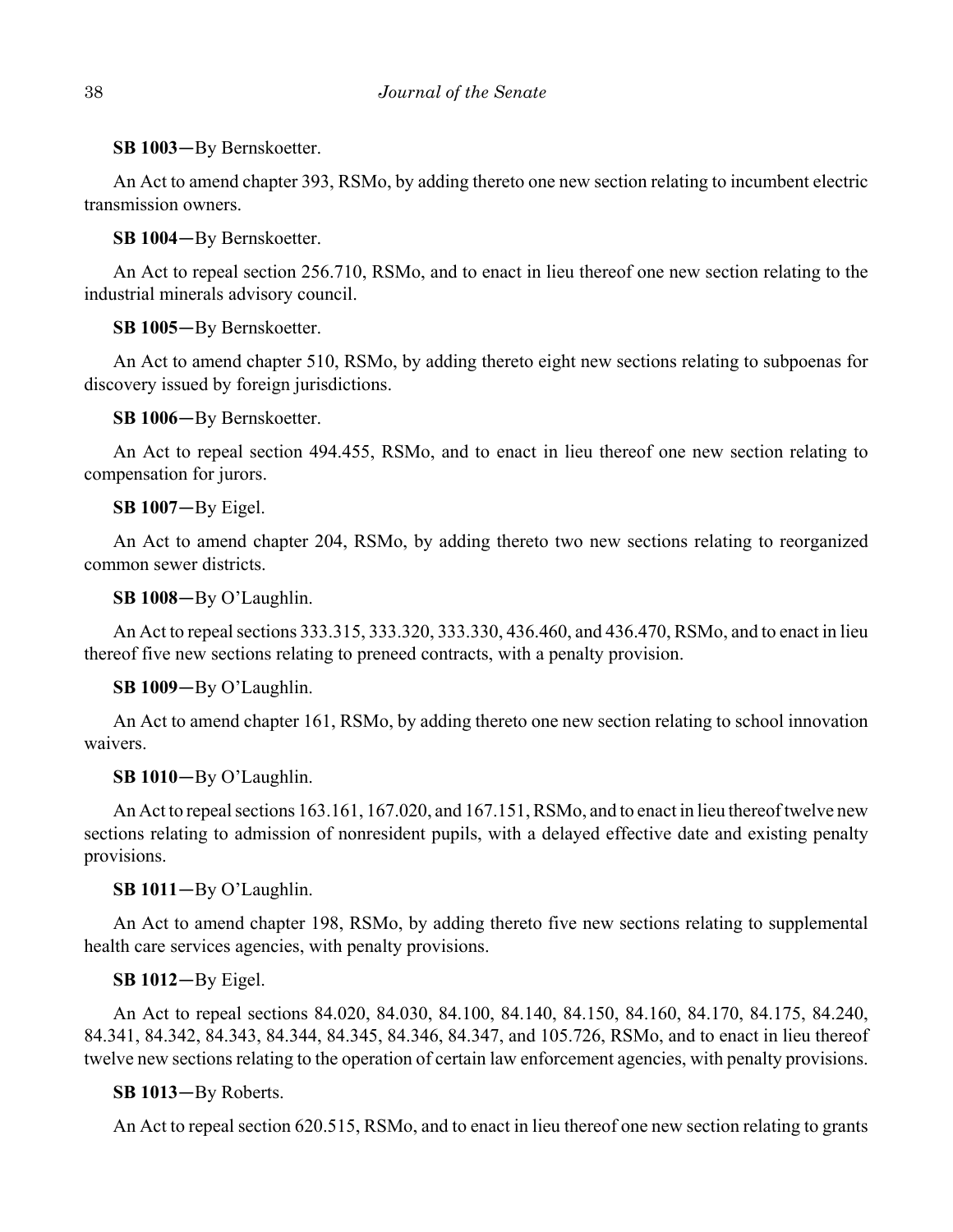for veteran apprenticeship training programs.

**SB 1014**—By Cierpiot.

An Act to repeal sections 137.100, 153.030, and 153.034, RSMo, and to enact in lieu thereof four new sections relating to the taxation of property associated with the production of energy.

**SB 1015**—By Hough.

An Act to repeal section 144.027, RSMo, and to enact in lieu thereof one new section relating to vehicle sales tax.

**SB 1016**—By Roberts.

An Act to repeal section 571.030, RSMo, and to enact in lieu thereof one new section relating to the offense of unlawful use of weapons, with penalty provisions.

### **SB 1017**—By Bernskoetter.

An Act to repeal sections 8.800, 8.805, 8.830, 8.843, 30.750, 67.2835, 135.311, 135.710, 135.950, 178.585, 186.019, 290.257, 374.007, 386.040, 386.071, 386.700, 386.710, 386.890, 393.1025, 414.400, 414.406, 414.417, 414.510, 620.010, 620.035, 620.484, 620.490, 620.511, 620.512, 620.513, 620.2300, 640.090, 640.153, 640.157, 640.160, 640.651, 640.653, 660.135, 701.500, and 701.509, RSMo, and section 167.910 as enacted by house bill no. 1606, ninety-ninth general assembly, second regular session, and section 167.910 as enacted by house bill no. 1415, ninety-ninth general assembly, second regular session, and to enact in lieu thereof forty-one new sections relating to reorganization and renaming of certain state agencies.

**SB 1018**—By Bernskoetter.

An Act to repeal section 523.061, RSMo, and to enact in lieu thereof one new section relating to condemnation proceedings.

### **SB 1019**—By Bernskoetter.

An Act to amend chapter 550, RSMo, by adding thereto one new section relating to change of venue costs for capital cases.

**SB 1020**—By Brown.

An Act to repeal sections 190.100, 190.101, 190.103, 190.176, 190.200, 190.241, 190.243, and 190.245, RSMo, and to enact in lieu thereof nine new sections relating to emergency health care services.

**SB 1021**—By Brown.

An Act to repeal section 208.153, RSMo, and to enact in lieu thereof one new section relating to MO HealthNet reimbursement.

**SB 1022**—By Brown.

An Act to repeal section 301.566, RSMo, and to enact in lieu thereof one new section relating to vehicle dealers, with existing penalty provisions.

**SB 1023**—By Gannon.

An Act to repeal sections 217.035, 217.650, 217.670, 217.710, 217.720, 217.810, and 548.241, RSMo,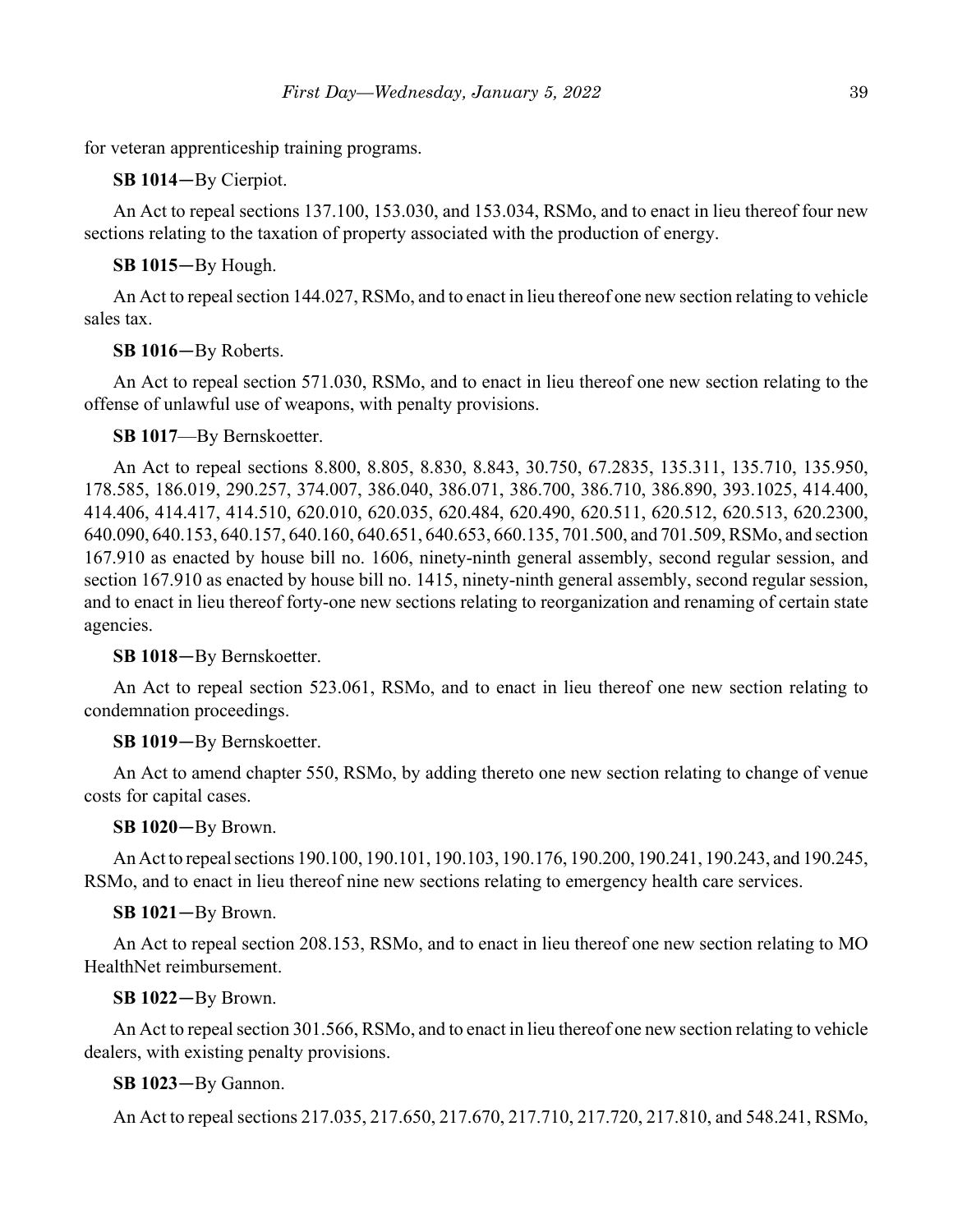and to enact in lieu thereof eight new sections relating to the supervision of adult offenders on probation or parole from other states.

**SB 1024**—By Gannon.

An Act to repeal section 376.1575, RSMo, and to enact in lieu thereof one new section relating to the credentialing of health care practitioners by health carriers.

## **SB 1025**—By Bernskoetter.

An Act to repeal sections 558.019, 575.150, and 610.140, RSMo, and to enact in lieu thereof four new sections relating to offenses involving fleeing from arrest, with penalty provisions.

## **SB 1026**—By Brown.

An Act to repeal sections 60.401, 60.410, 60.421, 60.431, 60.441, 60.451, 60.471, 60.480, 60.491, and 60.510, RSMo, and to enact in lieu thereof eight new sections relating to the Missouri state plane coordinate system.

## **SJR 30**—By Hegeman.

Joint Resolution submitting to the qualified voters of Missouri, an amendment repealing section 25(d) of article V of the Constitution of Missouri, and adopting one new section in lieu thereof relating to nonpartisan judicial commissions.

## **SJR 31**—By Onder.

Joint Resolution submitting to the qualified voters of Missouri, an amendment repealing sections 50 and 51 of article III of the Constitution of Missouri, and adopting two new sections in lieu thereof relating to the initiative petition process.

## **SJR 32**—By Hoskins.

Joint Resolution submitting to the qualified voters of Missouri, an amendment to article I of the Constitution of Missouri, by adding thereto one new section relating to the right to hunt and fish.

## **SJR 33**—By Koenig.

Joint Resolution submitting to the qualified voters of Missouri, an amendment repealing sections 4(d) and 26 of article X of the Constitution of Missouri, and adopting two new sections in lieu thereof relating to taxation.

## **SJR 34**—By Eigel.

Joint Resolution submitting to the qualified voters of Missouri, an amendment to article III of the Constitution of Missouri, by adding thereto one new section relating to abortion.

## **SJR 35**—By Eigel.

Joint Resolution submitting to the qualified voters of Missouri, an amendment repealing section 12 of article IV of the Constitution of Missouri, and adopting two new sections in lieu thereof relating to the Missouri department of the National Guard.

## **SJR 36**—By Rizzo.

Joint Resolution submitting to the qualified voters of Missouri, an amendment repealing section 8 of article III of the Constitution of Missouri, and adopting one new section in lieu thereof relating to term limits for members of the general assembly.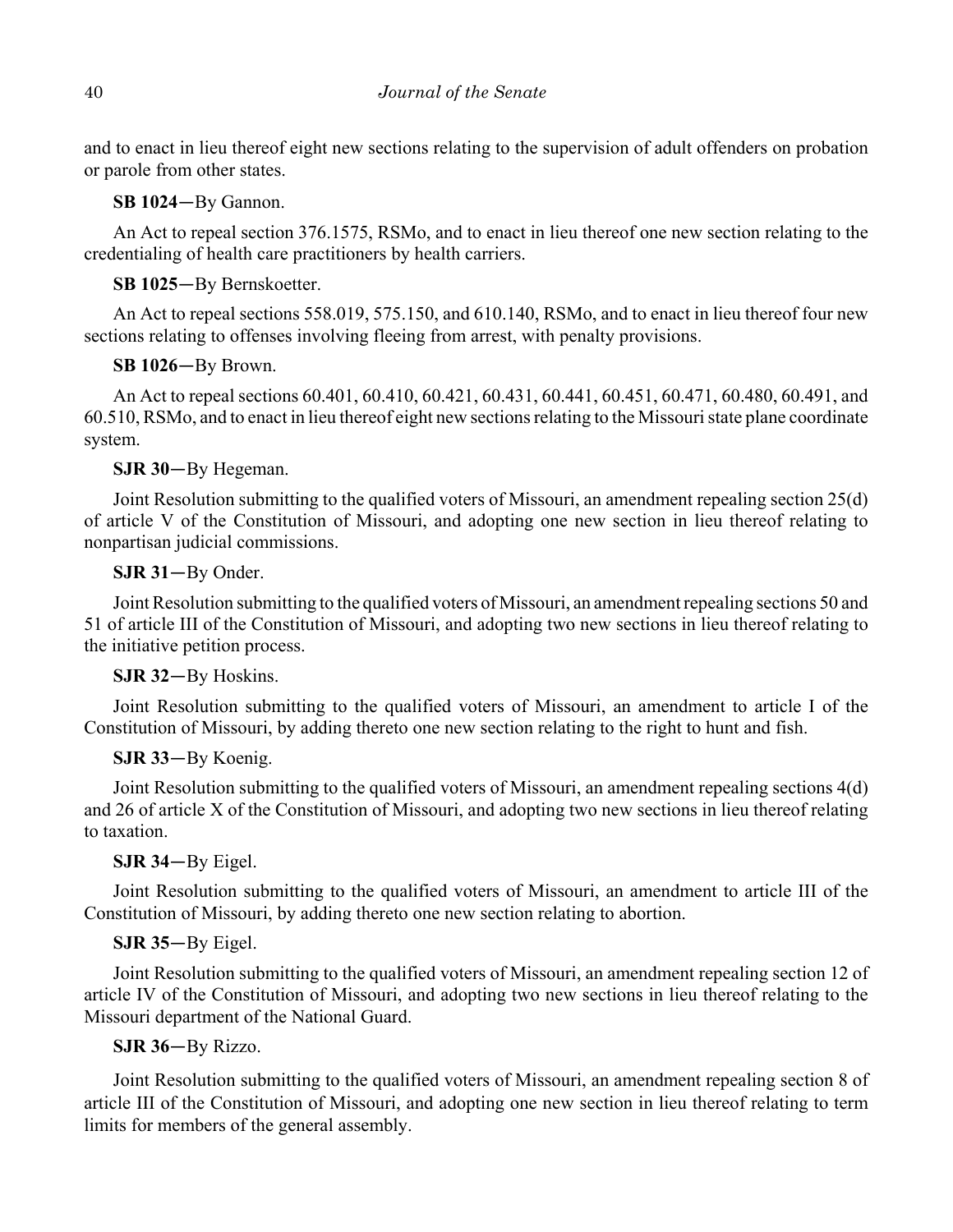## **SJR 37**—By Crawford.

Joint Resolution submitting to the qualified voters of Missouri, an amendment repealing sections 50 and 51 of article III of the Constitution of Missouri, and adopting two new sections in lieu thereof relating to the initiative petition process.

## **SJR 38**—By Luetkemeyer.

Joint Resolution submitting to the qualified voters of Missouri, an amendment repealing section 21 of article X of the Constitution of Missouri, and adopting one new section in lieu thereof relating to the funding of law enforcement agencies.

## **SJR 39**—By Luetkemeyer.

Joint Resolution submitting to the qualified voters of Missouri, an amendment repealing section 4(b) of article X of the Constitution of Missouri, and adopting one new section in lieu thereof relating to property tax assessments.

## **SJR 40**—By Luetkemeyer.

Joint Resolution submitting to the qualified voters of Missouri, an amendment repealing section 6 of article X of the Constitution of Missouri, and adopting one new section in lieu thereof relating to property tax exemptions.

## **SJR 41**—By Roberts.

Joint Resolution submitting to the qualified voters of Missouri, an amendment to article X of the Constitution of Missouri, by adding thereto one new section relating to property tax rates.

## **SJR 42**—By Washington.

Joint Resolution submitting to the qualified voters of Missouri, an amendment to article X of the Constitution of Missouri, by adding thereto one new section relating to the assessment of certain real property values.

## **SJR 43**—By Washington.

Joint Resolution submitting to the qualified voters of Missouri, an amendment repealing section 6 of article X of the Constitution of Missouri, and adopting one new section in lieu thereof relating to a property tax exemption for certain senior citizens.

## **SJR 44**—By Mosley.

Joint Resolution submitting to the qualified voters of Missouri, an amendment repealing section 22(a) of article I of the Constitution of Missouri, and adopting one new section in lieu thereof relating to jury trial waivers.

## **SJR 45**—By Mosley.

Joint Resolution submitting to the qualified voters of Missouri, an amendment repealing sections 3, 5, 7, 8, 9, 16, 18, 20, 20(a), 20(b), 31, and 32 of article III of the Constitution of Missouri, and adopting eleven new sections in lieu thereof relating to the general assembly.

## **SJR 46**—By Cierpiot.

Joint Resolution submitting to the qualified voters of Missouri, an amendment repealing section 18(b) of article VI of the Constitution of Missouri, and adopting one new section in lieu thereof relating to the office of assessor in charter counties.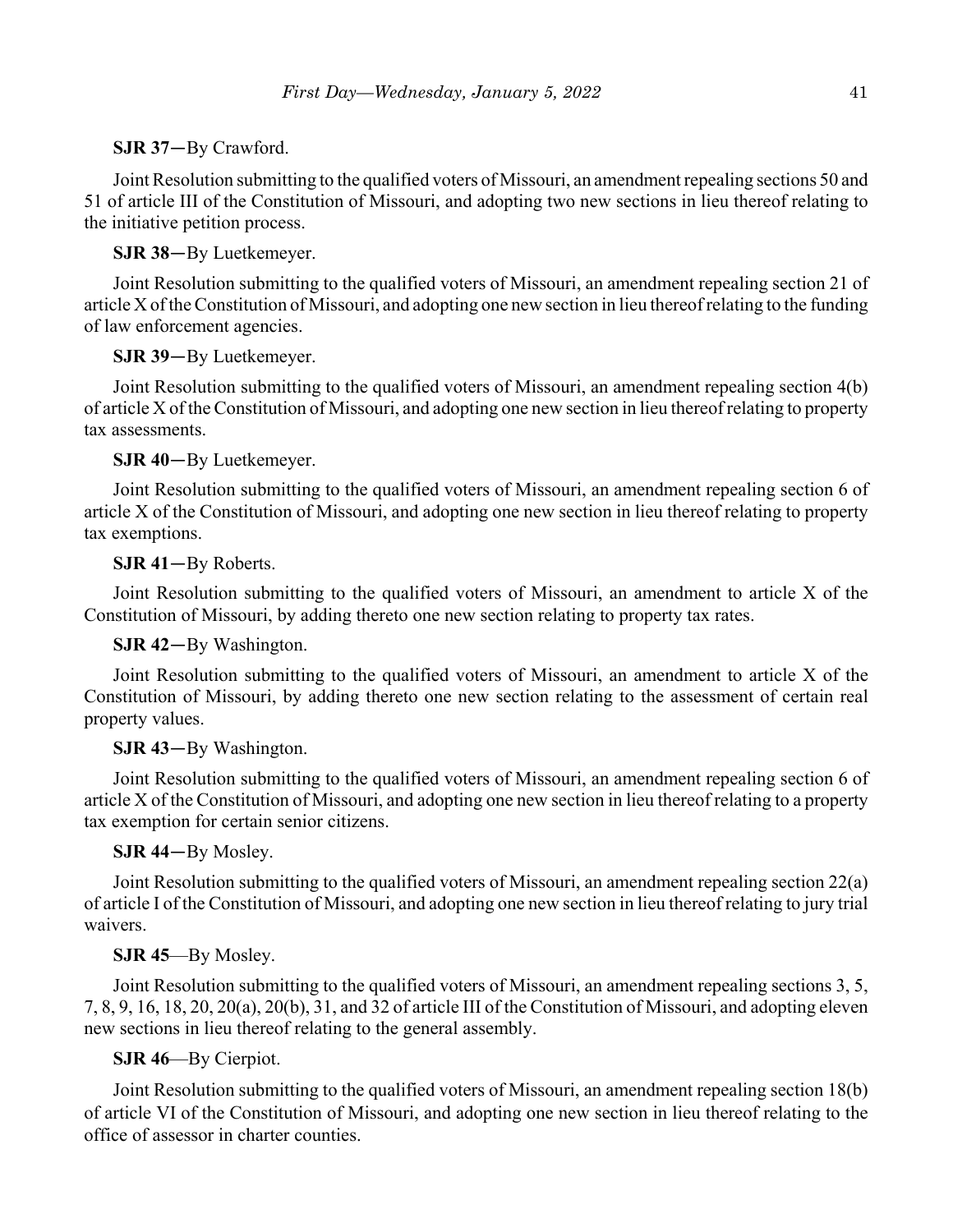Senator Bean assumed the Chair.

### **MESSAGES FROM THE HOUSE**

The following messages were received from the House of Representatives through its Chief Clerk:

Mr. President: I am instructed by the House of Representatives to inform the Senate that the House has taken up and adopted **HR 3180**.

#### HOUSE RESOLUTION NO. 3180

BE IT RESOLVED, that the Chief Clerk of the House of Representatives of the One Hundred First General Assembly, Second Regular Session, informs the Senate that the House is duly convened and is now in session ready for consideration of business.

Also,

Mr. President: I am instructed by the House of Representatives to inform the Senate that the House has taken up and adopted **HCR 51**.

### HOUSE CONCURRENT RESOLUTION NO. 51

BE IT RESOLVED, by the House of Representatives of the One Hundred First General Assembly, Second Regular Session, of the State of Missouri, the Senate concurring therein, that the House of Representatives and the Senate convene in Joint Session in the Hall of the House of Representatives at 2:30 p.m., Wednesday, January 19, 2022, to receive a message from His Excellency, the Honorable Michael L. Parson, Governor of the State of Missouri; and

BE IT FURTHER RESOLVED, that a committee of ten (10) members from the House of Representatives be appointed by the Speaker to act with a committee of ten (10) members from the Senate, appointed by the President Pro Tempore, to wait upon the Governor of the State of Missouri and inform His Excellency that the House of Representatives and Senate of the One Hundred First General Assembly, Second Regular Session, are now organized and ready for business and to receive any message or communication that His Excellency may desire to submit, and that the Chief Clerk of the House of Representatives be directed to inform the Senate of the adoption of this resolution.

In which the concurrence of the Senate is respectfully requested.

Also,

Mr. President: I am instructed by the House of Representatives to inform the Senate that the House has taken up and adopted **HCR 52**.

#### HOUSE CONCURRENT RESOLUTION NO. 52

BE IT RESOLVED, by the House of Representatives of the One Hundred First General Assembly, Second Regular Session, of the State of Missouri, the Senate concurring therein, that the House of Representatives and the Senate convene in Joint Session in the Hall of the House of Representatives at 10:15 a.m., Tuesday, February 8, 2022, to receive a message from the Honorable Paul C. Wilson, Chief Justice of the Supreme Court of the State of Missouri; and

BE IT FURTHER RESOLVED that a committee of ten (10) members from the House of Representatives be appointed by the Speaker to act with a committee of ten (10) members from the Senate, appointed by the President Pro Tempore, to wait upon the Chief Justice of the Supreme Court of the State of Missouri and inform His Honor that the House of Representatives and the Senate of the One Hundred First General Assembly, Second Regular Session, are now organized and ready for business and to receive any message or communication that His Honor may desire to submit, and that the Chief Clerk of the House of Representatives be directed to inform the Senate of the adoption of this resolution.

In which the concurrence of the Senate is respectfully requested.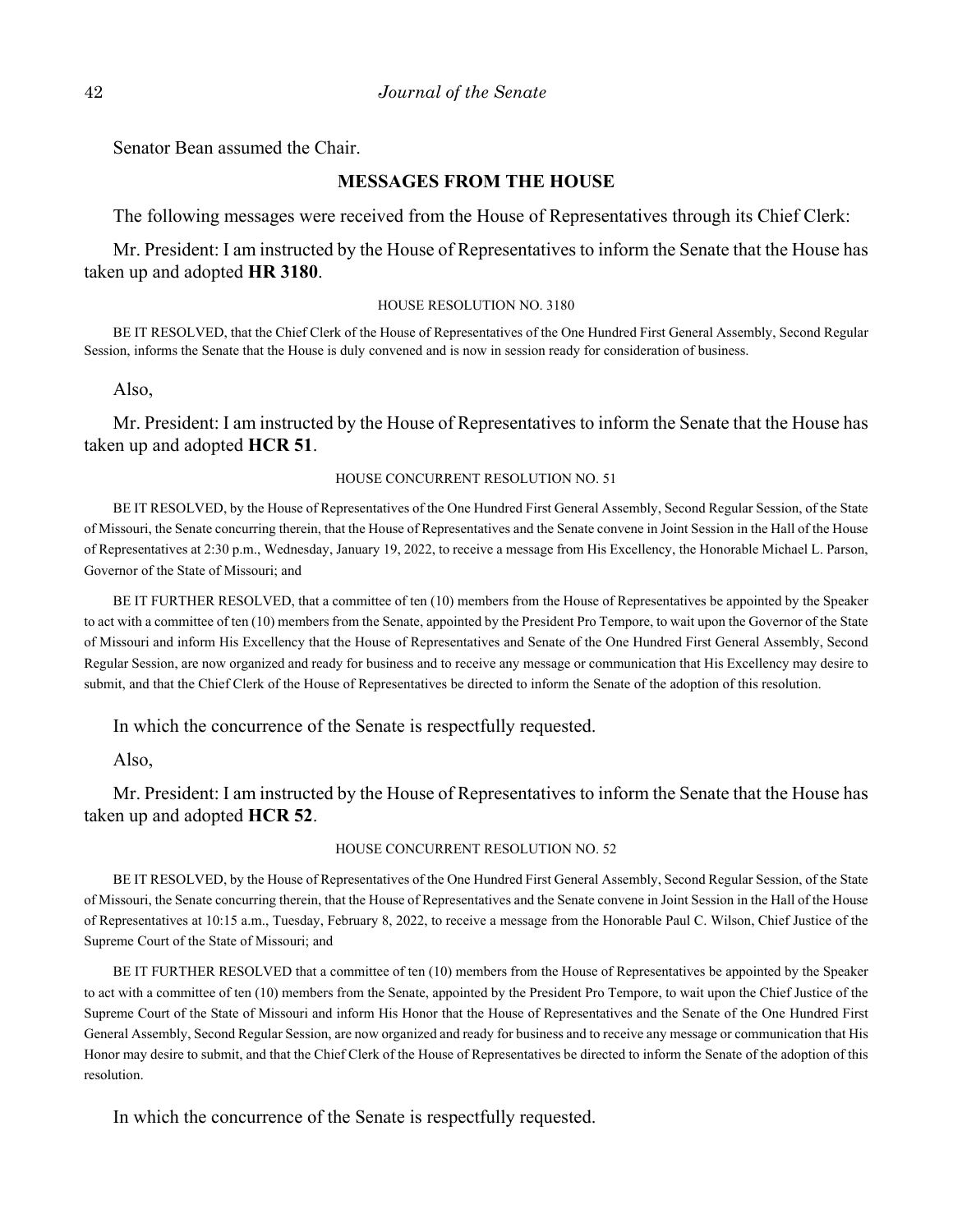### **MESSAGES FROM THE GOVERNOR**

The following messages were received from the Governor, reading of which was waived:

**GOVERNOR** 

STATE OF MISSOURI

January 5, 2022

To the Senate of the 101st General Assembly of the State of Missouri:

I have the honor to transmit to you herewith for your advice and consent the following appointment made and commissioned by me on January 4, 2022, while the Senate was not in session.

Bryan L. Atkins, Republican, 5129 County Road 175, Rea, Andrew County, Missouri 64480, as a member of the Missouri Parole Board, for a term ending January 3, 2028, and until his successor is duly appointed and qualified; vice, Gary Dusenberg, resigned.

Respectfully submitted,

Michael L. Parson

Governor

Also,

#### GOVERNOR

#### STATE OF MISSOURI

#### January 5, 2022

To the Senate of the 101st General Assembly of the State of Missouri:

I have the honor to transmit to you herewith for your advice and consent the following appointment made and commissioned by me on July 1, 2021, while the Senate was not in session.

Spencer F. Bartlett, 2611 Lake Valley Drive, Jefferson City, Cole County, Missouri 65109, as a member of the Administrative Hearing Commission, for a term ending June 30, 2027, and until his successor is duly appointed and qualified; vice, Sreenivasa R. Dandamudi, term expired.

Respectfully submitted,

Michael L. Parson

Governor

Also,

#### **GOVERNOR**

#### STATE OF MISSOURI

January 5, 2022

To the Senate of the 101st General Assembly of the State of Missouri:

I have the honor to transmit to you herewith for your advice and consent the following appointment made and commissioned by me on January 3, 2022, while the Senate was not in session.

Ericka Baxter, Independent, 115 Hoot Owl Point, Highlandville, Christian County, Missouri 65669, as a member of the Air Conservation Commission, for a term ending October 13, 2025, and until her successor is duly appointed and qualified; vice, Ronald Boyer, term expired.

Respectfully submitted,

Michael L. Parson

Governor

Also,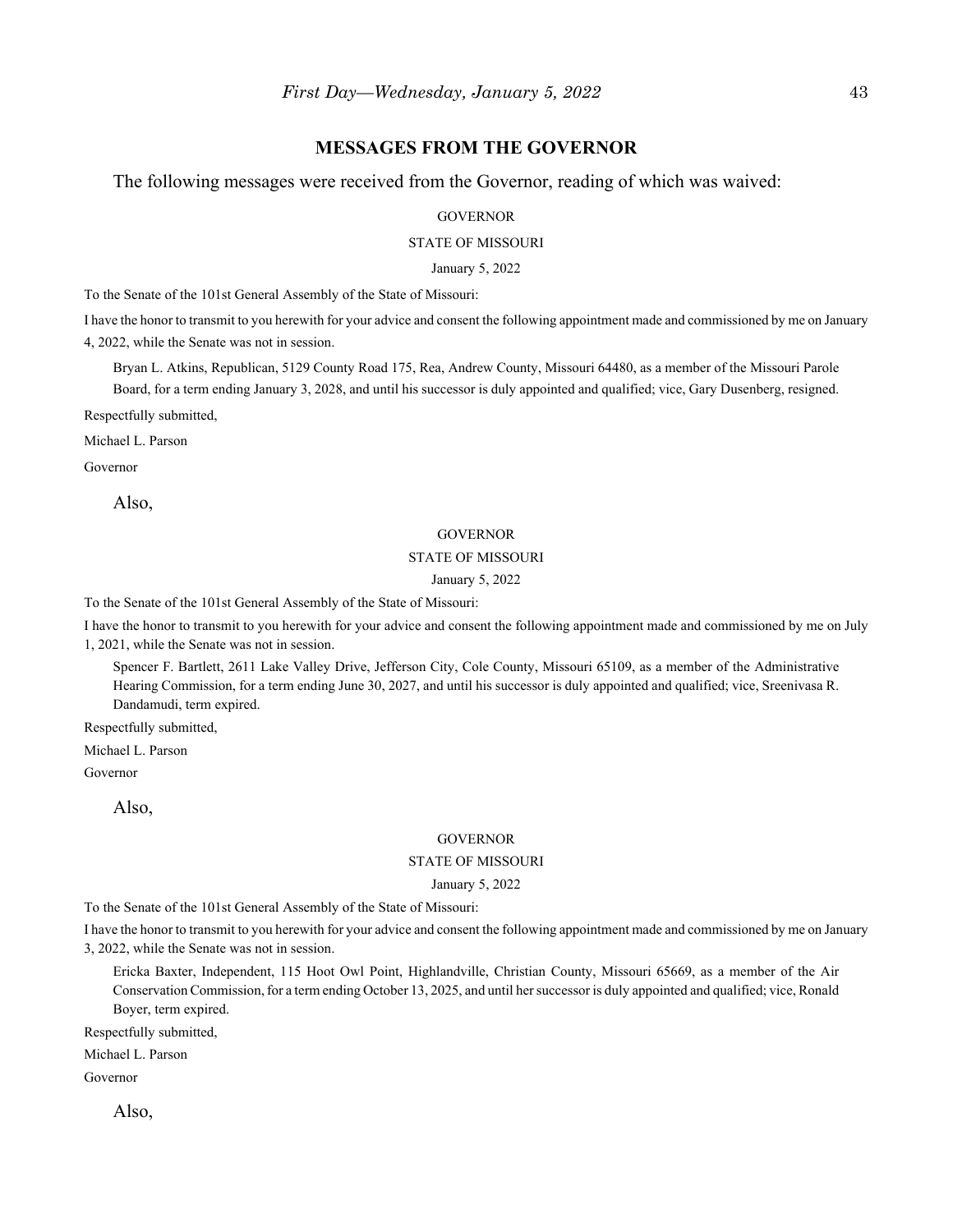#### **GOVERNOR**

#### STATE OF MISSOURI

#### January 5, 2022

To the Senate of the 101st General Assembly of the State of Missouri:

I have the honor to transmit to you herewith for your advice and consent the following appointment made and commissioned by me on December 16, 2021, while the Senate was not in session.

Kristina "Tina" Bernskoetter, 727 Weatherhill Road, Jefferson City, Cole County, Missouri 65109, as a member of the Children's Trust Fund, for a term ending September 15, 2024, and until her successor is duly appointed and qualified; vice, Derek J. Wiseman, resigned.

Respectfully submitted,

Michael L. Parson

Governor

Also,

#### **GOVERNOR**

#### STATE OF MISSOURI

#### January 5, 2022

To the Senate of the 101st General Assembly of the State of Missouri:

I have the honor to transmit to you herewith for your advice and consent the following appointment made and commissioned by me on July 1, 2021, while the Senate was not in session.

Nancy E. Birch, 266 Gentry Drive, O'Fallon, Saint Charles County, Missouri 63366, as a member of the Child Abuse and Neglect Review Board, for a term ending April 7, 2024, and until her successor is duly appointed and qualified; vice, Joy Ann Sweigart, deceased.

Respectfully submitted,

Michael L. Parson

Governor

Also,

#### **GOVERNOR**

#### STATE OF MISSOURI

#### January 5, 2022

To the Senate of the 101st General Assembly of the State of Missouri:

I have the honor to transmit to you herewith for your advice and consent the following appointment made and commissioned by me on August 26, 2021, while the Senate was not in session.

Mark J. Bredemeier, Republican, 305 Southeast Alexandria Drive, Lee's Summit, Jackson County, Missouri 64063, as a member of the Jackson County Sports Complex Authority, for a term ending July 15, 2026, and until his successor is duly appointed and qualified; vice, Deron Cherry, term expired.

Respectfully submitted,

Michael L. Parson Governor

Also,

#### GOVERNOR

### STATE OF MISSOURI

January 5, 2022

To the Senate of the 101st General Assembly of the State of Missouri:

I have the honor to transmit to you herewith for your advice and consent the following appointment made and commissioned by me on July 2, 2021, while the Senate was not in session.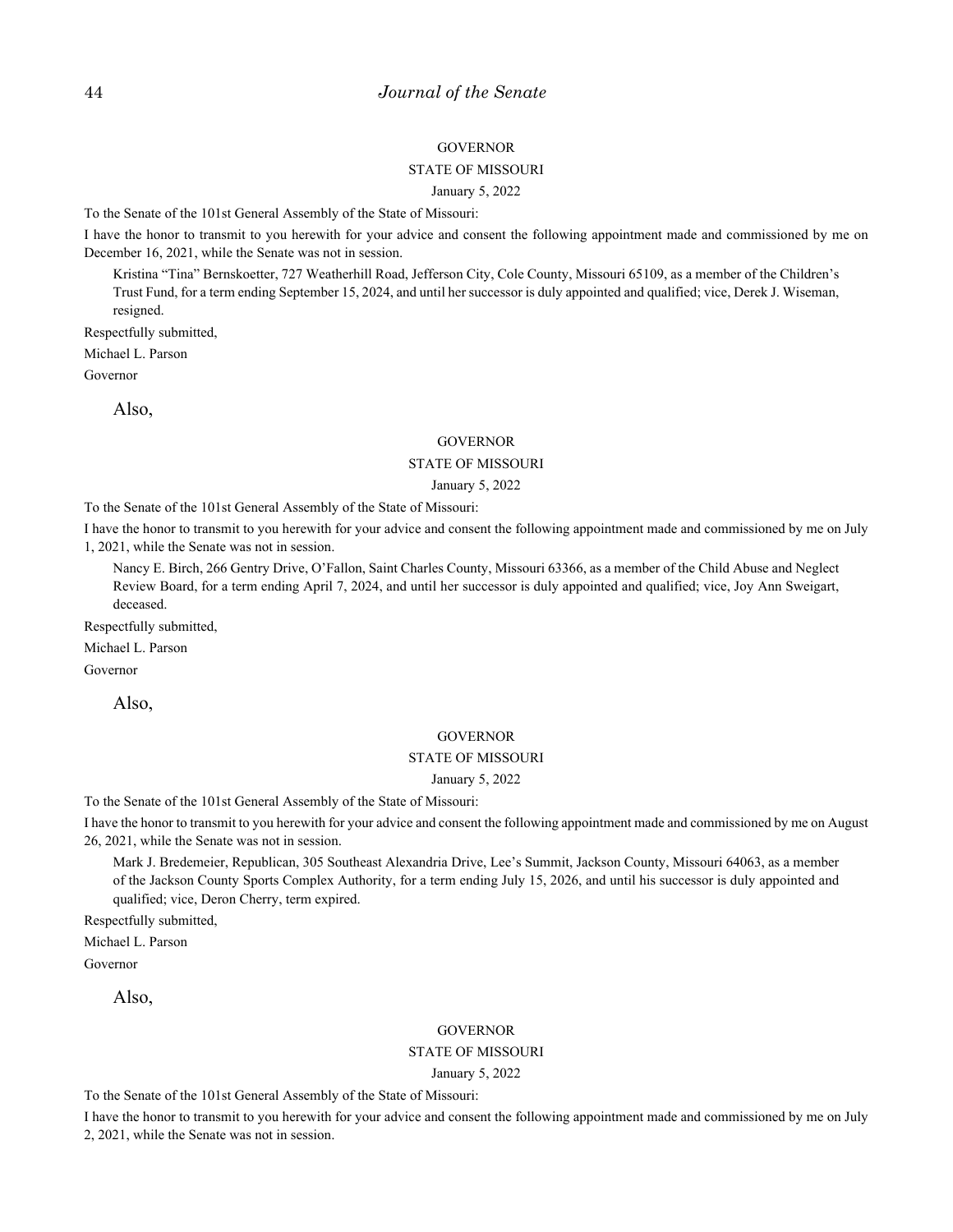Allen Brooks, Republican, 3322 Royal Oak, Poplar Bluff, Butler County, Missouri 63901, as a member of the Coordinating Board for Higher Education, for a term ending June 27, 2027, and until his successor is duly appointed and qualified; vice, Douglas R. Kennedy, term expired.

Respectfully submitted,

Michael L. Parson

Governor

Also,

#### **GOVERNOR**

#### STATE OF MISSOURI

January 5, 2022

To the Senate of the 101st General Assembly of the State of Missouri:

I have the honor to transmit to you herewith for your advice and consent the following appointment made and commissioned by me on August 11, 2021, while the Senate was not in session.

Jered Dru Buntin, 4430 North Hinkson Creek Road, Columbia, Boone County, Missouri 65202, as Director of the Department of Natural Resources, for a term ending at the pleasure of the Governor, and until his successor is duly appointed and qualified.

Respectfully submitted,

Michael L. Parson

Governor

Also,

#### **GOVERNOR**

#### STATE OF MISSOURI

#### January 5, 2022

To the Senate of the 101st General Assembly of the State of Missouri:

I have the honor to transmit to you herewith for your advice and consent the following appointment made and commissioned by me on October 1, 2021, while the Senate was not in session.

Jered Dru Buntin, 4430 North Hinkson Creek Road, Columbia, Boone County, Missouri 65202, as a member of the Midwest Interstate Low-Level Radioactive Waste Compact Commission, for a term ending at the pleasure of the Governor, and until his successor is duly appointed and qualified; vice, Carol S. Comer, deceased.

Respectfully submitted,

Michael L. Parson

Governor

Also,

#### GOVERNOR

### STATE OF MISSOURI

#### January 5, 2022

To the Senate of the 101st General Assembly of the State of Missouri:

I have the honor to transmit to you herewith for your advice and consent the following appointment made and commissioned by me on October 1, 2021, while the Senate was not in session.

Jered Dru Buntin, 4430 North Hinkson Creek Road, Columbia, Boone County, Missouri 65202, as a member of the Interstate Mining Compact Commission, for a term ending at the pleasure of the Governor, and until his successor is duly appointed and qualified; vice, Carol S. Comer, deceased.

Respectfully submitted,

Michael L. Parson

Governor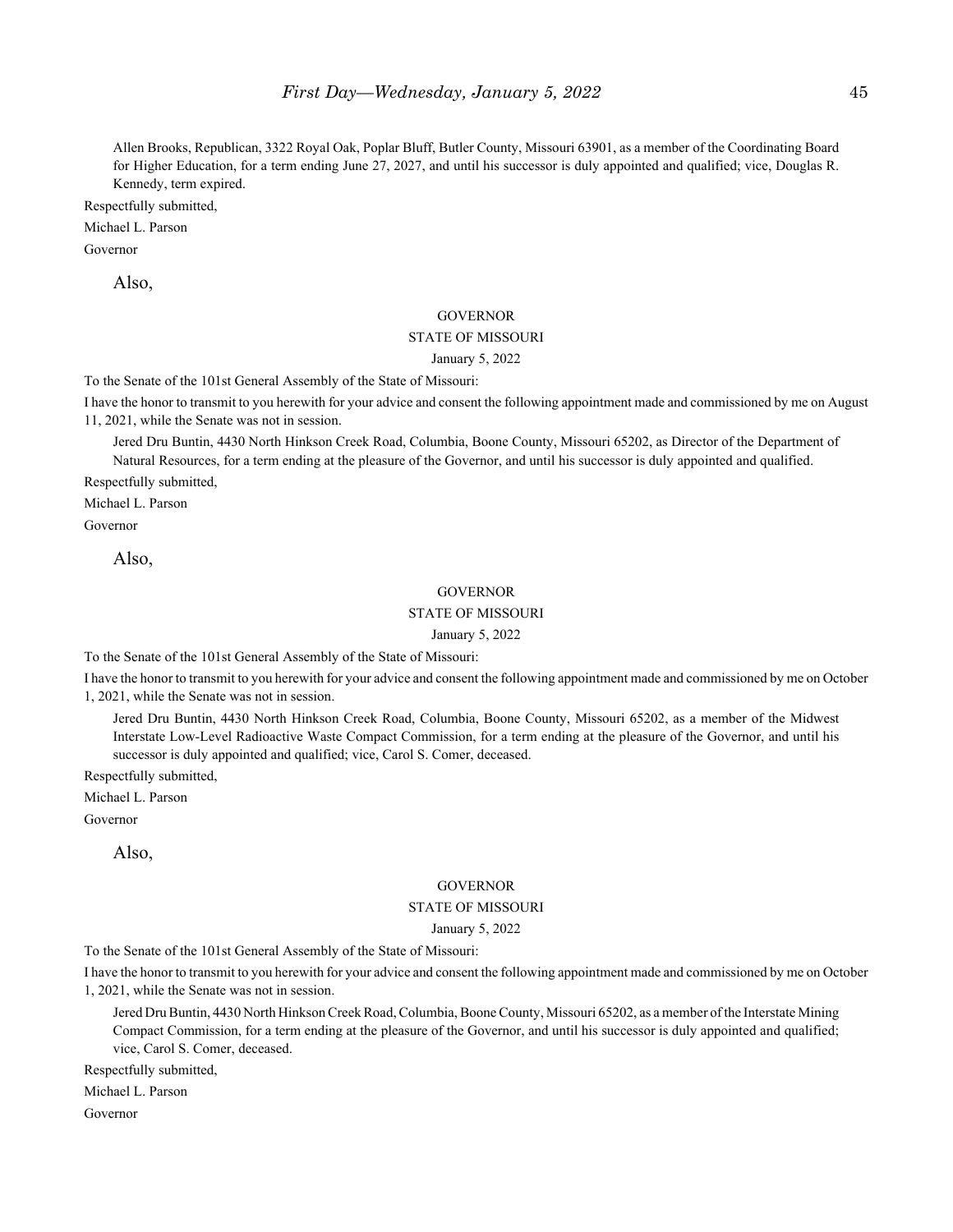Also,

#### **GOVERNOR**

### STATE OF MISSOURI

#### January 5, 2022

To the Senate of the 101st General Assembly of the State of Missouri:

I have the honor to transmit to you herewith for your advice and consent the following appointment made and commissioned by me on August 24, 2021, while the Senate was not in session.

Mary Ann Burns, 2230 Highway CC, Linn, Osage County, Missouri 65051, as a member of the Organ Donation Advisory

Committee, for a term ending August 23, 2026, and until her successor is duly appointed and qualified; vice, Harry Ratliff, resigned. Respectfully submitted,

Michael L. Parson

Governor

Also,

#### **GOVERNOR**

#### STATE OF MISSOURI

#### January 5, 2022

To the Senate of the 101st General Assembly of the State of Missouri:

I have the honor to transmit to you herewith for your advice and consent the following appointment made and commissioned by me on November 1, 2021, while the Senate was not in session.

Kerry A. Casey, Republican, 15348 Country Ridge Drive, Chesterfield, Saint Louis County, Missouri 63017, as a member of the State Board of Education, for a term ending July 1, 2027, and until her successor is duly appointed and qualified; vice, O. Victor Lenz Jr., term expired.

Respectfully submitted,

Michael L. Parson

Governor

Also,

#### **GOVERNOR**

#### STATE OF MISSOURI

#### January 5, 2022

To the Senate of the 101st General Assembly of the State of Missouri:

I have the honor to transmit to you herewith for your advice and consent the following appointment made and commissioned by me on September 7, 2021, while the Senate was not in session.

Sidney W. Conklin, 3531 County Road 1190, Huntsville, Randolph County, Missouri 65259, as a member of the Coroner Standards and Training Commission, for a term ending September 6, 2023, and until his successor is duly appointed and qualified; vice, RSMO 58.035.

Respectfully submitted,

Michael L. Parson

Governor

Also,

#### **GOVERNOR**

#### STATE OF MISSOURI

January 5, 2022

To the Senate of the 101st General Assembly of the State of Missouri:

I have the honor to transmit to you herewith for your advice and consent the following appointment made and commissioned by me on November 15, 2021, while the Senate was not in session.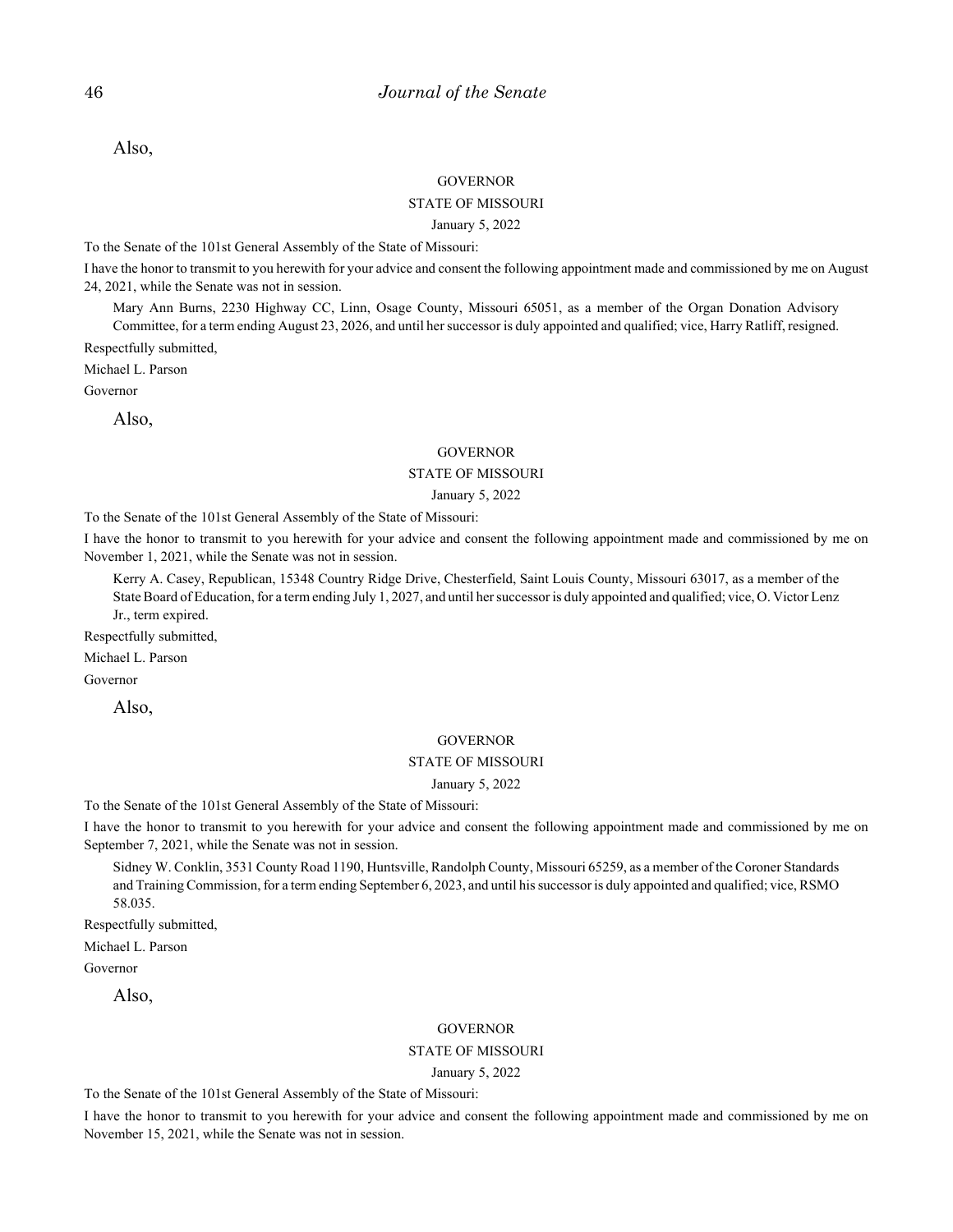Robert N. Connell, 613 Wood Briar Drive, Troy, Lincoln County, Missouri 63379, as a member of the Amber Alert System Oversight Committee, for a term ending October 20, 2022, and until his successor is duly appointed and qualified; vice, Sheldon Lineback, term expired.

Respectfully submitted,

Michael L. Parson

Governor

Also,

#### **GOVERNOR**

#### STATE OF MISSOURI

January 5, 2022

To the Senate of the 101st General Assembly of the State of Missouri:

I have the honor to transmit to you herewith for your advice and consent the following appointment made and commissioned by me on August 26, 2021, while the Senate was not in session.

Dawn Cramer, 6405 North Spruce Avenue, Kansas City, Clay County, Missouri 64119, as a member of the Kansas City Board of Police Commissioners, for a term ending March 7, 2025, and until her successor is duly appointed and qualified; vice, Nathan Garrett, resigned.

Respectfully submitted,

Michael L. Parson

Governor

Also,

#### **GOVERNOR**

### STATE OF MISSOURI

January 5, 2022

To the Senate of the 101st General Assembly of the State of Missouri:

I have the honor to transmit to you herewith for your advice and consent the following appointment made and commissioned by me on July 1, 2021, while the Senate was not in session.

Eric J. Dove, Republican, 5320 North Willow Road, Ozark, Christian County, Missouri 65721, as a member of the Dam and Reservoir Safety Council, for a term ending April 3, 2023, and until his successor is duly appointed and qualified; vice, Pat Boehler, term expired.

Respectfully submitted,

Michael L. Parson

Governor

Also,

#### **GOVERNOR**

#### STATE OF MISSOURI

#### January 5, 2022

To the Senate of the 101st General Assembly of the State of Missouri:

I have the honor to transmit to you herewith for your advice and consent the following appointment made and commissioned by me on July 30, 2021, while the Senate was not in session.

Margaret "Margy" F. Eckelkamp, Republican, 175 Diamond View Drive, Washington, Franklin County, Missouri 64157, as a member of the Conservation Commission, for a term ending June 30, 2027, and until her successor is duly appointed and qualified; vice, Donald C. Bedell, term expired.

Respectfully submitted,

Michael L. Parson

Governor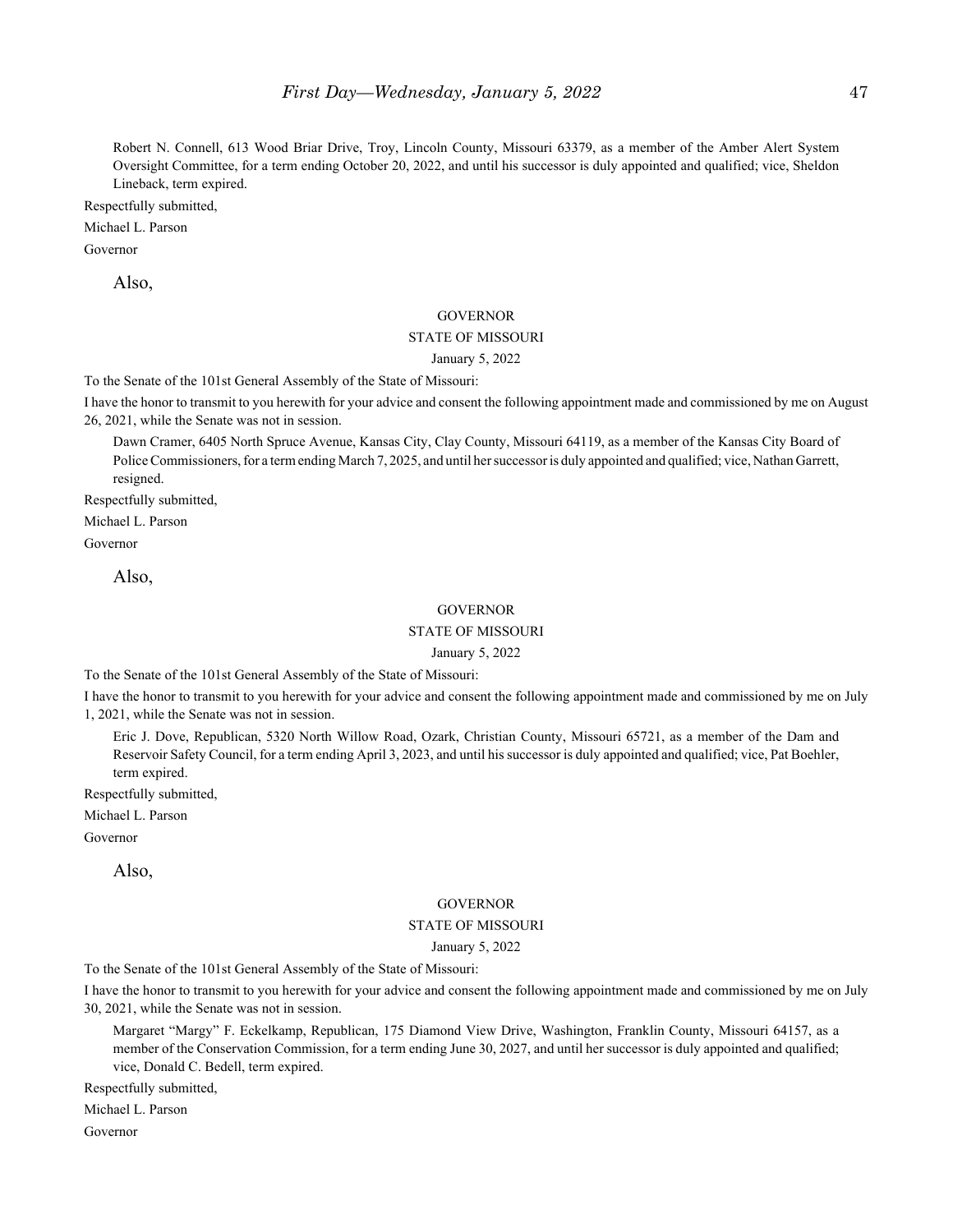Also,

#### **GOVERNOR**

#### STATE OF MISSOURI

#### January 5, 2022

To the Senate of the 101st General Assembly of the State of Missouri:

I have the honor to transmit to you herewith for your advice and consent the following appointment made and commissioned by me on July 1, 2021, while the Senate was not in session.

Dr. Kimberly Anne Eisenstein, 4808 Andrew Geoffrey Court, Columbia, Boone County, Missouri 65201, as a member of the Drug Utilization Review Board, for a term ending October 15, 2024, and until her successor is duly appointed and qualified; vice, Kenneth A. Haller, term expired.

Respectfully submitted,

Michael L. Parson

Governor

Also,

#### **GOVERNOR**

## STATE OF MISSOURI

January 5, 2022

To the Senate of the 101st General Assembly of the State of Missouri:

I have the honor to transmit to you herewith for your advice and consent the following appointment made and commissioned by me on January 3, 2022, while the Senate was not in session.

W. Anson Elliott, Republican, 34 Daytona Lane, Fair Grove, Dallas County, Missouri 65648, as a member of the Missouri State University Board of Governors, for a term ending January 1, 2027, and until his successor is duly appointed and qualified; vice, Beverly Miller Keltner, term expired.

Respectfully submitted,

Michael L. Parson

Governor

Also,

#### **GOVERNOR**

### STATE OF MISSOURI

January 5, 2022

To the Senate of the 101st General Assembly of the State of Missouri:

I have the honor to transmit to you herewith for your advice and consent the following appointment made and commissioned by me on September 8, 2021, while the Senate was not in session.

Andrew Evans, Democrat, 3611 Northeast State Route 92, Smithville, Clay County, Missouri 64089, as a member of the Amusement Ride Safety Board, for a term ending April 17, 2024, and until his successor is duly appointed and qualified; vice, John L. Evans, deceased.

Respectfully submitted,

Michael L. Parson

Governor

Also,

#### GOVERNOR

### STATE OF MISSOURI

January 5, 2022

To the Senate of the 101st General Assembly of the State of Missouri:

I have the honor to transmit to you herewith for your advice and consent the following appointment made and commissioned by me on July 1, 2021, while the Senate was not in session.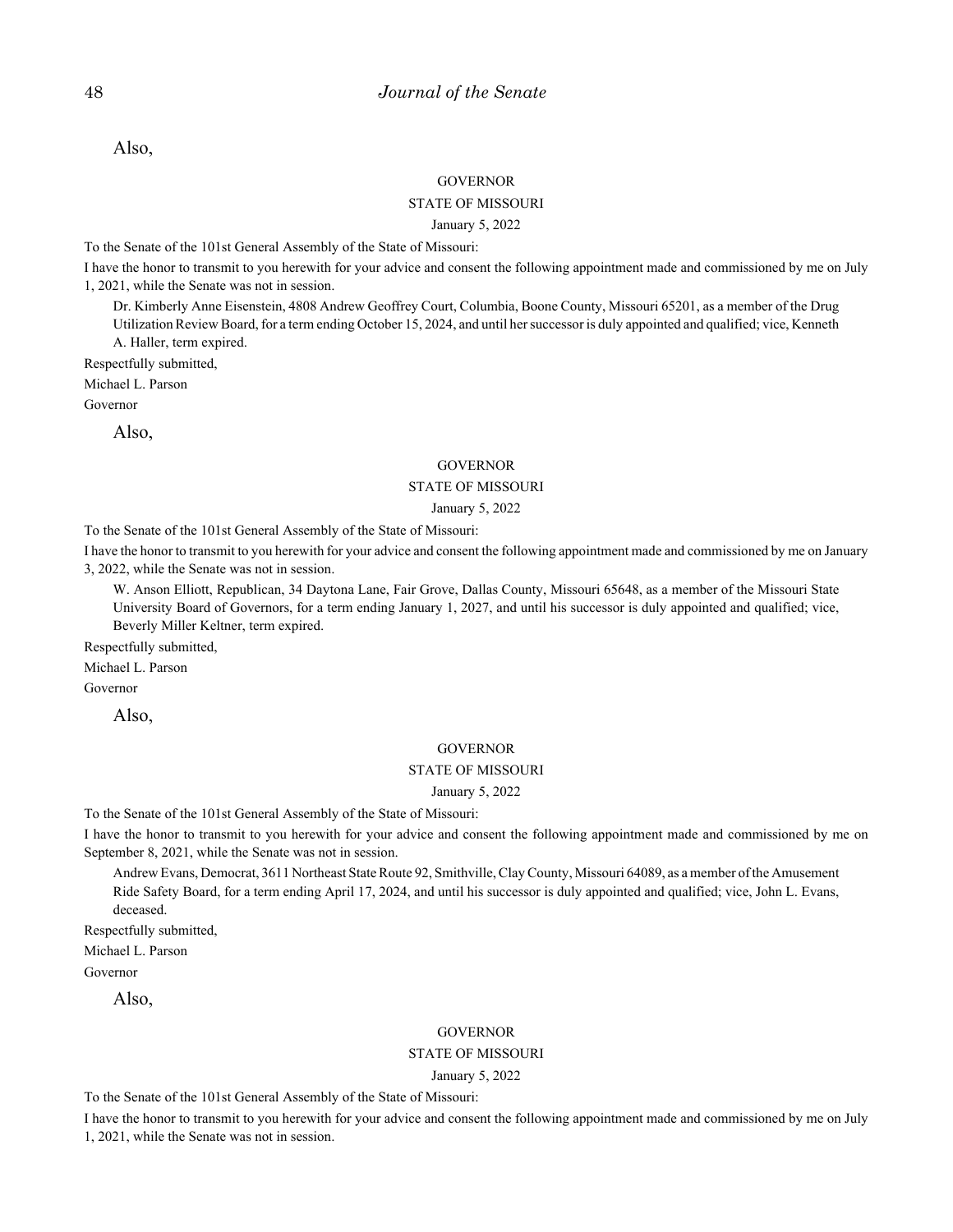Dr. Julie Renee Ferguson, 269 Pointe Lansing Court, Ballwin, Saint Louis County, Missouri 63021, as a member of the Drug Utilization Review Board, for a term ending October 15, 2024, and until her successor is duly appointed and qualified; vice, Kirk A. Nelson, term expired.

Respectfully submitted,

#### Michael L. Parson

Governor

Also,

#### **GOVERNOR**

#### STATE OF MISSOURI

January 5, 2022

To the Senate of the 101st General Assembly of the State of Missouri:

I have the honor to transmit to you herewith for your advice and consent the following appointment made and commissioned by me on July 1, 2021, while the Senate was not in session.

Astra Ferris, 407 East Central Road, Lamar, Barton County, Missouri 64759, as a member of the Missouri Workforce Development Board, for a term ending March 3, 2022, and until her successor is duly appointed and qualified; vice, Frederic M. Steinbach, withdrawn.

Respectfully submitted,

Michael L. Parson

Governor

Also,

#### **GOVERNOR**

### STATE OF MISSOURI

January 5, 2022

To the Senate of the 101st General Assembly of the State of Missouri:

I have the honor to transmit to you herewith for your advice and consent the following appointment made and commissioned by me on September 7, 2021, while the Senate was not in session.

Brendon Fox, 913 Cottage Court, Rolla, Phelps County, Missouri 65401, as a member of the Coroner Standards and Training Commission, for a term ending September 6, 2023, and until his successor is duly appointed and qualified; vice, RSMO 58.035.

Respectfully submitted,

Michael L. Parson

Governor

Also,

#### GOVERNOR

#### STATE OF MISSOURI

#### January 5, 2022

To the Senate of the 101st General Assembly of the State of Missouri:

I have the honor to transmit to you herewith for your advice and consent the following appointment made and commissioned by me on December 16, 2021, while the Senate was not in session.

Carrie Gallagher Crompton, Democrat, 1722 Nicholson Place, Saint Louis, Saint Louis City, Missouri 63104, as a member of the Missouri Community Service Commission, for a term ending December 15, 2024, and until her successor is duly appointed and qualified; vice, Carrie Gallagher Crompton, withdrawn.

Respectfully submitted,

Michael L. Parson

Governor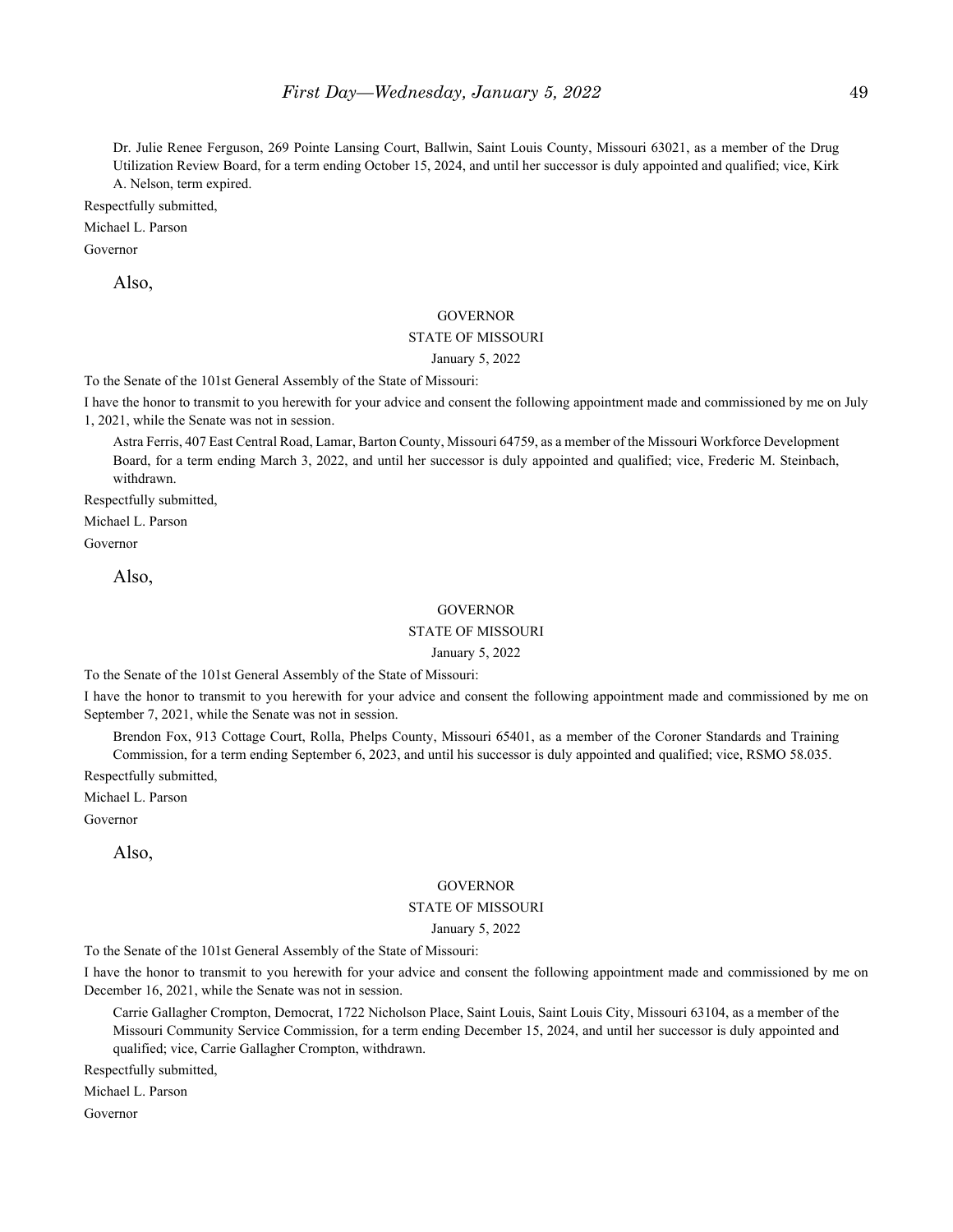Also,

#### **GOVERNOR**

### STATE OF MISSOURI

#### January 5, 2022

To the Senate of the 101st General Assembly of the State of Missouri:

I have the honor to transmit to you herewith for your advice and consent the following appointment made and commissioned by me on September 24, 2021, while the Senate was not in session.

Kasey W. Griffin, Democrat, 201 South Daniel Avenue, Ash Grove, Greene County, Missouri 65604, as a member of the State Board of Embalmers and Funeral Directors, for a term ending April 1, 2025, and until his successor is duly appointed and qualified; vice, Scott Meierhoffer, term expired.

Respectfully submitted,

Michael L. Parson

Governor

Also,

#### **GOVERNOR**

#### STATE OF MISSOURI

#### January 5, 2022

To the Senate of the 101st General Assembly of the State of Missouri:

I have the honor to transmit to you herewith for your advice and consent the following appointment made and commissioned by me on September 7, 2021, while the Senate was not in session.

William W. Harlow, 226 South Odell Avenue, Marshall, Saline County, Missouri 65340, as a member of the Coroner Standards and Training Commission, for a term ending September 6, 2023, and until his successor is duly appointed and qualified; vice, RSMO 58.035.

Respectfully submitted,

Michael L. Parson

Governor

Also,

#### **GOVERNOR**

#### STATE OF MISSOURI

January 5, 2022

To the Senate of the 101st General Assembly of the State of Missouri:

I have the honor to transmit to you herewith for your advice and consent the following appointment made and commissioned by me on October 1, 2021, while the Senate was not in session.

Florence L. Hill, Democrat, 10068 Tappan Drive, Bellefontaine, Saint Louis County, Missouri 63137, as a member of the Saint Louis County Board of Election Commissioners, for a term ending January 10, 2025, and until her successor is duly appointed and qualified; vice, Trudi McCollum Foushee, term expired.

Respectfully submitted,

Michael L. Parson

Governor

Also,

#### GOVERNOR

STATE OF MISSOURI

January 5, 2022

To the Senate of the 101st General Assembly of the State of Missouri:

I have the honor to transmit to you herewith for your advice and consent the following appointment made and commissioned by me on July 1, 2021, while the Senate was not in session.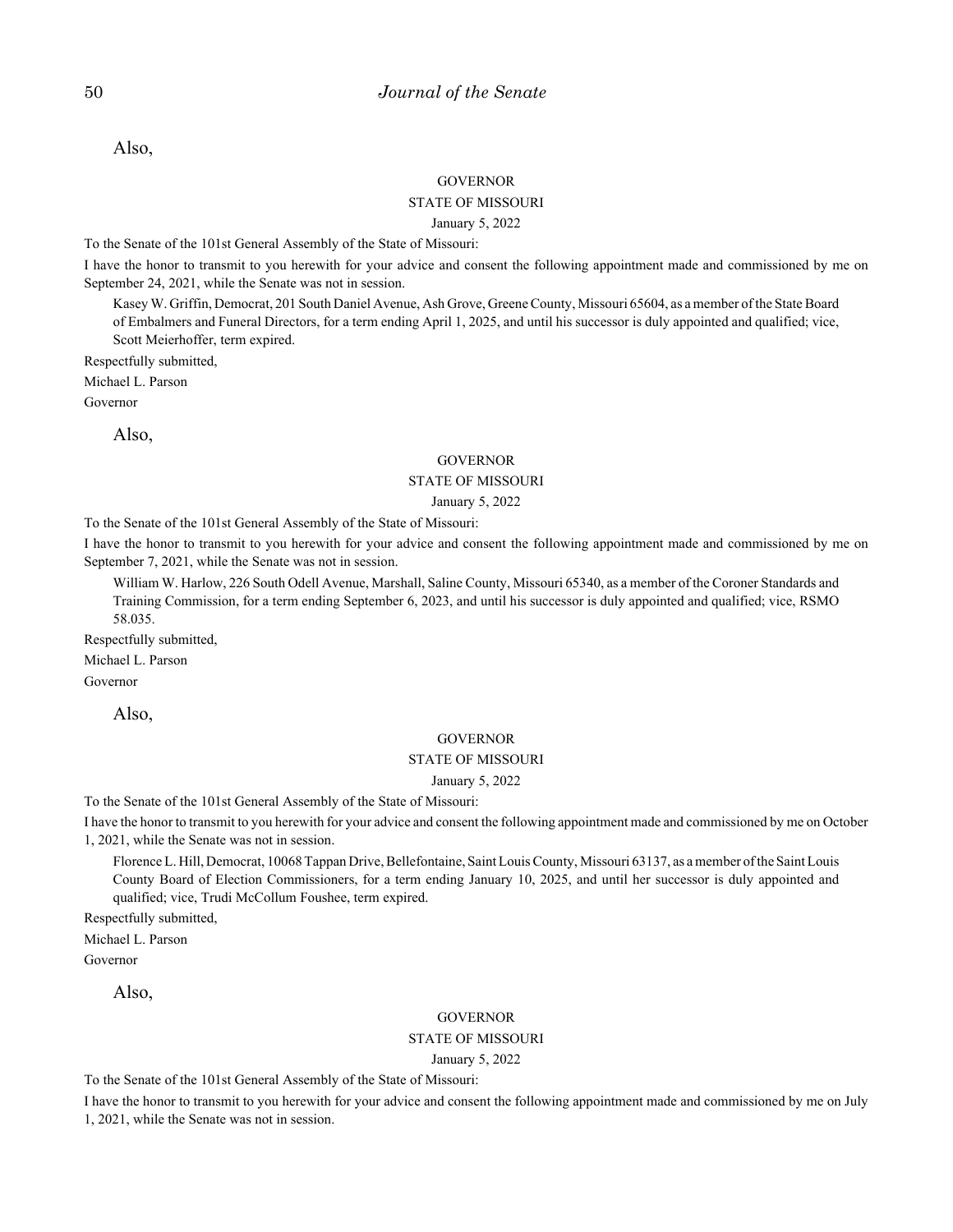Keith A. Holloway, Republican, 2514 Saddle Ridge Lane, Cape Girardeau, Cape Girardeau County, Missouri 63701, as a member of the University of Missouri Board of Curators, for a term ending January 1, 2025, and until his successor is duly appointed and qualified; vice, Keith A. Holloway, withdrawn.

Respectfully submitted,

Michael L. Parson

Governor

Also,

#### **GOVERNOR**

#### STATE OF MISSOURI

January 5, 2022

To the Senate of the 101st General Assembly of the State of Missouri:

I have the honor to transmit to you herewith for your advice and consent the following appointment made and commissioned by me on July 1, 2021, while the Senate was not in session.

Jamie Johansen, Independent, 189 Mockingbird Lane, Lebanon, Laclede County, Missouri 65536, as a member of the State Fair Commission, for a term ending December 29, 2023, and until her successor is duly appointed and qualified; vice, James Mathewson, resigned.

Respectfully submitted,

Michael L. Parson

Governor

Also,

#### **GOVERNOR**

### STATE OF MISSOURI

January 5, 2022

To the Senate of the 101st General Assembly of the State of Missouri:

I have the honor to transmit to you herewith for your advice and consent the following appointment made and commissioned by me on January 3, 2022, while the Senate was not in session.

Ann Kampeter, Republican, 1016 Halifax Road, Holts Summit, Callaway County, Missouri 65043, as a member of the Missouri State University Board of Governors, for a term ending January 1, 2027, and until her successor is duly appointed and qualified; vice, Carrie Tergin, term expired.

Respectfully submitted,

Michael L. Parson

Governor

Also,

#### **GOVERNOR**

#### STATE OF MISSOURI

#### January 5, 2022

To the Senate of the 101st General Assembly of the State of Missouri:

I have the honor to transmit to you herewith for your advice and consent the following appointment made and commissioned by me on September 1, 2021, while the Senate was not in session.

Donald G. Kauerauf, 1104 Jemi Lane, Chatham, Sangamon County, Illinois 62629, as Director of the Department of Health and Senior Services, for a term ending at the pleasure of the Governor, and until his successor is duly appointed and qualified.

Respectfully submitted,

Michael L. Parson

Governor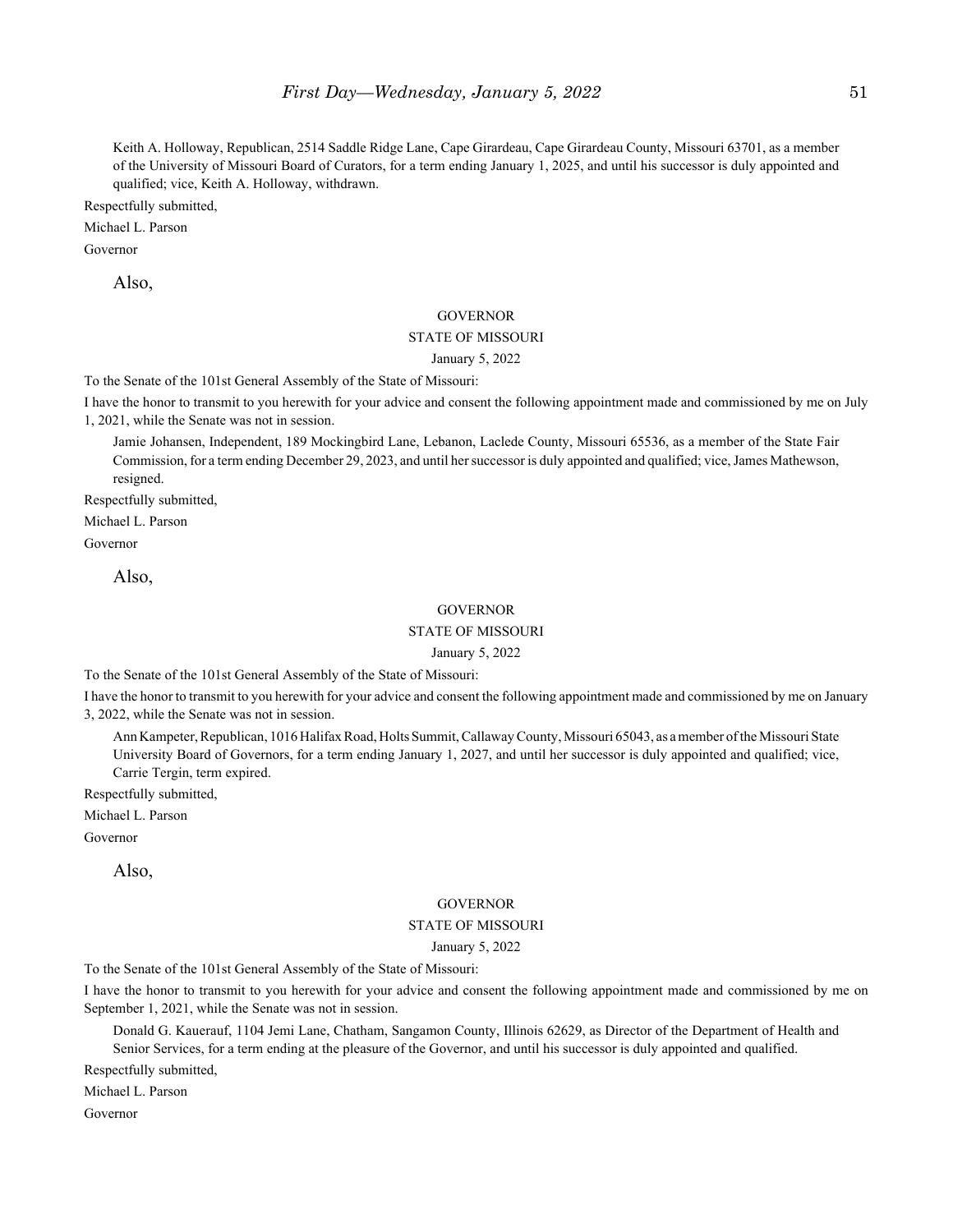Also,

#### **GOVERNOR**

#### STATE OF MISSOURI

#### January 5, 2022

To the Senate of the 101st General Assembly of the State of Missouri:

I have the honor to transmit to you herewith for your advice and consent the following appointment made and commissioned by me on July 1, 2021, while the Senate was not in session.

Jeanee M. Kennedy, 11591 Crane Drive, Seneca, Newton County, Missouri 64865, as a member of the Missouri State Board of

Nursing, for a term ending June 1, 2024, and until her successor is duly appointed and qualified; vice, Terri Jean Stone, resigned. Respectfully submitted,

Michael L. Parson

Governor

Also,

#### GOVERNOR

### STATE OF MISSOURI

#### January 5, 2022

To the Senate of the 101st General Assembly of the State of Missouri:

I have the honor to transmit to you herewith for your advice and consent the following appointment made and commissioned by me on August 24, 2021, while the Senate was not in session.

Kenny Kovacs, 8211 Northeast 75th Terrace, Kansas City, Clay County, Missouri 64518, as a member of the Organ Donation Advisory Committee, for a term ending August 23, 2026, and until his successor is duly appointed and qualified; vice, Steve C. Cookson, resigned.

Respectfully submitted,

Michael L. Parson

Governor

Also,

#### **GOVERNOR**

### STATE OF MISSOURI

#### January 5, 2022

To the Senate of the 101st General Assembly of the State of Missouri:

I have the honor to transmit to you herewith for your advice and consent the following appointment made and commissioned by me on August 24, 2021, while the Senate was not in session.

Lori Kramer Clark, 2505 Corona Road, Columbia, Boone County, Missouri 65203, as a member of the Organ Donation Advisory Committee, for a term ending August 23, 2026, and until her successor is duly appointed and qualified; vice, T'Shon L. Young, resigned.

Respectfully submitted,

Michael L. Parson

Governor

Also,

#### **GOVERNOR**

#### STATE OF MISSOURI

January 5, 2022

To the Senate of the 101st General Assembly of the State of Missouri:

I have the honor to transmit to you herewith for your advice and consent the following appointment made and commissioned by me on September 20, 2021, while the Senate was not in session.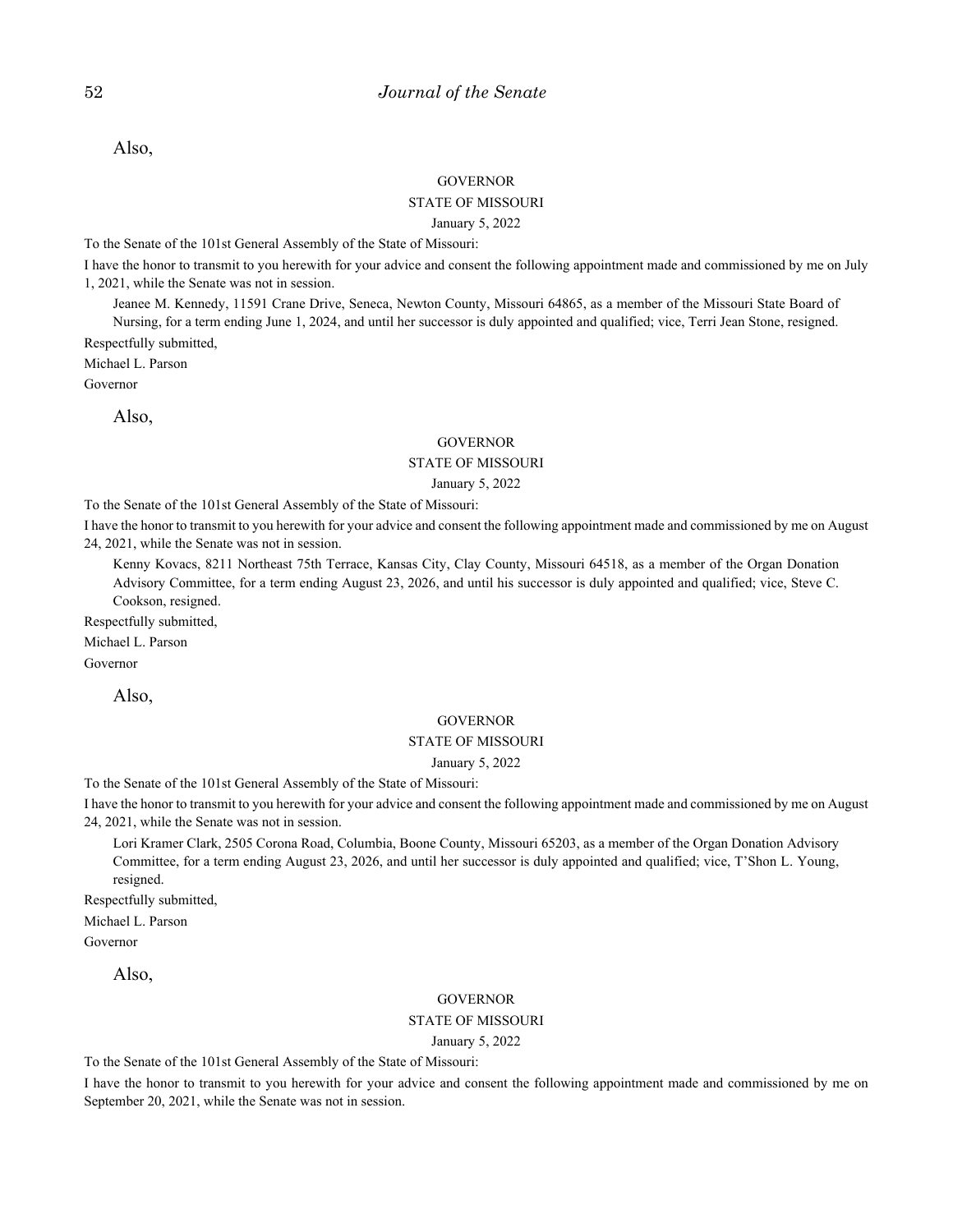Antoine R. Lee, Democrat, 3804 East 18th Court, Kansas City, Jackson County, Missouri 64127, as a member of the Missouri Charter Public School Commission, for a term ending September 17, 2025, and until his successor is duly appointed and qualified; vice, John Aaron Wright, Sr., resigned.

Respectfully submitted,

Michael L. Parson

Governor

Also,

#### **GOVERNOR**

#### STATE OF MISSOURI

January 5, 2022

To the Senate of the 101st General Assembly of the State of Missouri:

I have the honor to transmit to you herewith for your advice and consent the following appointment made and commissioned by me on August 24, 2021, while the Senate was not in session.

Kevin J. Lee, 429 Greeley Avenue, Saint Louis, Saint Louis County, Missouri 63119, as a member of the Organ Donation Advisory Committee, for a term ending August 23, 2026, and until his successor is duly appointed and qualified; vice, Heidi Kranz, resigned.

Respectfully submitted,

Michael L. Parson

Governor

Also,

#### **GOVERNOR**

#### STATE OF MISSOURI

#### January 5, 2022

To the Senate of the 101st General Assembly of the State of Missouri:

I have the honor to transmit to you herewith for your advice and consent the following appointment made and commissioned by me on January 3, 2022, while the Senate was not in session.

David Christopher Martin, Independent, 22456 County Road 780, Bernie, Stoddard County, Missouri 63822, as a member of the Southeast Missouri State University Board of Governors, for a term ending January 1, 2028, and until his successor is duly appointed and qualified; vice, Phillip Britt, term expired.

Respectfully submitted,

Michael L. Parson

Governor

Also,

#### GOVERNOR

#### STATE OF MISSOURI

#### January 5, 2022

To the Senate of the 101st General Assembly of the State of Missouri:

I have the honor to transmit to you herewith for your advice and consent the following appointment made and commissioned by me on January 3, 2022, while the Senate was not in session.

Dexter A. Martin, Democrat, 2856 Aberdeen Drive, Florissant, Saint Louis County, Missouri 63033, as a member of the Harris-Stowe State University Board of Regents, for a term ending July 28, 2026, and until his successor is duly appointed and qualified; vice, Debra Hollingsworth, term expired.

Respectfully submitted,

Michael L. Parson

Governor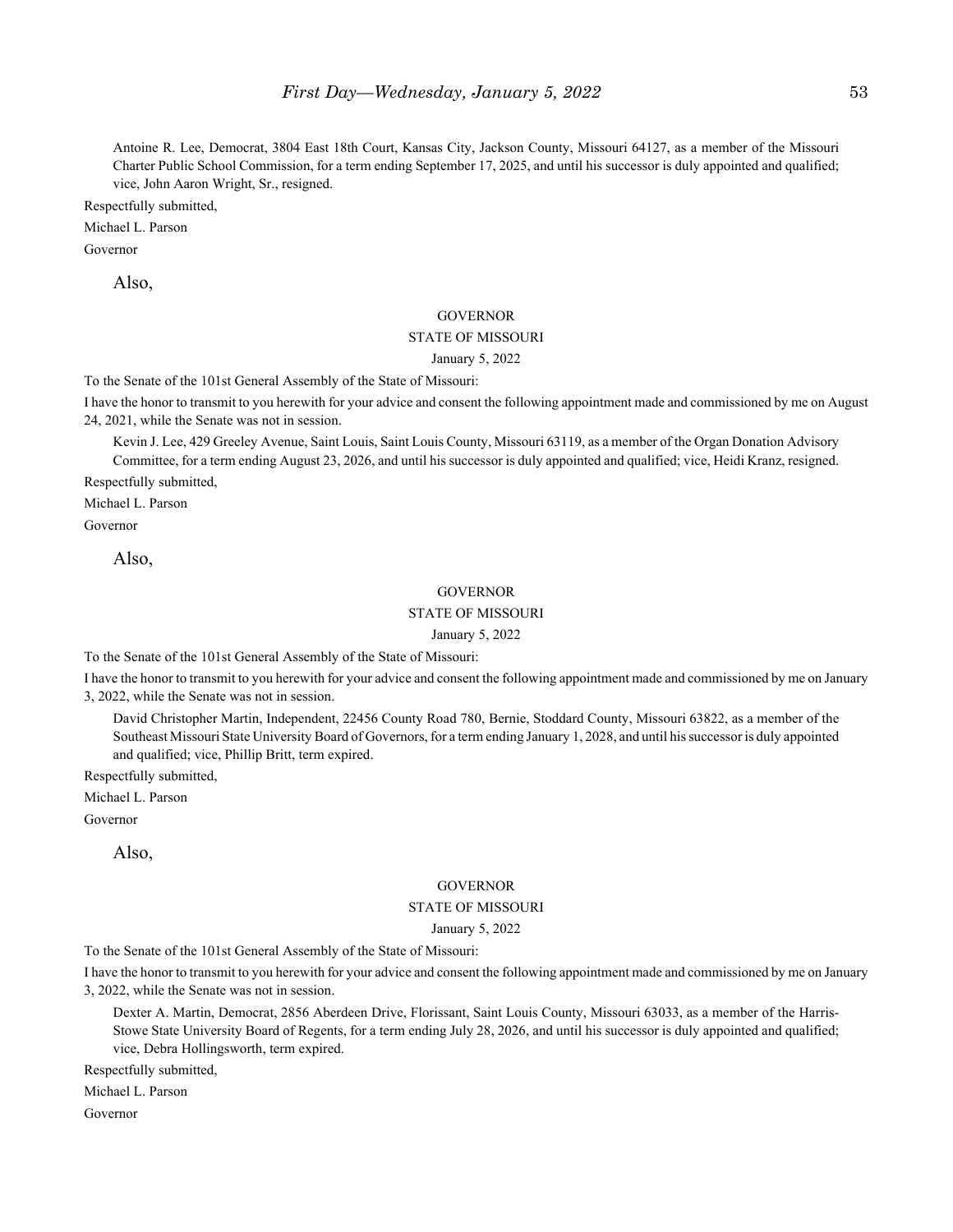Also,

#### **GOVERNOR**

### STATE OF MISSOURI

#### January 5, 2022

To the Senate of the 101st General Assembly of the State of Missouri:

I have the honor to transmit to you herewith for your advice and consent the following appointment made and commissioned by me on July 1, 2021, while the Senate was not in session.

Kade McBroom, Independent, 140 County Road 213, Qulin, Butler County, Missouri 63961, as a member of the Missouri Agricultural and Small Business Development Authority, for a term ending June 30, 2024, and until his successor is duly appointed and qualified; vice, Robert Culler, deceased.

Respectfully submitted,

Michael L. Parson

Governor

Also,

#### **GOVERNOR**

#### STATE OF MISSOURI

#### January 5, 2022

To the Senate of the 101st General Assembly of the State of Missouri:

I have the honor to transmit to you herewith for your advice and consent the following appointment made and commissioned by me on September 24, 2021, while the Senate was not in session.

Courtney P. McGhee, Democrat, 3235 Douglas Road, Florissant, Saint Louis County, Missouri 63034, as a member of the State Board of Embalmers and Funeral Directors, for a term ending April 1, 2026, and until her successor is duly appointed and qualified; vice, Gary Fraker, term expired.

Respectfully submitted,

Michael L. Parson

Governor

Also,

#### **GOVERNOR**

#### STATE OF MISSOURI

January 5, 2022

To the Senate of the 101st General Assembly of the State of Missouri:

I have the honor to transmit to you herewith for your advice and consent the following appointment made and commissioned by me on July 1, 2021, while the Senate was not in session.

K. Douglas Mertens, Republican, 1509 Woodrail Avenue, Columbia, Boone County, Missouri 65203, as a member of the State Technical College of Missouri Board of Regents, for a term ending December 29, 2023, and until his successor is duly appointed and qualified; vice, Gregory E. Hoberock, resigned.

Respectfully submitted,

Michael L. Parson Governor

Also,

#### GOVERNOR

#### STATE OF MISSOURI

January 5, 2022

To the Senate of the 101st General Assembly of the State of Missouri:

I have the honor to transmit to you herewith for your advice and consent the following appointment made and commissioned by me on November 12, 2021, while the Senate was not in session.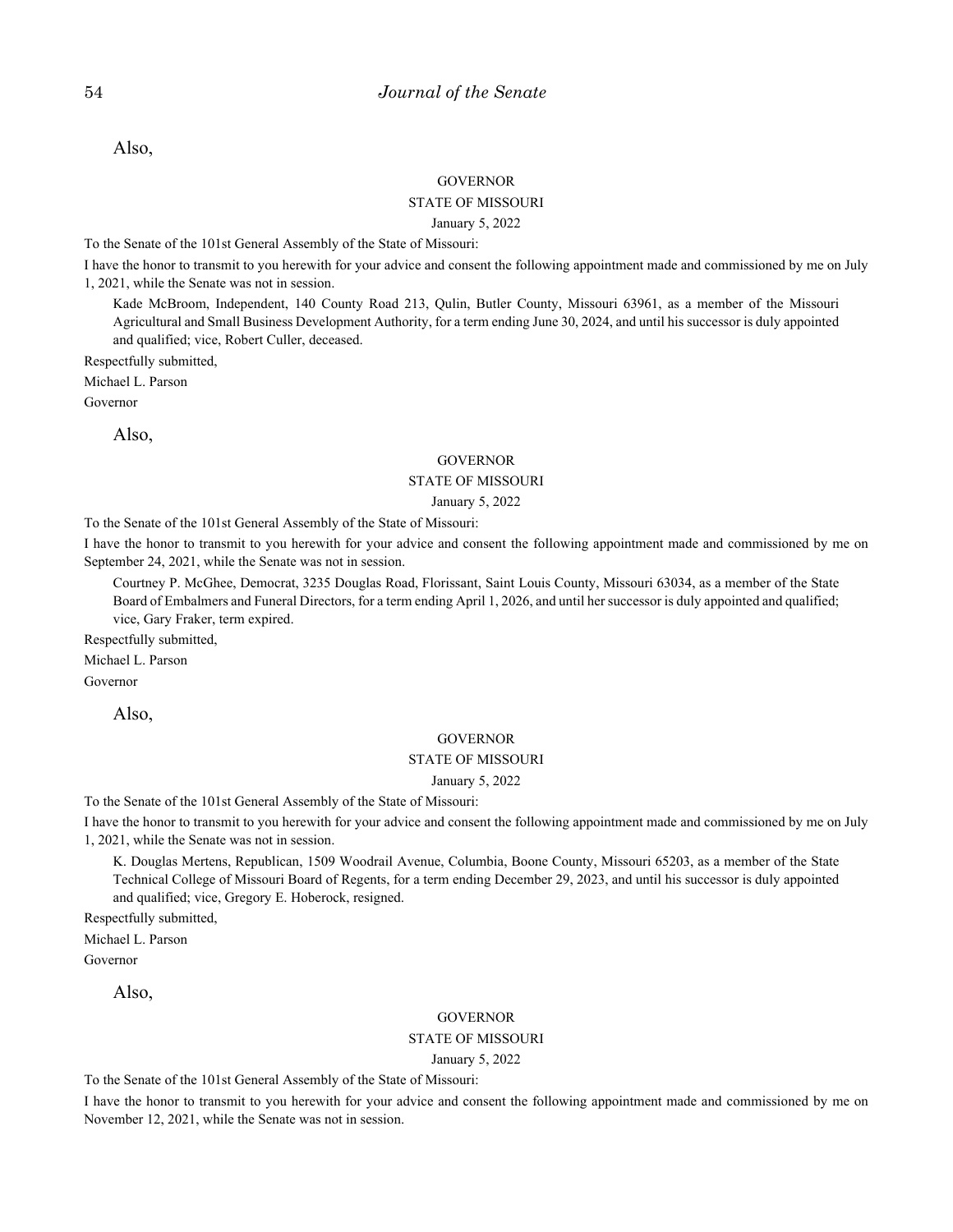Leslie A. Meyer, Republican, 29140 Audrain Road 408, Benton City, Audrain County, Missouri 65232, as Eastern District Commissioner of the Audrain County Commission, for a term ending when her successor is duly elected or appointed and qualified; vice, Walter Alan Winders, resigned.

Respectfully submitted,

Michael L. Parson

Governor

Also,

#### **GOVERNOR**

#### STATE OF MISSOURI

January 5, 2022

To the Senate of the 101st General Assembly of the State of Missouri:

I have the honor to transmit to you herewith for your advice and consent the following appointment made and commissioned by me on January 4, 2022, while the Senate was not in session.

Jamilah Nasheed, Democrat, 1410 Wright Street, Saint Louis, Saint Louis City, Missouri 63107, as a member of the Missouri Parole Board, for a term ending January 3, 2028, and until her successor is duly appointed and qualified; vice, Ellis McSwain, resigned.

Respectfully submitted,

Michael L. Parson

Governor

Also,

#### **GOVERNOR**

#### STATE OF MISSOURI

#### January 5, 2022

To the Senate of the 101st General Assembly of the State of Missouri:

I have the honor to transmit to you herewith for your advice and consent the following appointment made and commissioned by me on September 8, 2021, while the Senate was not in session.

Joseph B. Nickell, Independent, 906 East Highway 72, Rolla, Phelps County, Missouri 65401, as a member of the Amusement Ride Safety Board, for a term ending April 17, 2023, and until his successor is duly appointed and qualified; vice, John K. Nisbett, term expired.

Respectfully submitted,

Michael L. Parson

Governor

Also,

#### GOVERNOR

#### STATE OF MISSOURI

#### January 5, 2022

To the Senate of the 101st General Assembly of the State of Missouri:

I have the honor to transmit to you herewith for your advice and consent the following appointment made and commissioned by me on November 15, 2021, while the Senate was not in session.

Todd Nixon, 6751 Creekside Drive, Parkville, Platte County, Missouri 64152, as a member of the Amber Alert System Oversight Committee, for a term ending October 20, 2025, and until his successor is duly appointed and qualified; vice, Christopher Stigall, term expired.

Respectfully submitted,

Michael L. Parson

Governor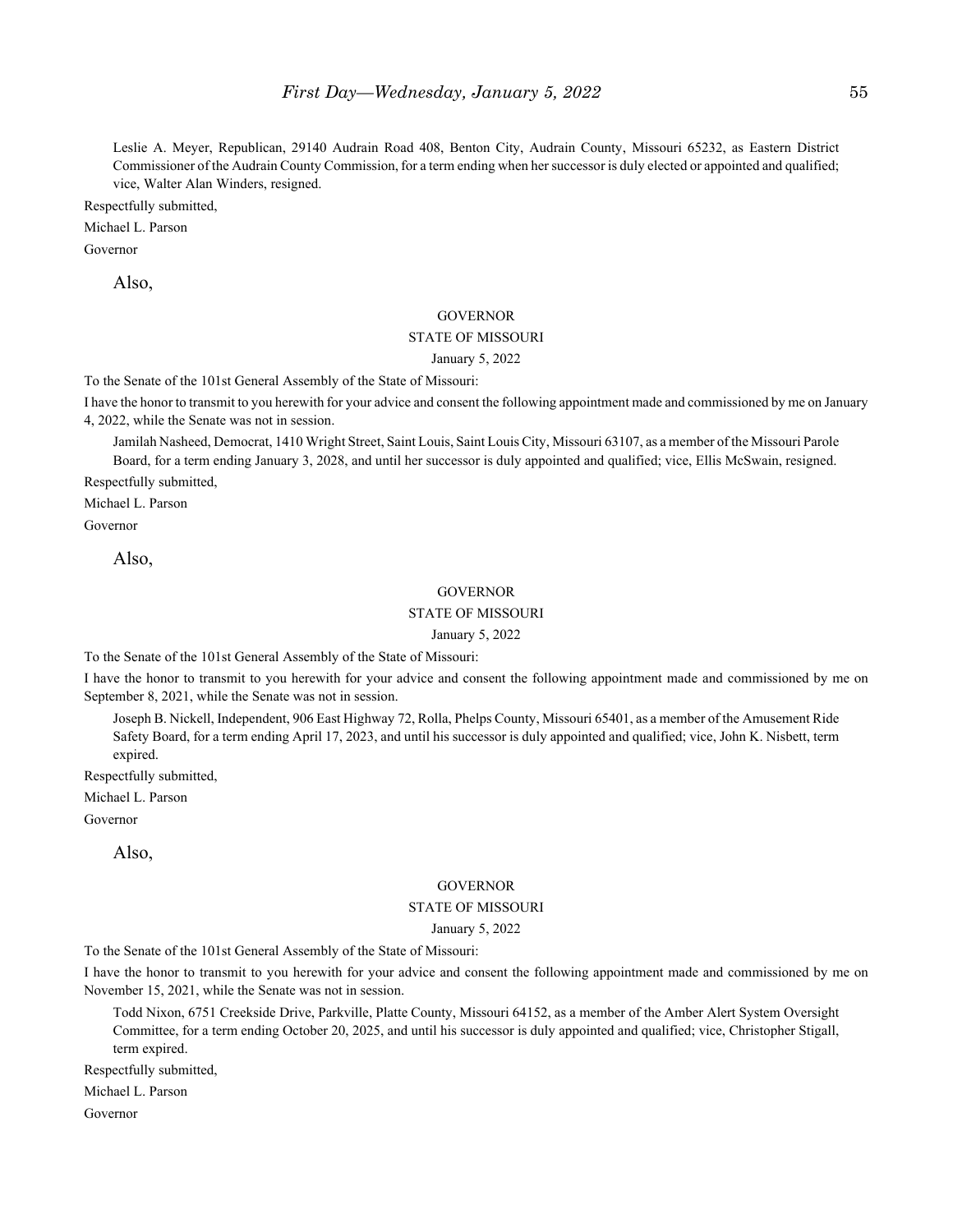Also,

#### **GOVERNOR**

#### STATE OF MISSOURI

#### January 5, 2022

To the Senate of the 101st General Assembly of the State of Missouri:

I have the honor to transmit to you herewith for your advice and consent the following appointment made and commissioned by me on July 2, 2021, while the Senate was not in session.

Donald Eric Park, 172 Carriage Court, Washington, Franklin County, Missouri 63090, as a member of the Public School Retirement System of Missouri Board of Trustees, for a term ending June 30, 2026, and until his successor is duly appointed and qualified; vice, Scott Hunt, term expired.

Respectfully submitted,

Michael L. Parson

Governor

Also,

#### **GOVERNOR**

#### STATE OF MISSOURI

#### January 5, 2022

To the Senate of the 101st General Assembly of the State of Missouri:

I have the honor to transmit to you herewith for your advice and consent the following appointment made and commissioned by me on January 3, 2022, while the Senate was not in session.

Valerie E. Patton, Democrat, 4104 Oreon Avenue, Saint Louis, Saint Louis County, Missouri 63121, as a member of the Harris-Stowe State University Board of Regents, for a term ending July 28, 2026, and until her successor is duly appointed and qualified; vice, Vanessa Cooksey, term expired.

Respectfully submitted,

Michael L. Parson

Governor

Also,

#### **GOVERNOR**

#### STATE OF MISSOURI

January 5, 2022

To the Senate of the 101st General Assembly of the State of Missouri:

I have the honor to transmit to you herewith for your advice and consent the following appointment made and commissioned by me on December 1, 2021, while the Senate was not in session.

H. Byron Roach, Democrat, 5327 Northeast Highway 69, Cameron, Clinton County, Missouri 64429, as a member of the State Fair Commission, for a term ending December 29, 2023, and until his successor is duly appointed and qualified; vice, Don McQuitty, term expired.

Respectfully submitted,

Michael L. Parson

Governor

Also,

#### **GOVERNOR**

STATE OF MISSOURI

January 5, 2022

To the Senate of the 101st General Assembly of the State of Missouri:

I have the honor to transmit to you herewith for your advice and consent the following appointment made and commissioned by me on January 3, 2022, while the Senate was not in session.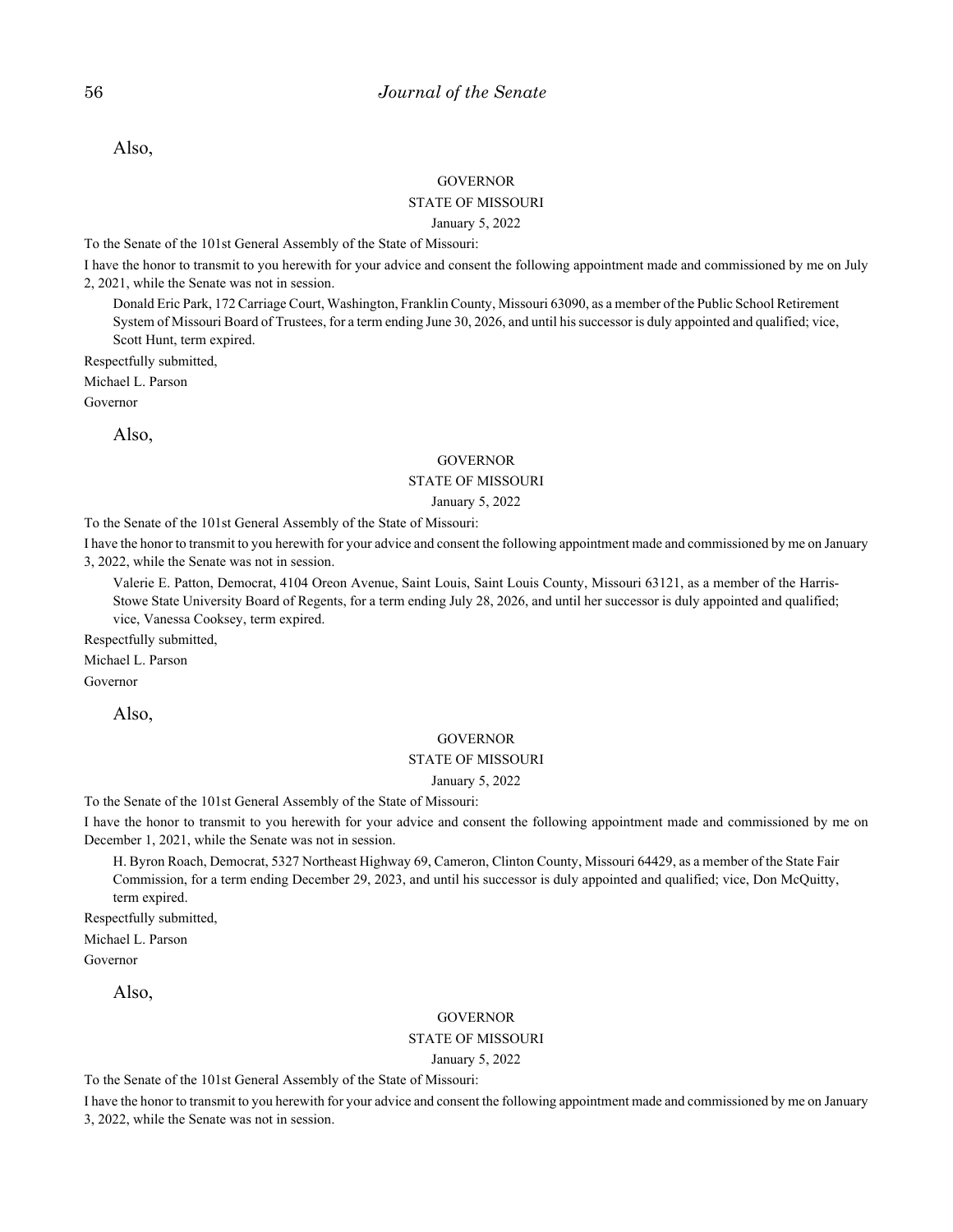Harry A. Roberts, 4 River Ridge Terrace, Saint Joseph, Buchanan County, Missouri 64507, as the Military Advocate in the Office of Military Advocate, for a term ending January 2, 2028, and until his successor is duly appointed and qualified; vice, Joe Driskill, resigned.

Respectfully submitted,

### Michael L. Parson

Governor

Also,

#### **GOVERNOR**

#### STATE OF MISSOURI

January 5, 2022

To the Senate of the 101st General Assembly of the State of Missouri:

I have the honor to transmit to you herewith for your advice and consent the following appointment made and commissioned by me on September 24, 2021, while the Senate was not in session.

Gregory D. Russell, Republican, 12212 Route B, Saint Thomas, Cole County, Missouri 65076, as a member of the State Board of Embalmers and Funeral Directors, for a term ending April 1, 2024, and until his successor is duly appointed and qualified; vice, Kenneth McGhee, resigned.

Respectfully submitted,

Michael L. Parson

Governor

Also,

#### **GOVERNOR**

### STATE OF MISSOURI

January 5, 2022

To the Senate of the 101st General Assembly of the State of Missouri:

I have the honor to transmit to you herewith for your advice and consent the following appointment made and commissioned by me on December 1, 2021, while the Senate was not in session.

Becky Ruth, 1231 Horine Road, Festus, Jefferson County, Missouri 63028, as The Missouri Child Advocate in the Office of Child Advocate for Children's Protection and Services, for a term ending November 30, 2027, and until her successor is duly appointed and qualified; vice, Kelly Schultz, term expired.

Respectfully submitted,

Michael L. Parson

Governor

Also,

#### **GOVERNOR**

#### STATE OF MISSOURI

#### January 5, 2022

To the Senate of the 101st General Assembly of the State of Missouri:

I have the honor to transmit to you herewith for your advice and consent the following appointment made and commissioned by me on September 24, 2021, while the Senate was not in session.

Victoria Anne Schwinke, Republican, 1019 El Dorado Drive, Jefferson City, Cole County, Missouri 65101, as a member of the State Board of Embalmers and Funeral Directors, for a term ending September 1, 2026, and until her successor is duly appointed and qualified; vice, William G. Buchholz, term expired.

Respectfully submitted,

Michael L. Parson

Governor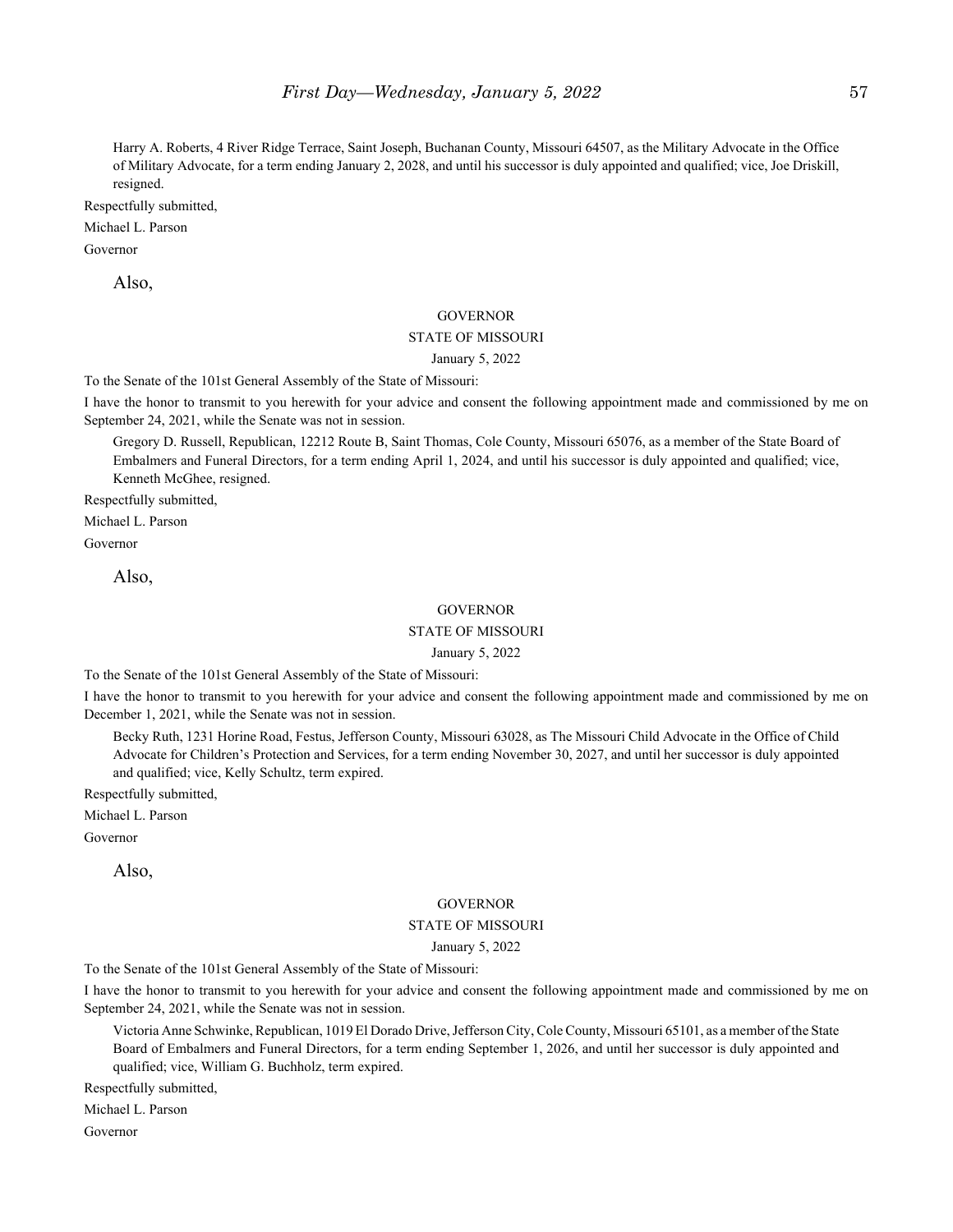Also,

#### **GOVERNOR**

#### STATE OF MISSOURI

#### January 5, 2022

To the Senate of the 101st General Assembly of the State of Missouri:

I have the honor to transmit to you herewith for your advice and consent the following appointment made and commissioned by me on July 1, 2021, while the Senate was not in session.

Cathy Stepp, 10202 Branson Landing Boulevard, Branson, Taney County, Missouri 65616, as a member of the Petroleum Storage Tank Insurance Fund Board of Trustees, for a term ending February 6, 2023, and until her successor is duly appointed and qualified; vice, Richard C. Peerson, resigned.

Respectfully submitted,

Michael L. Parson

Governor

Also,

#### **GOVERNOR**

#### STATE OF MISSOURI

#### January 5, 2022

To the Senate of the 101st General Assembly of the State of Missouri:

I have the honor to transmit to you herewith for your advice and consent the following appointment made and commissioned by me on December 16, 2021, while the Senate was not in session.

Franklin Shane Terhune, 13240 County Road 191, Savannah, Andrew County, Missouri 64485, as a member of the Missouri Board for Architects, Professional Engineers, Professional Land Surveyors, and Landscape Architects, for a term ending September 30, 2025, and until his successor is duly appointed and qualified; vice, Daniel L. Govero, term expired.

Respectfully submitted,

Michael L. Parson

Governor

Also,

#### **GOVERNOR**

#### STATE OF MISSOURI

January 5, 2022

To the Senate of the 101st General Assembly of the State of Missouri:

I have the honor to transmit to you herewith for your advice and consent the following appointment made and commissioned by me on July 1, 2021, while the Senate was not in session.

Timothy E. Wahl, Democrat, 4703 Sussex Drive, Columbia, Boone County, Missouri 65203, as a member of the Workers' Compensation Determinations Review Board, for a term ending March 3, 2024, and until his successor is duly appointed and qualified; vice, Timothy E. Wahl, withdrawn.

Respectfully submitted,

Michael L. Parson Governor

Also,

#### **GOVERNOR**

### STATE OF MISSOURI

January 5, 2022

To the Senate of the 101st General Assembly of the State of Missouri:

I have the honor to transmit to you herewith for your advice and consent the following appointment made and commissioned by me on November 1, 2021, while the Senate was not in session.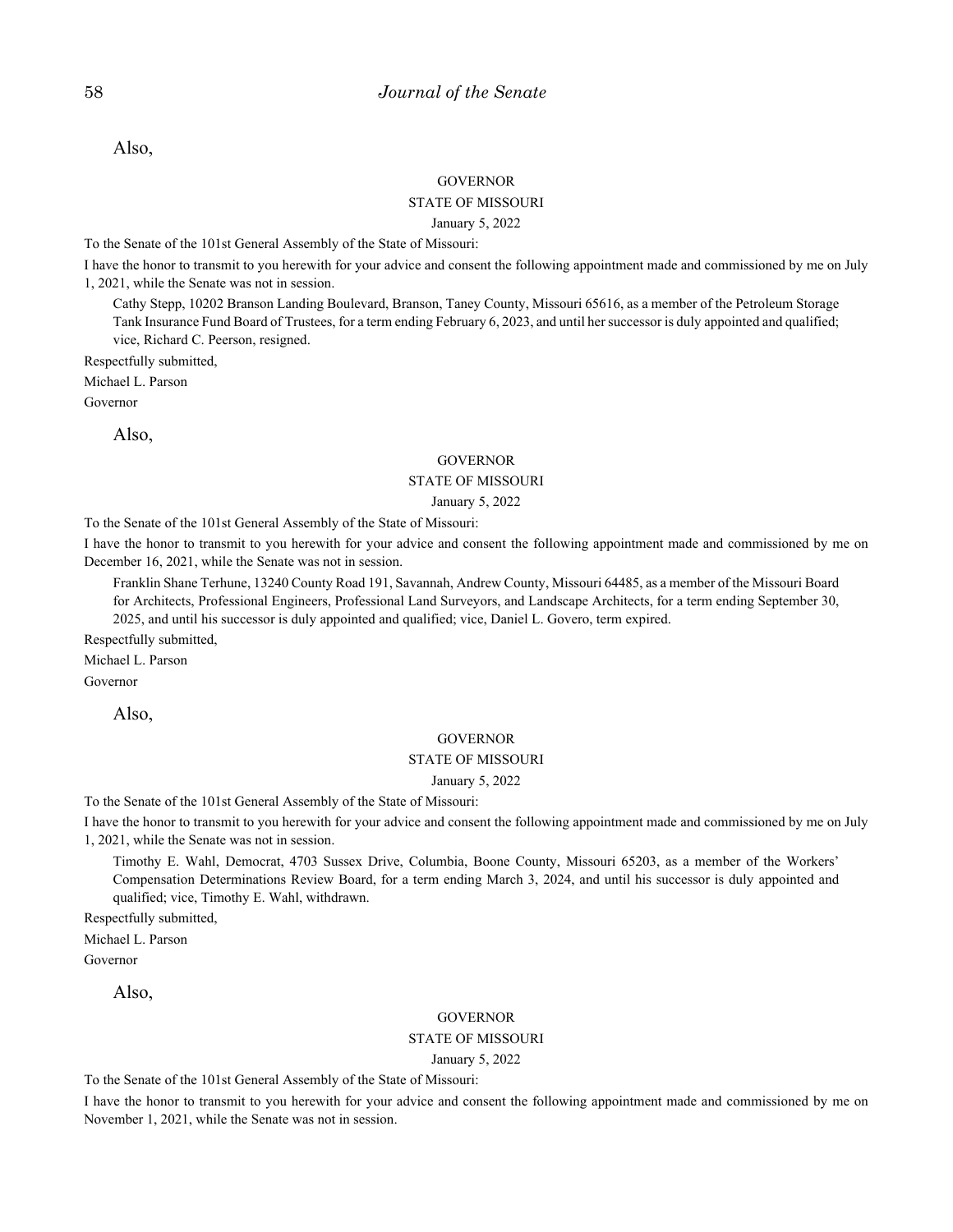Roger S. Walleck, Independent, 4797 Hazeltine Court, Columbia, Boone County, Missouri 65203, as a member of the Workers' Compensation Determinations Review Board, for a term ending March 3, 2022, and until his successor is duly appointed and qualified; vice, Teresa Underwood, term expired.

Respectfully submitted,

Michael L. Parson

Governor

Also,

#### **GOVERNOR**

#### STATE OF MISSOURI

January 5, 2022

To the Senate of the 101st General Assembly of the State of Missouri:

I have the honor to transmit to you herewith for your advice and consent the following appointment made and commissioned by me on January 3, 2022, while the Senate was not in session.

Wayne Wallingford, 2405 Terrie Hill Road, Cape Girardeau, Cape Girardeau County, Missouri 63701, as Director of the Department of Revenue, for a term ending at the pleasure of the Governor, and until his successor is duly appointed and qualified.

Respectfully submitted,

Michael L. Parson

Governor

Also,

#### **GOVERNOR**

#### STATE OF MISSOURI

#### January 5, 2022

To the Senate of the 101st General Assembly of the State of Missouri:

I have the honor to transmit to you herewith for your advice and consent the following appointment made and commissioned by me on September 24, 2021, while the Senate was not in session.

Daniel C. Wenzel, 8153 North Lawn Avenue, Kansas City, Clay County, Missouri 64119, as a member of the Missouri Board of Examiners for Hearing Instrument Specialists, for a term ending January 11, 2025, and until his successor is duly appointed and qualified; vice, Janette Call, resigned.

Respectfully submitted,

Michael L. Parson

Governor

Also,

#### GOVERNOR

#### STATE OF MISSOURI

#### January 5, 2022

To the Senate of the 101st General Assembly of the State of Missouri:

I have the honor to transmit to you herewith for your advice and consent the following appointment made and commissioned by me on November 2, 2021, while the Senate was not in session.

Katie Jo Wheeler, 9102 North Kansas Court, Kansas City, Clay County, Missouri 64156, as a member of the Administrative Hearing Commission, for a term ending November 1, 2027, and until her successor is duly appointed and qualified; vice, Audrey Hanson McIntosh, resigned.

Respectfully submitted,

Michael L. Parson

Governor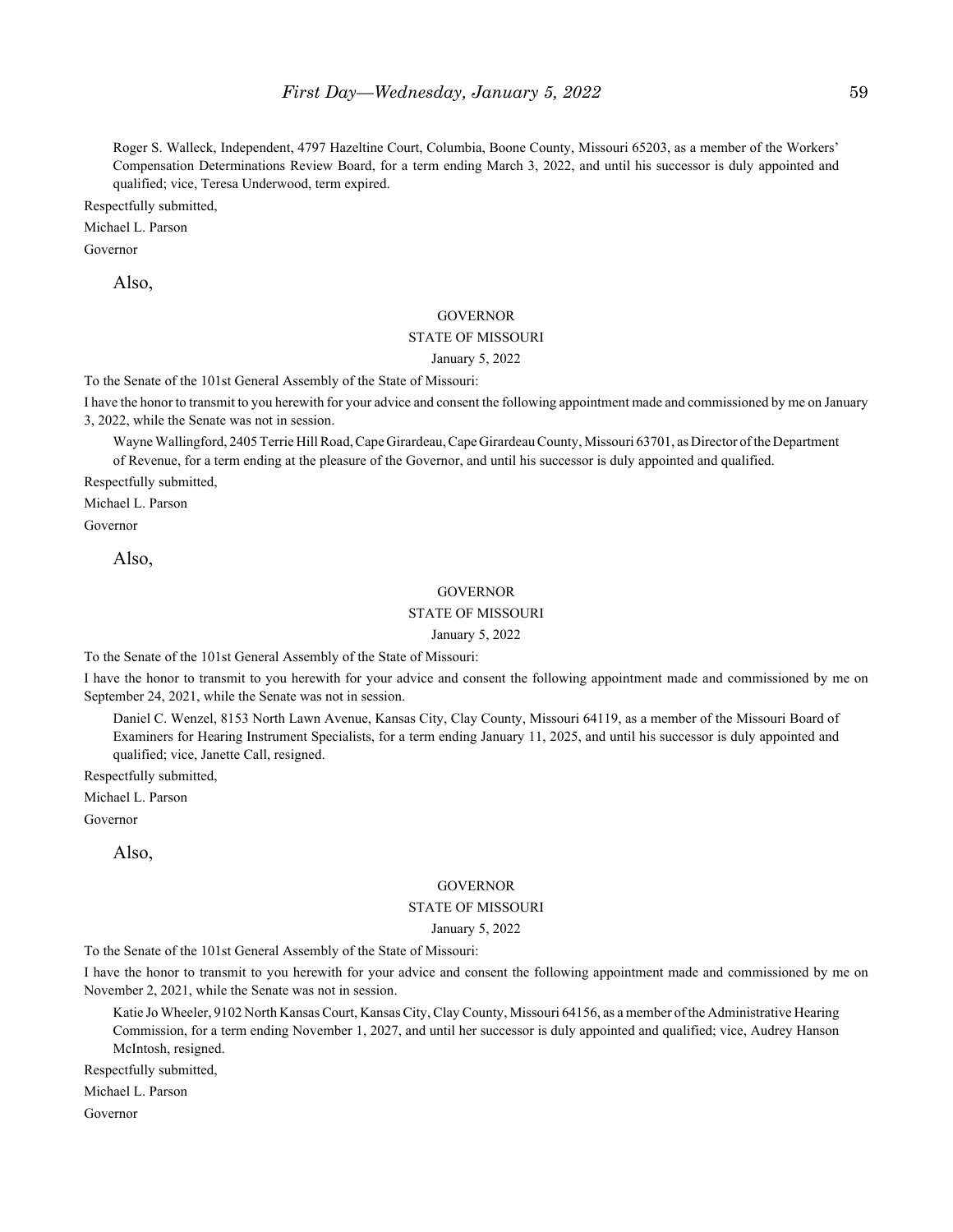Also,

#### **GOVERNOR**

### STATE OF MISSOURI

#### January 5, 2022

To the Senate of the 101st General Assembly of the State of Missouri:

I have the honor to transmit to you herewith for your advice and consent the following appointment made and commissioned by me on September 13, 2021, while the Senate was not in session.

Walter Alan Winders, Republican, 8073 Audrain County Road 545, Laddonia, Audrain County, Missouri 63352, as Presiding Commissioner of the Audrain County Commission, for a term ending when his successor is duly elected or appointed and qualified; vice, Steve Hobbs, resigned.

Respectfully submitted,

Michael L. Parson

Governor

Also,

#### **GOVERNOR**

#### STATE OF MISSOURI

#### January 5, 2022

To the Senate of the 101st General Assembly of the State of Missouri:

I have the honor to transmit to you herewith for your advice and consent the following appointment made and commissioned by me on September 24, 2021, while the Senate was not in session.

Trevor Wolfe, 1043 Pleasant Meadow Drive, Lake Saint Louis, Saint Charles County, Missouri 63367, as a member of the Missouri State Board of Nursing, for a term ending June 1, 2025, and until his successor is duly appointed and qualified; vice, Robert P. Walsh, resigned.

Respectfully submitted,

Michael L. Parson

Governor

Also,

#### **GOVERNOR**

#### STATE OF MISSOURI

#### January 5, 2022

To the Senate of the 101st General Assembly of the State of Missouri:

I have the honor to transmit to you herewith for your advice and consent the following appointment made and commissioned by me on December 1, 2021, while the Senate was not in session.

Michelle A. Wood, 12585 County Lane 225, Oronogo, Jasper County, Missouri 64855, as a member of the Children's Trust Fund Board, for a term ending September 15, 2022, and until her successor is duly appointed and qualified; vice, Sharon Rohrbach, resigned.

Respectfully submitted,

Michael L. Parson

Governor

Also,

#### GOVERNOR

### STATE OF MISSOURI

January 5, 2022

To the Senate of the 101st General Assembly of the State of Missouri:

I have the honor to transmit to you herewith for your advice and consent the following appointment made and commissioned by me on July 1, 2021, while the Senate was not in session.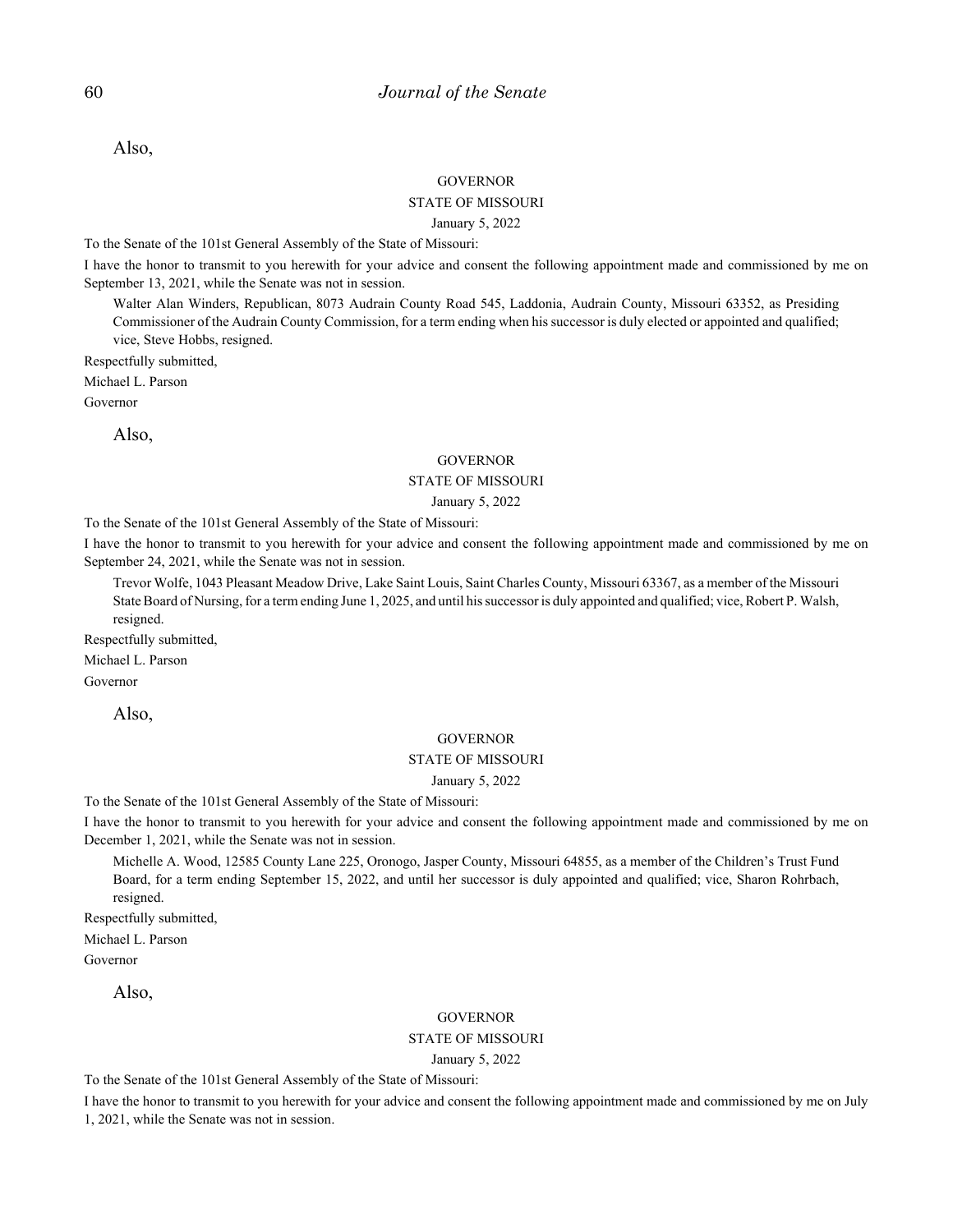Jan Zimmerman, Republican, 6802 Northwest 104th Terrace, Kansas City, Platte County, Missouri 64154, as a member of the Missouri Gaming Commission, for a term ending April 29, 2022, and until her successor is duly appointed and qualified; vice, Daniel P. Finney, resigned.

Respectfully submitted,

Michael L. Parson

Governor

Also,

#### **GOVERNOR**

#### STATE OF MISSOURI

January 5, 2022

To the Senate of the 101st General Assembly of the State of Missouri:

I have the honor to transmit to you herewith for your advice and consent the following appointment:

Sheila Solon, 2105 North Leonard Road, Saint Joseph, Buchanan County, Missouri 64506, as Director of the Division of Professional Registration for the Department of Commerce and Insurance, for a term ending at the pleasure of the Governor, and until her successor is duly appointed and qualified.

Respectfully submitted,

Michael L. Parson

Governor

Also,

#### **GOVERNOR**

#### STATE OF MISSOURI

#### January 5, 2022

To the Senate of the 101st General Assembly of the State of Missouri:

I have the honor to transmit to you herewith for your advice and consent the following appointment:

Kenneth J. Zellers, 281 Avalon Hills Drive, Fenton, Saint Louis County, Missouri 63026, as Commissioner of the Office of Administration, for a term ending at the pleasure of the Governor, and until his successor is duly appointed and qualified.

Respectfully submitted,

Michael L. Parson

Governor

President Pro Tem Schatz referred the above appointments to the Committee on Gubernatorial Appointments.

## **MESSAGES FROM THE MENTAL HEALTH COMMISSION**

The following message was received from the Mental Health Commission, reading of which was waived:

#### STATE OF MISSOURI

#### DEPARTMENT OF MENTAL HEALTH

January 5, 2022

To the Senate of the 101st General Assembly of the State of Missouri;

We have the honor to transmit to you herewith for your advice and consent the following appointment, made by the Missouri Mental Health Commission on January 1, 2022, while the Senate was not in session.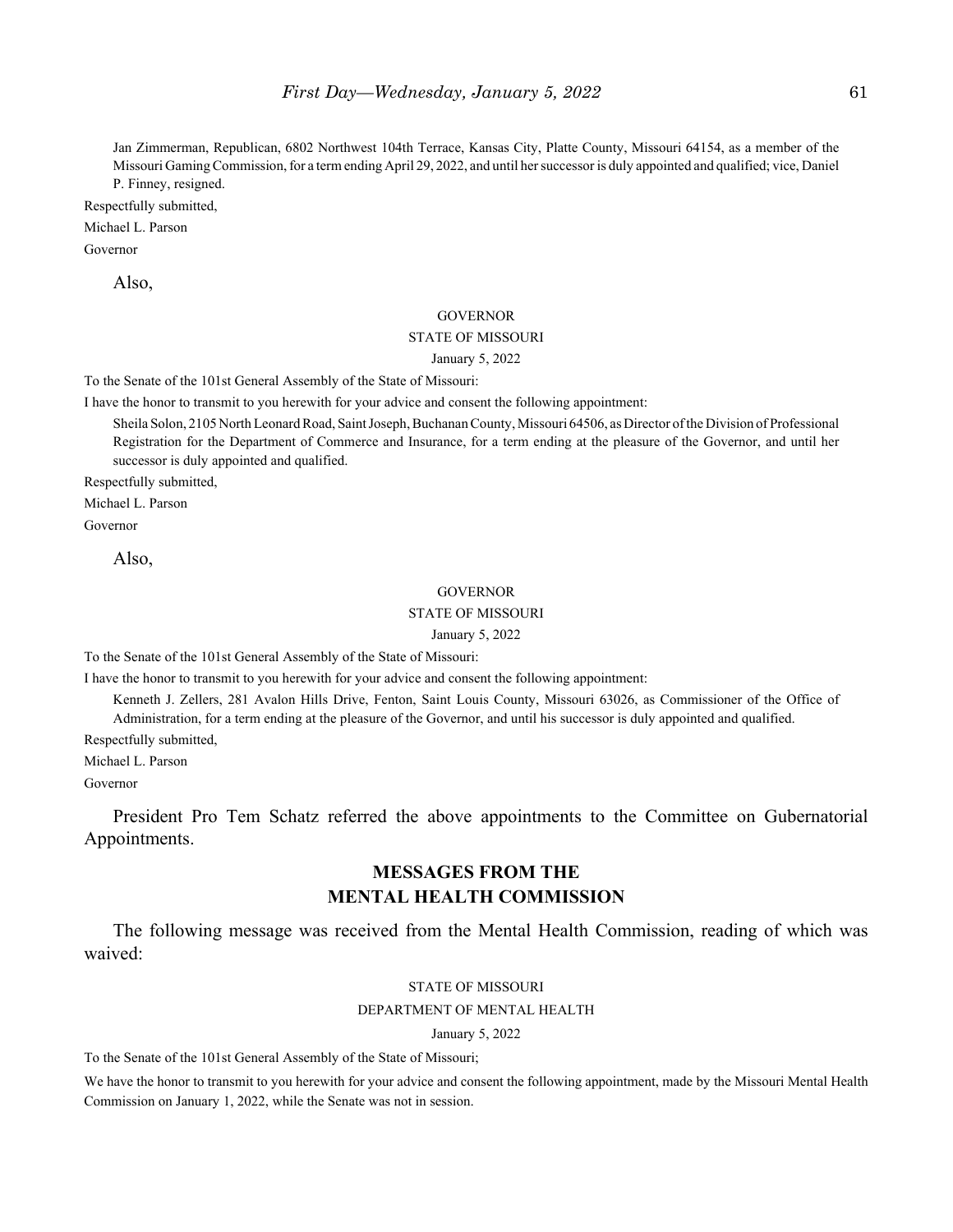Valerie Huhn, 4907 Sunrise Drive, Jefferson City, Cole County, Missouri 65101, as the Director of the Department of Mental Health, for a term ending at the pleasure of the Missouri Mental Health Commission and until her successor is duly appointed and qualified; vice, Mark Stringer, resigned.

Respectfully submitted,

Teresa Coyan, Chair

Missouri Mental Health Commission

President Pro Tem Schatz referred the above appointment to the Committee on Gubernatorial Appointments.

### **RESOLUTIONS**

Senator Rehder offered Senate Resolution No. 428, regarding Midwest Sterilization Corporation, Jackson, which was adopted.

Senator Rehder offered Senate Resolution No. 429, regarding Shelly Kaiser, Jackson, which was adopted.

Senator Rehder offered Senate Resolution No. 430, regarding John Thompson, Jackson, which was adopted.

Senator Rehder offered Senate Resolution No. 431, regarding Seabaugh Appraisal and Consulting, Jackson, which was adopted.

Senator Rehder offered Senate Resolution No. 432, regarding April Creech, Jackson, which was adopted.

Senator Rehder offered Senate Resolution No. 433, regarding the Jackson Area Chamber of Commerce, Jackson, which was adopted.

Senator Rehder offered Senate Resolution No. 434, regarding Kyle Mabuce, Jackson, which was adopted.

### **INTRODUCTION OF GUESTS**

Senator Riddle introduced to the Senate, Marty Martinez; and Raquel Martinez, Warrenton.

Senator Riddle introduced to the Senate, Pam and Larry Zook, Foristell.

Senator Riddle introduced to the Senate, the following former and current Senators: Lauren Arthur; Roseann Bentley; Mary Bland Groves; Joan Bray; Paula Carter; Norma (Jean) Champion; Maria Chappelle-Nadal; Maida Coleman; Sandy Crawford; Jane Cunningham; Shalonn (Kiki) Curls; Pat Danner; Rita Heard Days; Karla Eslinger; Elaine Gannon; Gwen Giles; Jolie Justus; Karla May; Angela Mosley; Jamilah Nasheed; Mary Gant Newquist; Cindy O'Laughlin; Holly Rehder; Margaret Rennau; Jeanie Riddle; Luann Ridgeway; Jill Schupp; Betty Sims; Sarah Steelman; Irene Treppler; Regina (Gina) Walsh; Barbara Washington; Yvonne Wilson; Harriett Woods; Robin Wright-Jones; and Anita Yeckel.

Senator Williams introduced to the Senate, St. Louis County Councilwoman chair, Rita Heard Days.

Senator Brown introduced to the Senate, Clark Harrison, St. James.

On motion of Senator Rowden, the Senate adjourned under the rules.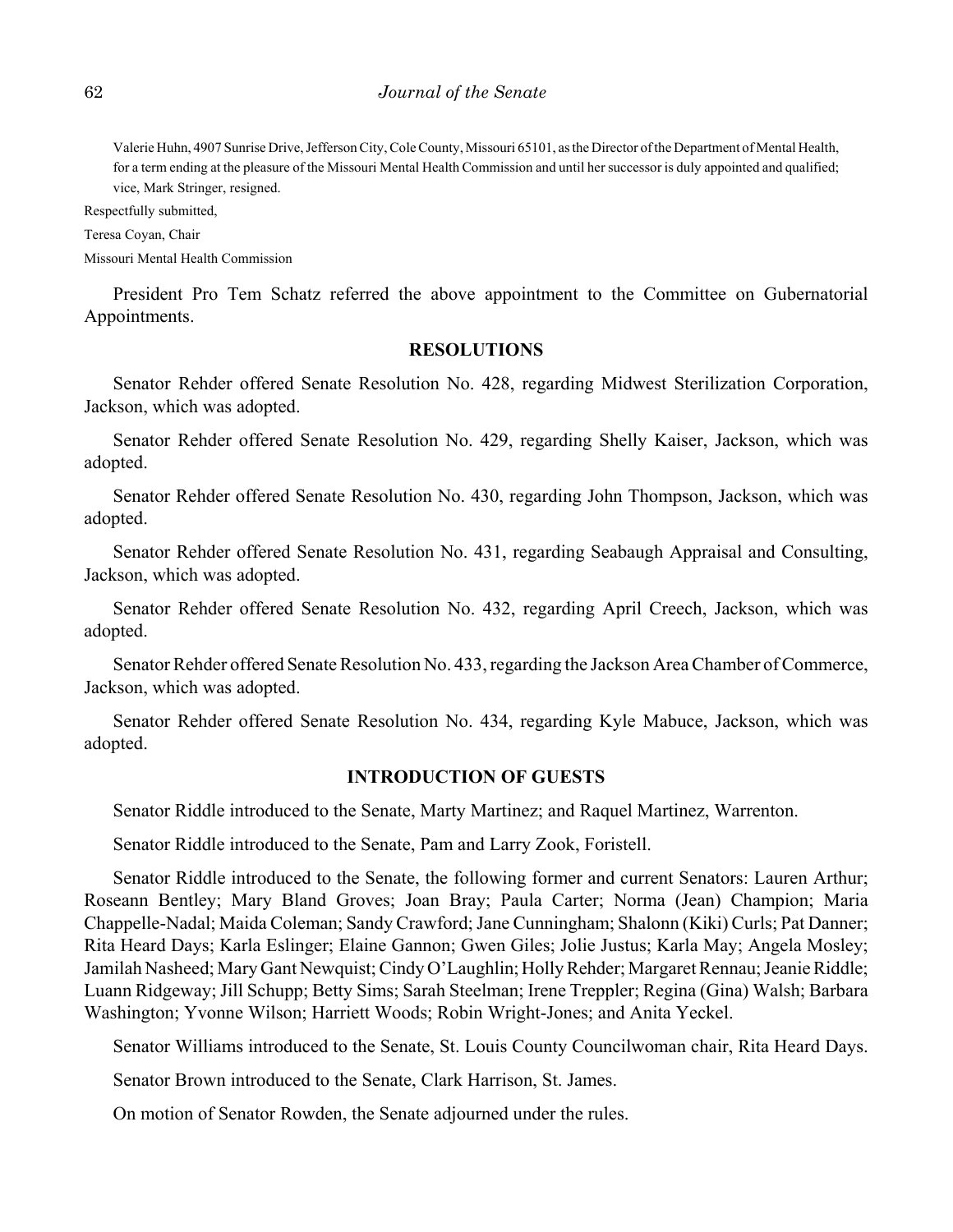## SENATE CALENDAR

### SECOND DAY–THURSDAY, JANUARY 6, 2022

### FORMAL CALENDAR

### SECOND READING OF SENATE BILLS

SB 631-Hegeman SB 632-Hegeman SB 633-Hegeman SB 634-Riddle SB 635-Riddle SB 636-Onder SB 637-Onder SB 638-Onder SB 639-Schupp SB 640-Schupp SB 641-Schupp SB 642-Hoskins SB 643-Hoskins SB 644-Hoskins SB 645-Koenig SB 646-Koenig SB 647-Koenig SB 648-Rowden SB 649-Eigel SB 650-Eigel SB 651-Eigel SB 652-Rizzo SB 653-Rizzo SB 654-Crawford SB 655-Crawford SB 656-Crawford SB 657-Cierpiot SB 658-Cierpiot

SB 659-Cierpiot SB 660-Arthur SB 661-Arthur SB 662-Arthur SB 663-Bernskoetter SB 664-Bernskoetter SB 665-Bernskoetter SB 666-Burlison SB 667-Burlison SB 668-Burlison SB 669-White SB 670-White SB 671-White SB 672-Hough SB 673-Hough and Beck SB 674-Hough SB 675-Brown SB 676-Brown SB 677-Brown SB 678-Luetkemeyer SB 679-Luetkemeyer SB 680-Luetkemeyer SB 681-O'Laughlin SB 682-O'Laughlin SB 683-O'Laughlin SB 684-May SB 685-May SB 686-May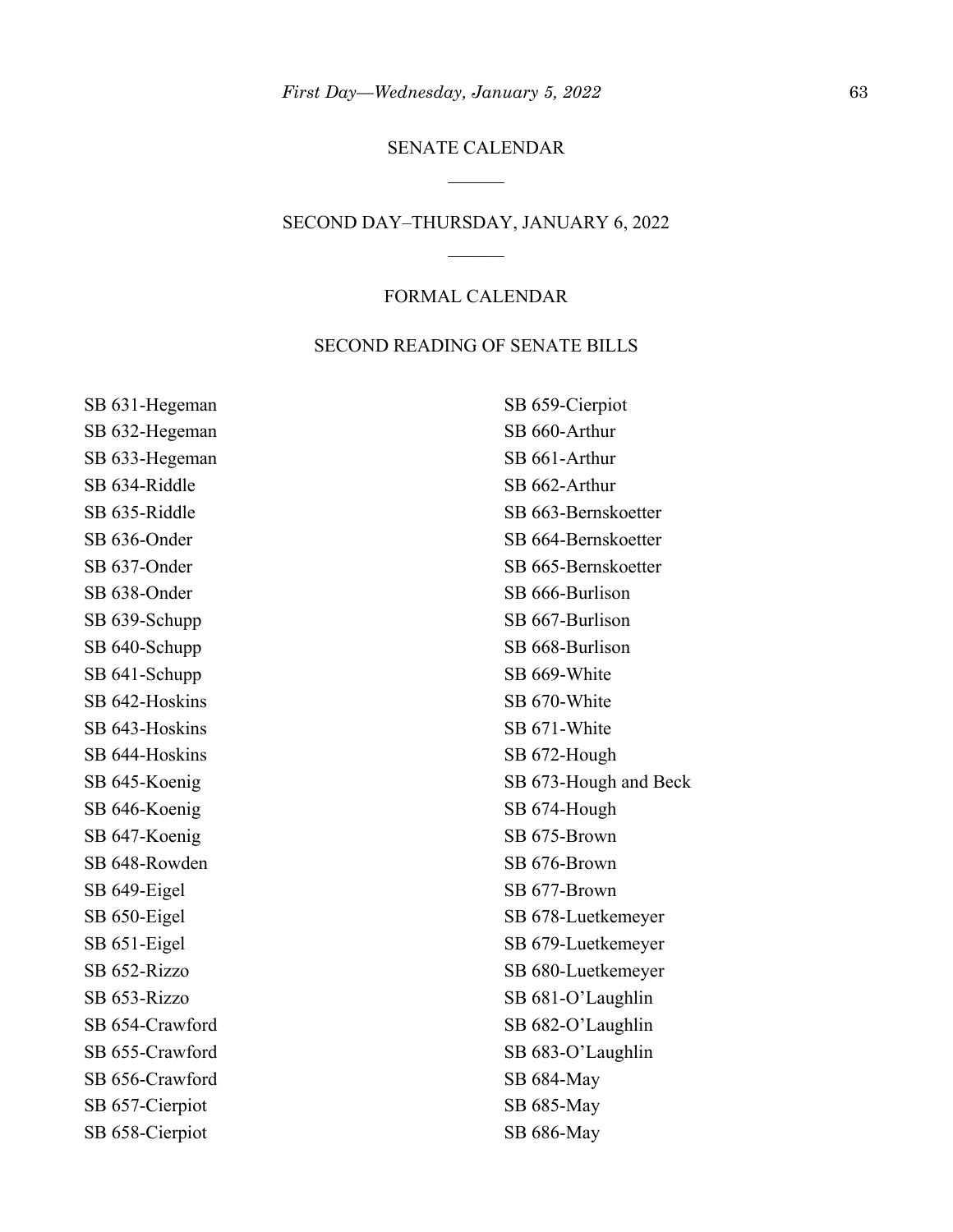SB 687-Williams SB 688-Williams SB 689-Williams SB 690-Rehder SB 691-Rehder SB 692-Rehder SB 693-Brattin SB 694-Brattin SB 695-Brattin SB 696-Gannon SB 697-Gannon SB 698-Gannon SB 699-Moon SB 700-Moon SB 701-Moon SB 702-Eslinger SB 703-Eslinger SB 704-Eslinger SB 705-Bean and Eslinger SB 706-Bean and Eslinger SB 707-Bean SB 708-Beck SB 709-Beck and Hough SB 710-Beck SB 711-Razer SB 712-Razer SB 713-Razer SB 714-Roberts SB 715-Roberts SB 716-Roberts SB 717-Washington SB 718-Washington SB 719-Washington SB 720-Mosley SB 721-Mosley SB 722-Mosley SB 723-Hegeman

SB 724-Hegeman SB 725-Hegeman SB 726-Onder SB 727-Onder SB 728-Onder SB 729-Schupp SB 730-Schupp SB 731-Schupp SB 732-Hoskins SB 733-Hoskins SB 734-Hoskins SB 735-Koenig SB 736-Koenig SB 737-Koenig SB 738-Eigel SB 739-Eigel SB 740-Eigel SB 741-Crawford SB 742-Crawford SB 743-Crawford SB 744-Cierpiot SB 745-Cierpiot SB 746-Arthur SB 747-Arthur SB 748-Arthur SB 749-Bernskoetter SB 750-Bernskoetter SB 751-Bernskoetter SB 752-Burlison SB 753-Burlison SB 754-Burlison SB 755-White SB 756-White SB 757-White SB 758-Hough SB 759-Hough SB 760-Hough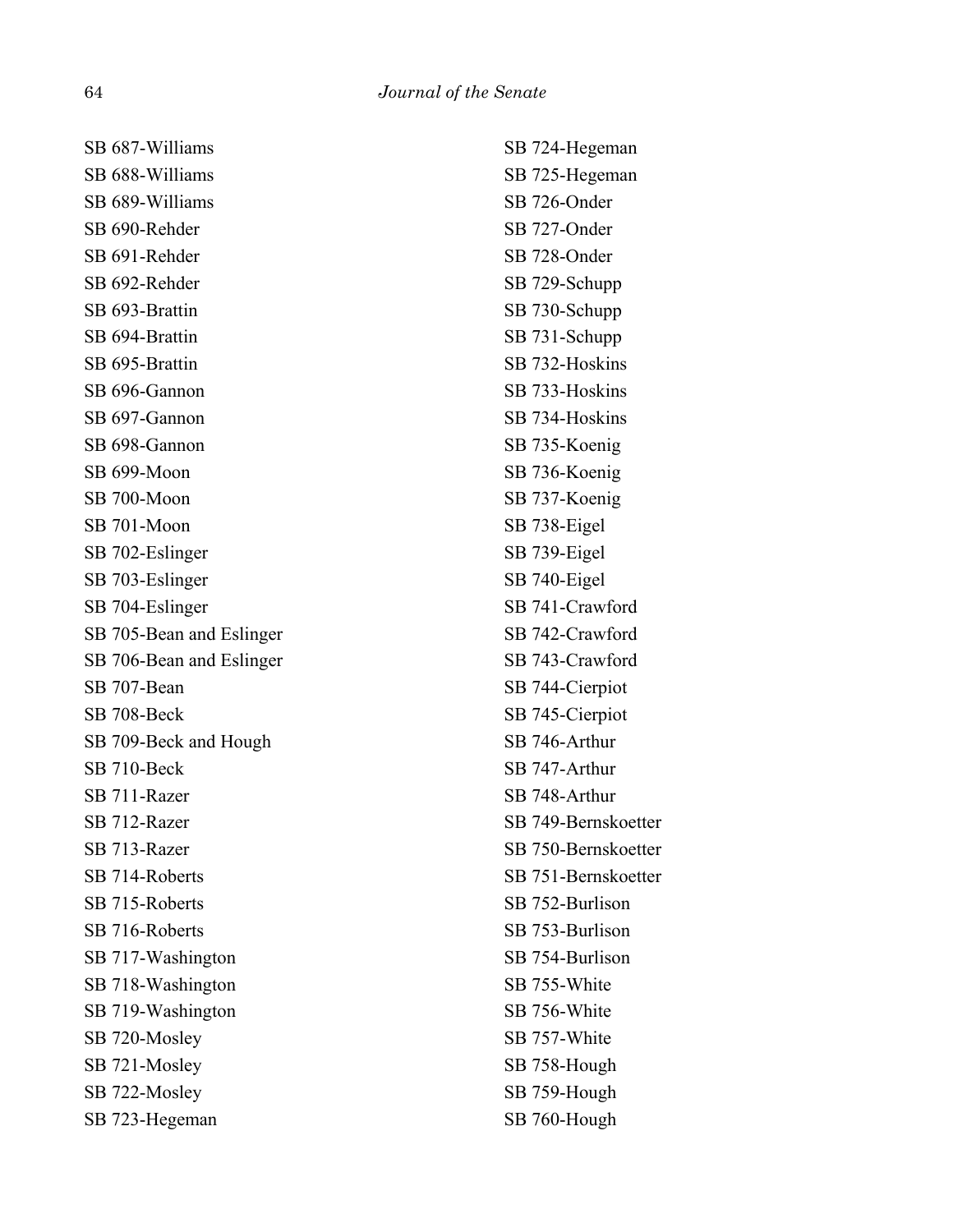SB 761-Brown SB 762-Brown SB 763-Brown SB 764-Luetkemeyer SB 765-Luetkemeyer SB 766-Luetkemeyer SB 767-O'Laughlin SB 768-O'Laughlin SB 769-O'Laughlin SB 770-May SB 771-May SB 772-May SB 773-Williams SB 774-Rehder SB 775-Rehder SB 776-Brattin SB 777-Brattin SB 778-Brattin SB 779-Gannon SB 780-Gannon SB 781-Moon SB 782-Moon SB 783-Eslinger SB 784-Eslinger SB 785-Eslinger SB 786-Bean SB 787-Bean and Eslinger SB 788-Bean SB 789-Beck SB 790-Beck SB 791-Beck SB 792-Razer SB 793-Washington SB 794-Washington SB 795-Washington SB 796-Mosley SB 797-Mosley

SB 798-Mosley SB 799-Hegeman SB 800-Hegeman SB 801-Hegeman SB 802-Onder SB 803-Onder SB 804-Onder SB 805-Hoskins SB 806-Hoskins SB 807-Hoskins SB 808-Koenig SB 809-Koenig SB 810-Koenig SB 811-Eigel SB 812-Eigel SB 813-Eigel SB 814-Arthur SB 815-Arthur SB 816-Arthur SB 817-Bernskoetter SB 818-Bernskoetter SB 819-Bernskoetter SB 820-Burlison SB 821-Burlison SB 822-Burlison SB 823-White SB 824-White SB 825-White SB 826-Hough SB 827-Hough SB 828-Hough SB 829-Brown SB 830-Brown SB 831-Brown SB 832-Luetkemeyer SB 833-Luetkemeyer SB 834-Luetkemeyer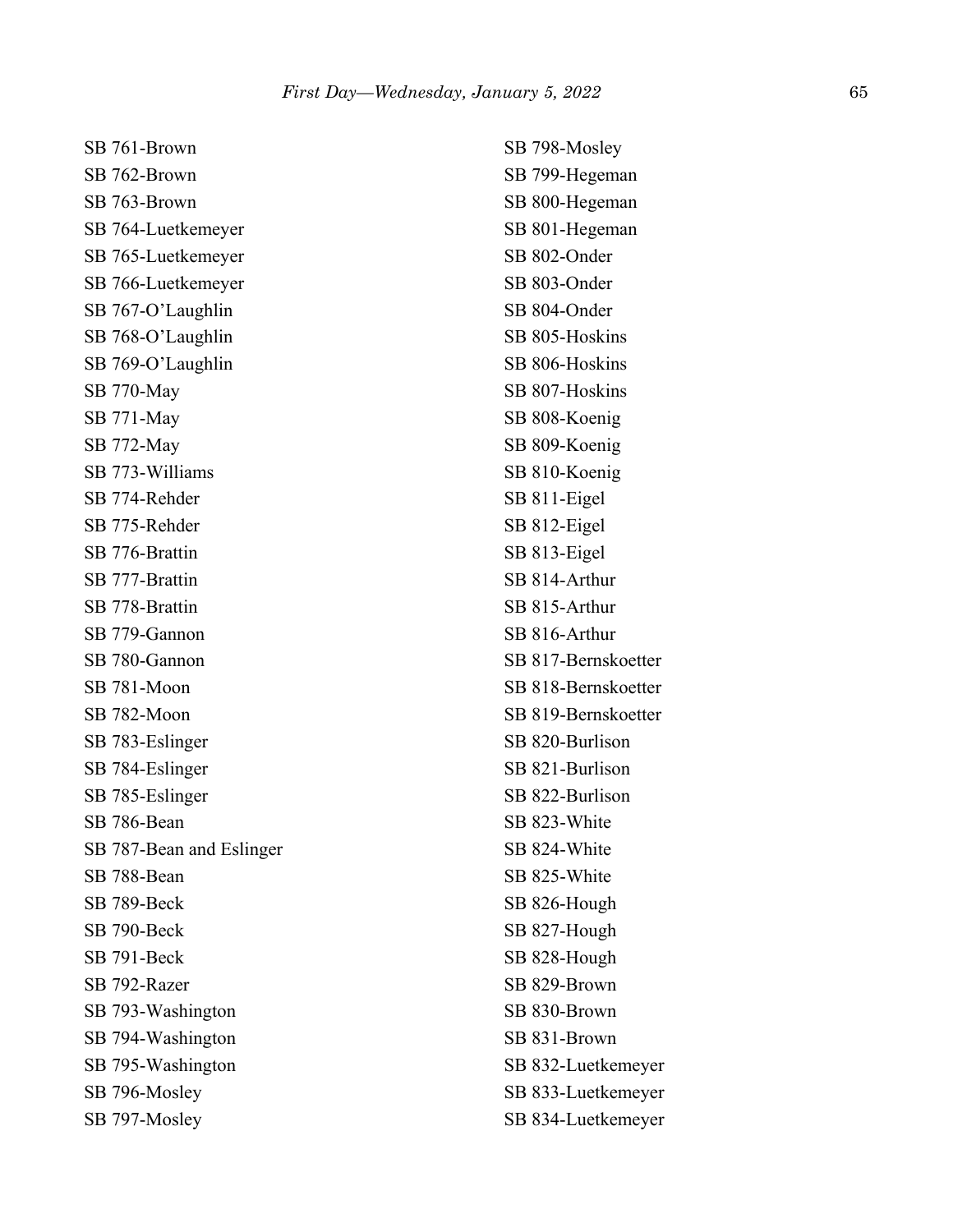SB 835-O'Laughlin SB 836-O'Laughlin SB 837-May SB 838-May SB 839-Brattin SB 840-Brattin SB 841-Brattin SB 842-Moon SB 843-Moon SB 844-Moon SB 845-Eslinger SB 846-Eslinger SB 847-Eslinger SB 848-Bean SB 849-Bean SB 850-Bean SB 851-Beck SB 852-Beck SB 853-Beck SB 854-Washington SB 855-Washington SB 856-Washington SB 857-Mosley SB 858-Mosley SB 859-Mosley SB 860-Hegeman SB 861-Onder SB 862-Onder SB 863-Onder SB 864-Hoskins SB 865-Hoskins SB 866-Hoskins SB 867-Koenig SB 868-Koenig SB 869-Koenig SB 870-Eigel SB 871-Eigel

SB 872-Eigel SB 873-Arthur SB 874-Arthur SB 875-Arthur SB 876-Bernskoetter SB 877-Bernskoetter SB 878-Bernskoetter SB 879-Burlison SB 880-Burlison SB 881-Burlison SB 882-White SB 883-White SB 884-White SB 885-Brown SB 886-Luetkemeyer SB 887-Brattin SB 888-Brattin SB 889-Brattin SB 890-Moon SB 891-Moon SB 892-Moon SB 893-Beck SB 894-Beck SB 895-Beck SB 896-Washington SB 897-Washington SB 898-Washington SB 899-Mosley SB 900-Mosley SB 901-Mosley SB 902-Onder SB 903-Onder SB 904-Hoskins SB 905-Hoskins SB 906-Hoskins SB 907-Koenig SB 908-Koenig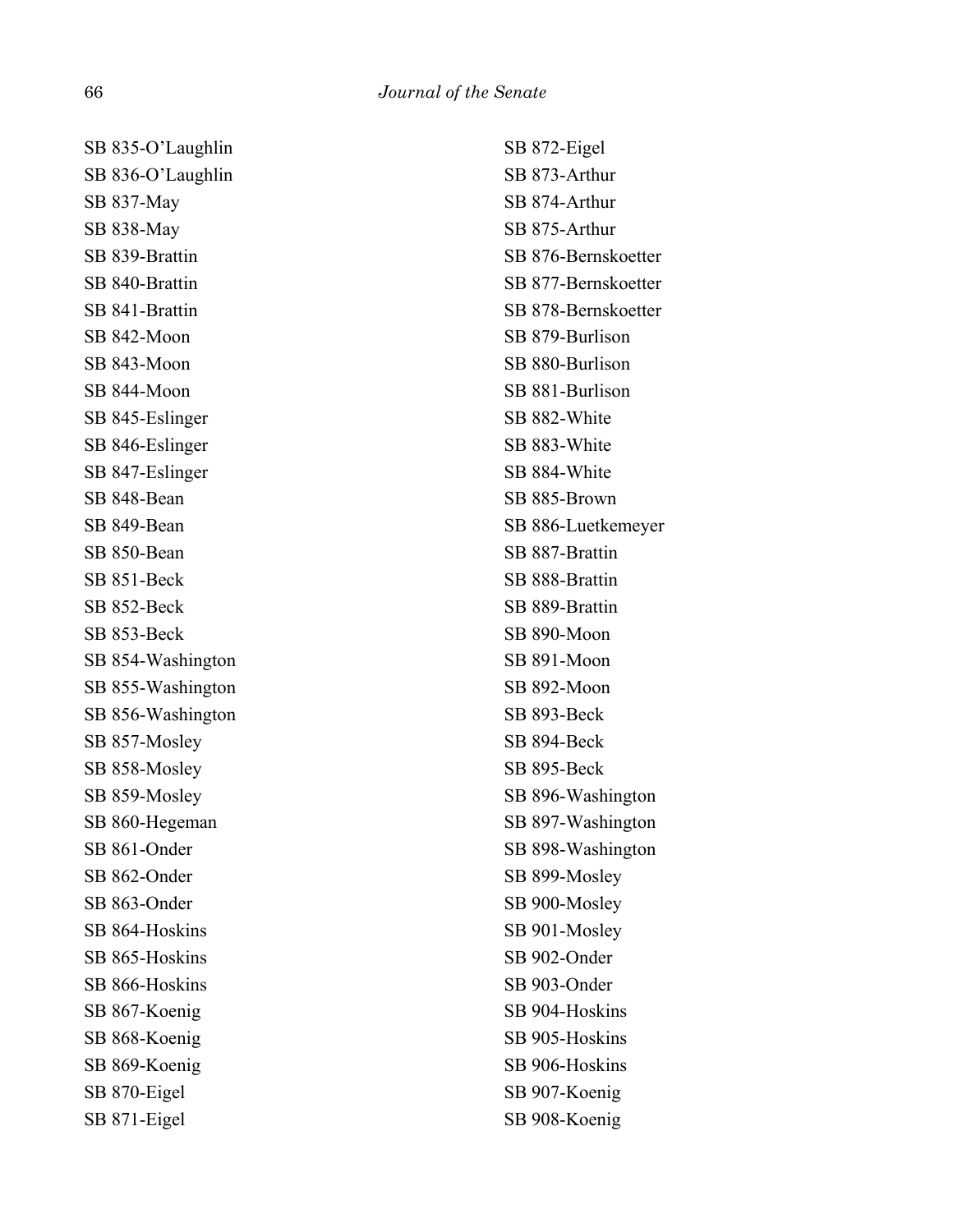| SB 909-Koenig             |
|---------------------------|
| SB 910-Eigel              |
| SB 911-Eigel              |
| SB 912-Eigel              |
| SB 913-Arthur             |
| SB 914-Arthur             |
| SB 915-Arthur             |
| SB 916-Bernskoetter       |
| SB 917-Burlison           |
| SB 918-Burlison           |
| SB 919-Burlison           |
| SB 920-White              |
| SB 921-White and Eslinger |
| SB 922-White              |
| SB 923-Brattin            |
| SB 924-Beck               |
| SB 925-Beck               |
| SB 926-Mosley             |
| SB 927-Mosley             |
| SB 928-Mosley             |
| SB 929-Koenig             |
| SB 930-Koenig             |
| SB 931-Koenig             |
| SB 932-Eigel              |
| SB 933-Eigel              |
| SB 934-Arthur             |
| SB 935-Arthur             |
| SB 936-Arthur             |
| SB 937-White              |
| SB 938-White              |
| SB 939-White              |
| SB 940-Mosley             |
| SB 941-Mosley             |
| SB 942-Mosley             |
| SB 943-Koenig             |
| SB 944-Koenig             |
| SB 945-Koenig             |

SB 946-White SB 947-White SB 948-White SB 949-Mosley SB 950-Mosley SB 951-Mosley SB 952-White SB 953-White SB 954-Mosley SB 955-Mosley SB 956-Moon SB 957-Bean SB 958-Bean SB 959-Beck SB 960-Beck SB 961-Beck SB 962-Luetkemeyer SB 963-Brown SB 964-Brown and Eslinger SB 965-Roberts SB 966-Hough SB 967-Hough SB 968-Burlison SB 969-Burlison SB 970-Eslinger SB 971-Brown SB 972-Schupp SB 973-Schupp SB 974-Schupp SB 975-Burlison SB 976-Hough SB 977-Eslinger SB 978-Eslinger SB 979-Beck SB 980-Beck SB 981-Hoskins SB 982-Hoskins